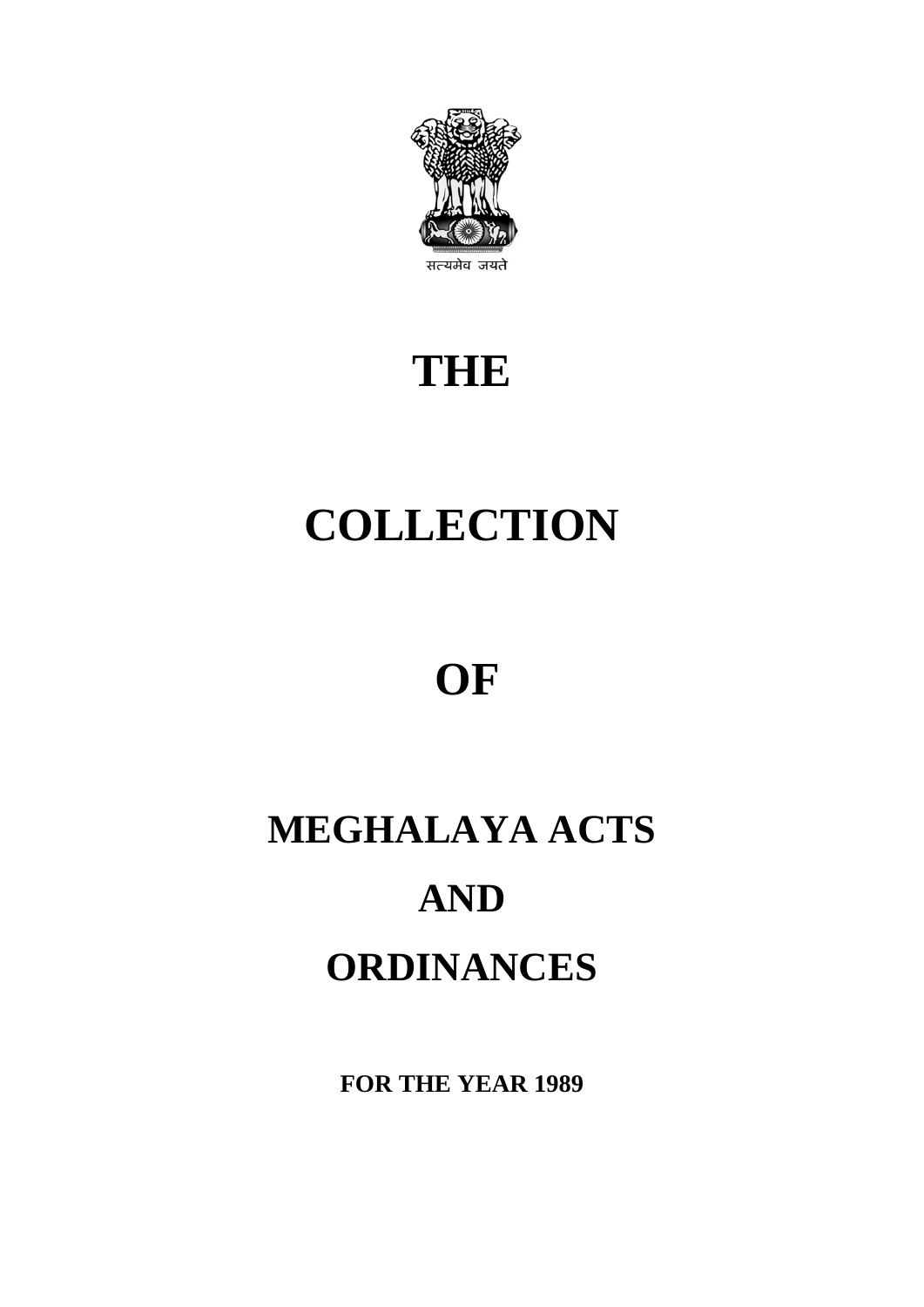### LIST OF MEGHALAYA ACTS

#### 1989.

| Acts Nos.      | Title of the Acts                                       | Page      |
|----------------|---------------------------------------------------------|-----------|
| $\mathbf{1}$   | The Meghalaya Appropriation (No. I) Act, 1989           | $1 - 12$  |
| 2              | The Meghalaya Appropriation (Vote on Account) Act, 1989 | 13-28     |
| 3              | The Meghalaya Taxation Laws (Amendment) Act, 1989       | 29-31     |
| $\overline{4}$ | The Meghalaya Appropriation (No. II) Act, 1989          | $32 - 51$ |
| 5              | The Meghalaya Mineral Cess (Amendment) Act, 1989        | $52 - 53$ |
| 6              | The Meghalaya Appropriation (No. III) Act, 1989         | 54-59     |
| 7              | The Meghalaya Legislative Assembly (Fixation of Quorum) | $-60$     |
|                | Act, 1989                                               |           |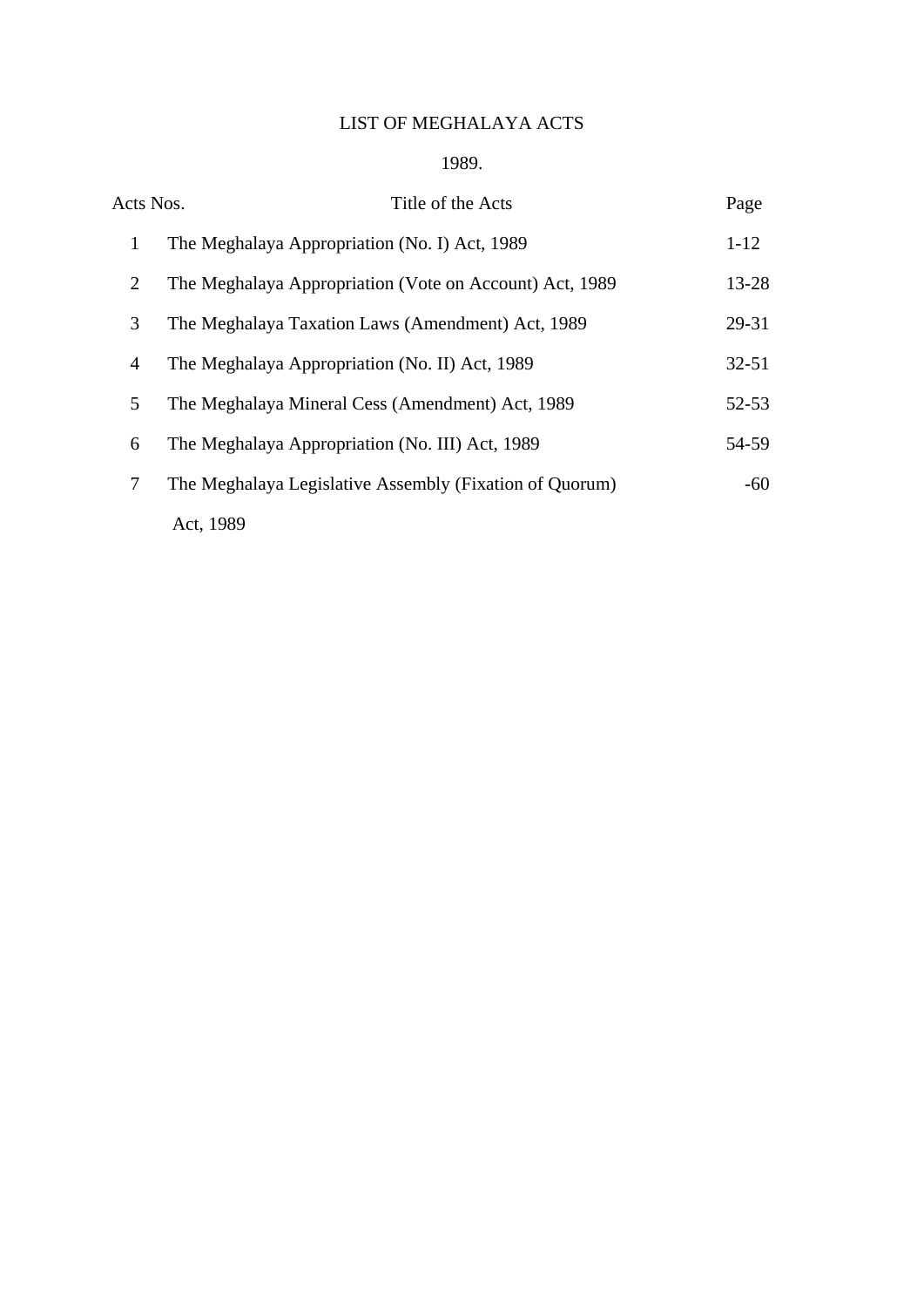### **The 17th March, 1989**

No. LL(B) 112/88/15- The following Act, of the Meghalaya Legislative Assembly which received the assent of the Governor is hereby published for general information.

#### **MEGHALAYA ACT NO. 1 OF 1989**

#### **THE MEGHALAYA APPROPRIATION (No.1) ACT 1989**

(As passed by the Assembly)

(Received the assent of the Governor on the  $5<sup>th</sup>$  March, 1989)

(Published in the Gazette of Meghalaya, Extra-ordinary issue, dated  $17<sup>th</sup>$  March, 1989)

#### An

#### Act

To authorise payment and appropriation of certain further sums from and out of the Consolidated Fund of Meghalaya for the services of financial year 1988-89

Be it enacted by the Legislature of the State of Meghalaya in the Fortieth Year of the Republic of India as follows:-

| Short title and<br>Commencement                                                                                              | 1. This Act may be called the Meghalaya Appropriation (No. I)<br>Act, 1989.                                                                                                                                                                                                                                                                                                                                                                                                                   |
|------------------------------------------------------------------------------------------------------------------------------|-----------------------------------------------------------------------------------------------------------------------------------------------------------------------------------------------------------------------------------------------------------------------------------------------------------------------------------------------------------------------------------------------------------------------------------------------------------------------------------------------|
| Withdrawal of Rs.<br>17,11,62,509 from and out<br>of the Consolidated Fund<br>of Meghalaya for the<br>financial year 1988-89 | 2. From and out of the Consolidated Fund of Meghalaya there<br>may be paid and applied sums not exceeding those specified<br>in Column (3) of the Scheduled amounting in the aggregate<br>to the sums of Rupees seventeen crores, eleven lakhs, sixty<br>two thousand, five hundred nine rupees towards defraying<br>the several charges which will come in the course of<br>payment during the financial year 1988-89 in respect of the<br>services specified in Column (2) of the Schedule. |
| Appropriation                                                                                                                | 3. The sums authorised to be paid and applied from and out of<br>the Consolidated Fund of Meghalaya by this Act, shall be<br>appropriated for the services and purposes expressed in the<br>Schedule in relation to the said year.                                                                                                                                                                                                                                                            |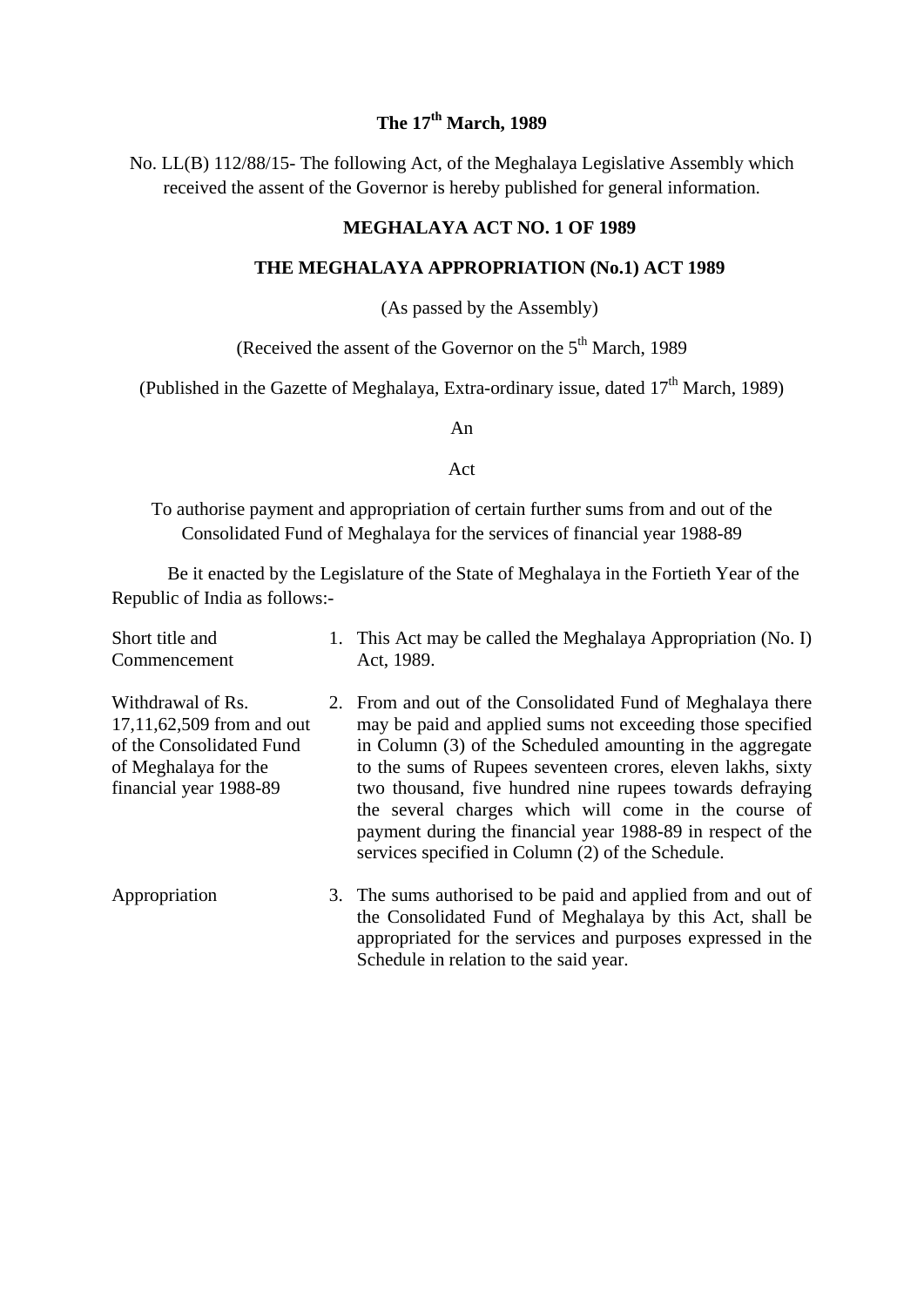| (1)       | (2)                               |         |             | (3)                |             |
|-----------|-----------------------------------|---------|-------------|--------------------|-------------|
| Grant No. | Services and Purposes             |         |             | Sums not exceeding |             |
|           | (Major Heads)                     |         |             |                    |             |
|           |                                   |         | Voted by    | Charged on         | Total       |
|           |                                   |         | The         | the Consolidated   |             |
|           |                                   |         | Assembly    | Fund               |             |
|           |                                   |         | Rs.         | Rs.                | Rs.         |
|           | 1. 2011-Parliamentary/State/Union | Revenue | 80,000      |                    | 80,000      |
|           | <b>Territory Legislatures</b>     |         |             |                    |             |
| 2.        | 2013-Council of Ministers         | Revenue | 5,90,000    |                    | 5,90,000    |
| 5.        | 2015-Elections                    | Revenue | 53,16,000   |                    | 53,16,000   |
|           | 2029-Land Revenue                 |         |             |                    |             |
|           | 2245-Relief on account of Natural |         |             |                    |             |
|           | Calamities                        |         |             |                    |             |
|           | 2252-Other Social Services        | Revenue | 1,63,22,000 |                    | 1,63,22,000 |
|           | 3475-Other General Economic       |         |             |                    |             |
|           | Services-201-Land Ceilings        |         |             |                    |             |
| 6.        | 6225-Loans for Welfare of         |         |             |                    |             |
|           | Scheduled Castes, Scheduled       |         |             |                    |             |
|           | Tribes and other Backward         |         |             |                    |             |
|           | Classes                           |         |             |                    |             |
|           | 6250-Loans for Other Social       | Capital |             |                    |             |
|           | Services                          |         |             |                    |             |
|           | 6401-Loans for Crop Husbandry     |         |             |                    |             |
| 7.        | 2030-Stamps and Registration      | Revenue | 3,00,000    |                    | 3,00,000    |
| 8.        | 2039-State Excise                 | Revenue | 8,71,000    |                    | 8,71,000    |
|           | 2040-Sales Tax                    |         |             |                    |             |
| 9.        | 2045-Other Taxes and Duties on    | Revenue | 14,04,496   |                    | 14,04,496   |
|           | <b>Commodities and Services</b>   |         |             |                    |             |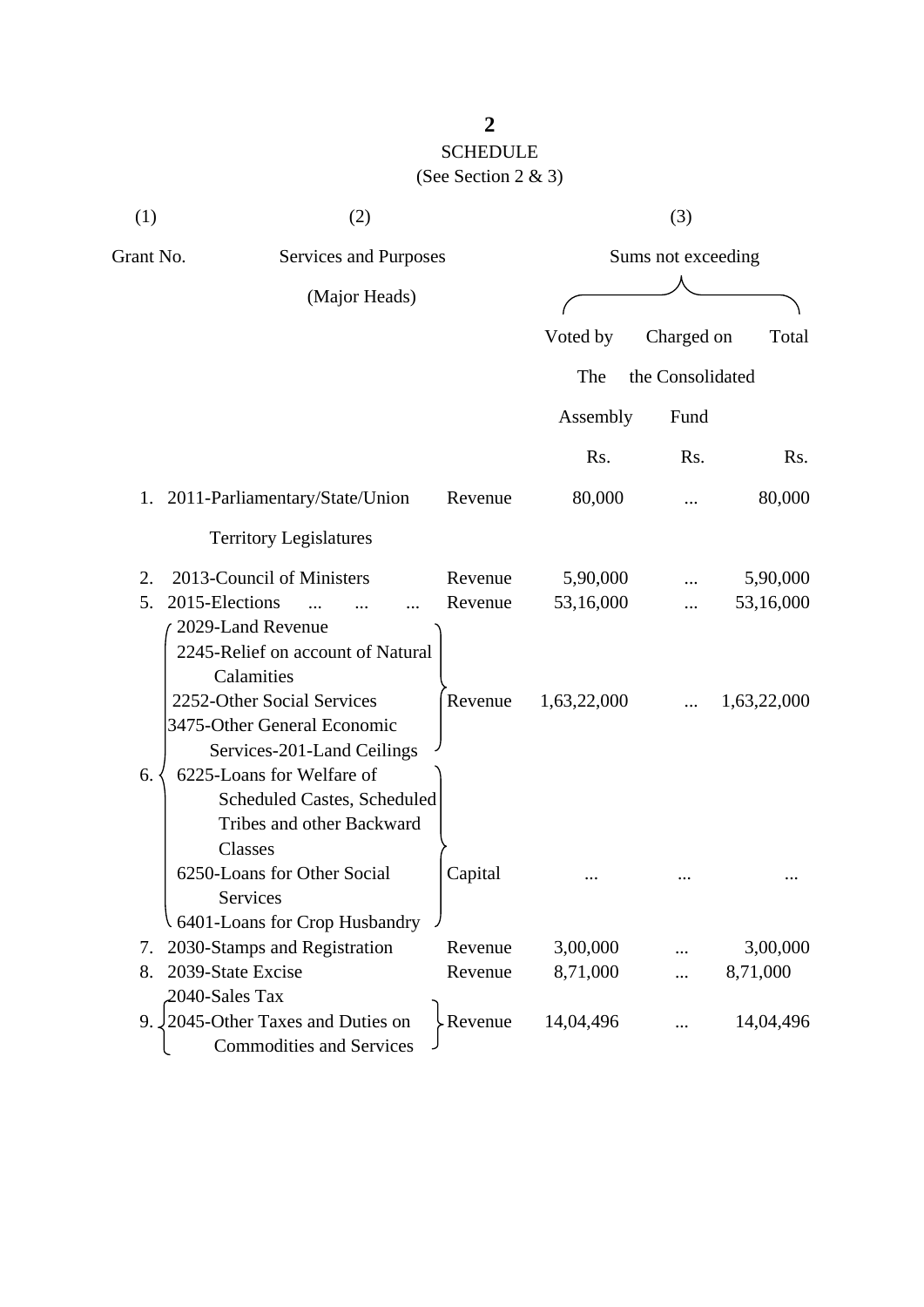| (1)         | (2)                                                                                                                                                              |         |           | (3)                |           |
|-------------|------------------------------------------------------------------------------------------------------------------------------------------------------------------|---------|-----------|--------------------|-----------|
| Grant No.   | Services and Purposes                                                                                                                                            |         |           | Sums not exceeding |           |
|             | (Major Heads)                                                                                                                                                    |         |           |                    |           |
|             |                                                                                                                                                                  |         | Voted by  | Charged on         | Total     |
|             |                                                                                                                                                                  |         | The       | the Consolidated   |           |
|             |                                                                                                                                                                  |         |           |                    |           |
|             |                                                                                                                                                                  |         | Assembly  | Fund               |           |
|             |                                                                                                                                                                  |         | Rs.       | Rs.                | Rs.       |
| 10<         | 2041-Taxes on vehicles<br>2070-Other Administrative<br>Services-Purchase and<br>Maintenance of Transport                                                         | Revenue | 18,00,000 |                    | 18,00,000 |
|             | 3055-Road Transport<br>5055-Capital Outlay on Road<br>Transport                                                                                                  | Capital |           |                    |           |
|             | 12. 2047-Other Fiscal Services-Pro                                                                                                                               | Revenue | 41,731    |                    | 41,731    |
|             | Motion of small savings<br>2051-Public Services Commission, Revenue<br>(Charged).<br>2052-Secretariat-General Services-                                          |         |           | 2,13,381           | 2,13,381  |
|             | <b>I-Civil Departments</b><br>13/2251-Secretariat-Social Services<br>and Community Services-I-<br>Civil Departments<br>3451-Secretariat-Economic                 | Revenue | 95,78,700 |                    | 95,78,700 |
| 2055-Police | Services-I-Civil Departments<br>14. 2053-District Administration                                                                                                 | Revenue | 8,70,237  |                    | 8,70,237  |
| 16.         | 2070-Other Administrative<br>Services-Fire Protection and Control<br>2216-Housing-01-Government<br><b>Residential Buildings</b><br>4059-Capital Outlay on Public | Revenue | 3,00,000  |                    | 3,00,000  |
|             | Works (Police)<br>4216-Capital Outlay on Housing<br>(Police)                                                                                                     | Capital |           |                    |           |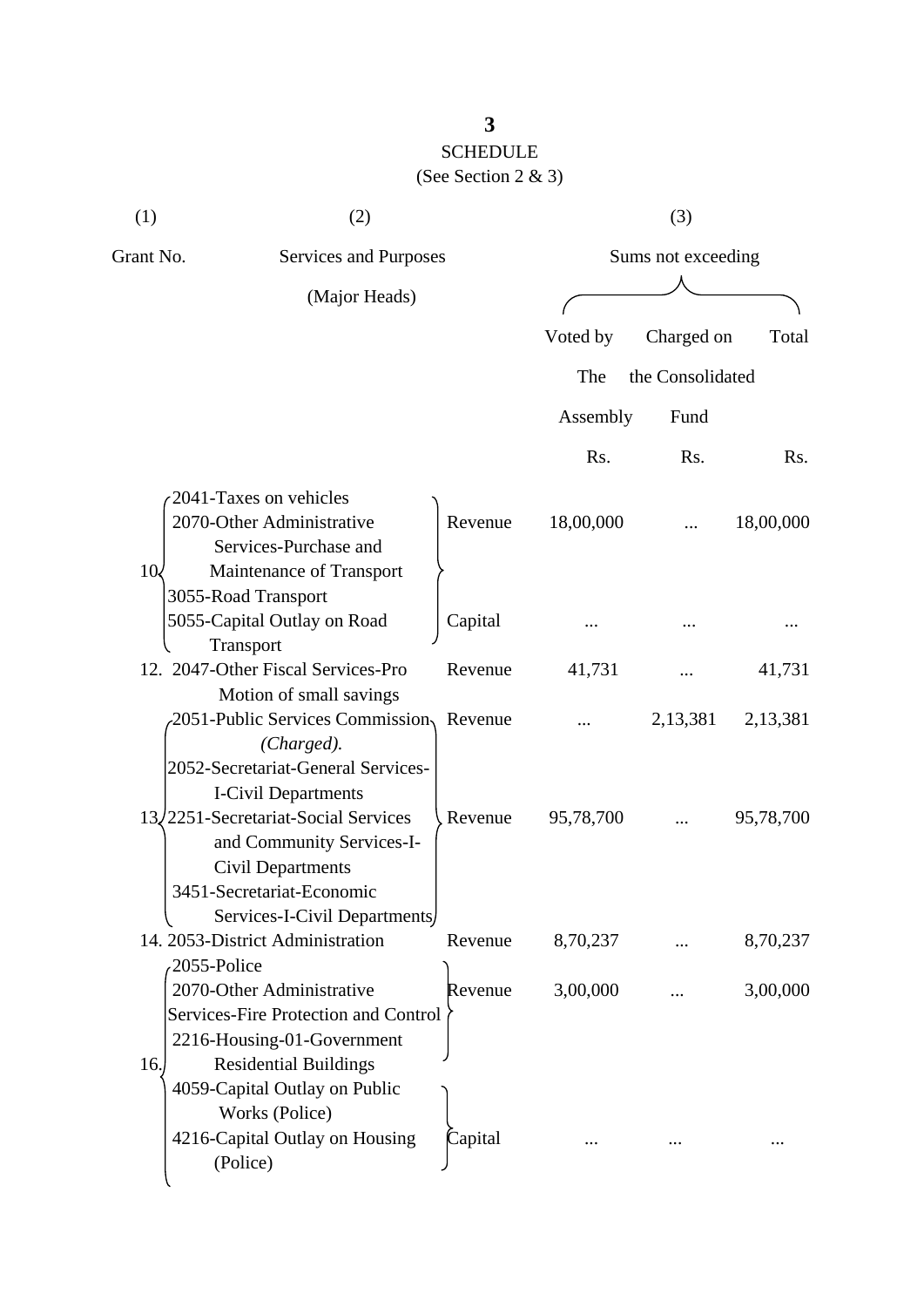| (1)             | (2)                                                                                                                                                                                                                                                                                                                                                                                                                                         |         |             | (3)                |             |
|-----------------|---------------------------------------------------------------------------------------------------------------------------------------------------------------------------------------------------------------------------------------------------------------------------------------------------------------------------------------------------------------------------------------------------------------------------------------------|---------|-------------|--------------------|-------------|
| Grant No.       | Services and Purposes                                                                                                                                                                                                                                                                                                                                                                                                                       |         |             | Sums not exceeding |             |
|                 | (Major Heads)                                                                                                                                                                                                                                                                                                                                                                                                                               |         |             |                    |             |
|                 |                                                                                                                                                                                                                                                                                                                                                                                                                                             |         | Voted by    | Charged on         | Total       |
|                 |                                                                                                                                                                                                                                                                                                                                                                                                                                             |         | The         | the Consolidated   |             |
|                 |                                                                                                                                                                                                                                                                                                                                                                                                                                             |         | Assembly    | Fund               |             |
|                 |                                                                                                                                                                                                                                                                                                                                                                                                                                             |         | Rs.         | R <sub>s</sub> .   | Rs.         |
|                 | 2056-Jails                                                                                                                                                                                                                                                                                                                                                                                                                                  | Revenue |             |                    |             |
|                 | 17,4059-Capital Outlay on Public<br>Works                                                                                                                                                                                                                                                                                                                                                                                                   | Capital | 1,20,00,000 |                    | 1,20,00,000 |
| 18.             | 2058-Stationery and Printing<br>4058-Capital Outlay on Stationery<br>and Printing                                                                                                                                                                                                                                                                                                                                                           | Revenue | 23, 23, 535 |                    | 23, 23, 535 |
|                 | 4216-Capital Outlay on Housing-<br>01-Government Residential<br><b>Buildings</b>                                                                                                                                                                                                                                                                                                                                                            | Capital |             |                    |             |
| 19 <sub>1</sub> | 2052-Secretariat-General Services<br>-II-Public Works Department-<br>Secretariat<br>2059-Public Works<br>2202-General Education<br>2203-Technical Education Buildings<br>2204-Sports, etc., Buildings<br>2205-Art and Culture<br>2210-Medical and Public Health.<br>2216-Housing-01-Government<br><b>Residential Buildings</b><br>(I.C.P.W.D)<br>4059-Capital Outlay on Public<br>Works<br>4202-Capital Outlay on Education,<br>Sports etc. | Revenue | 72,00,000   |                    | 72,00,000   |
|                 | 4210-Capital Outlay on Medical<br>and Public Health                                                                                                                                                                                                                                                                                                                                                                                         | Capital | 21,62,000   |                    | 21,62,000   |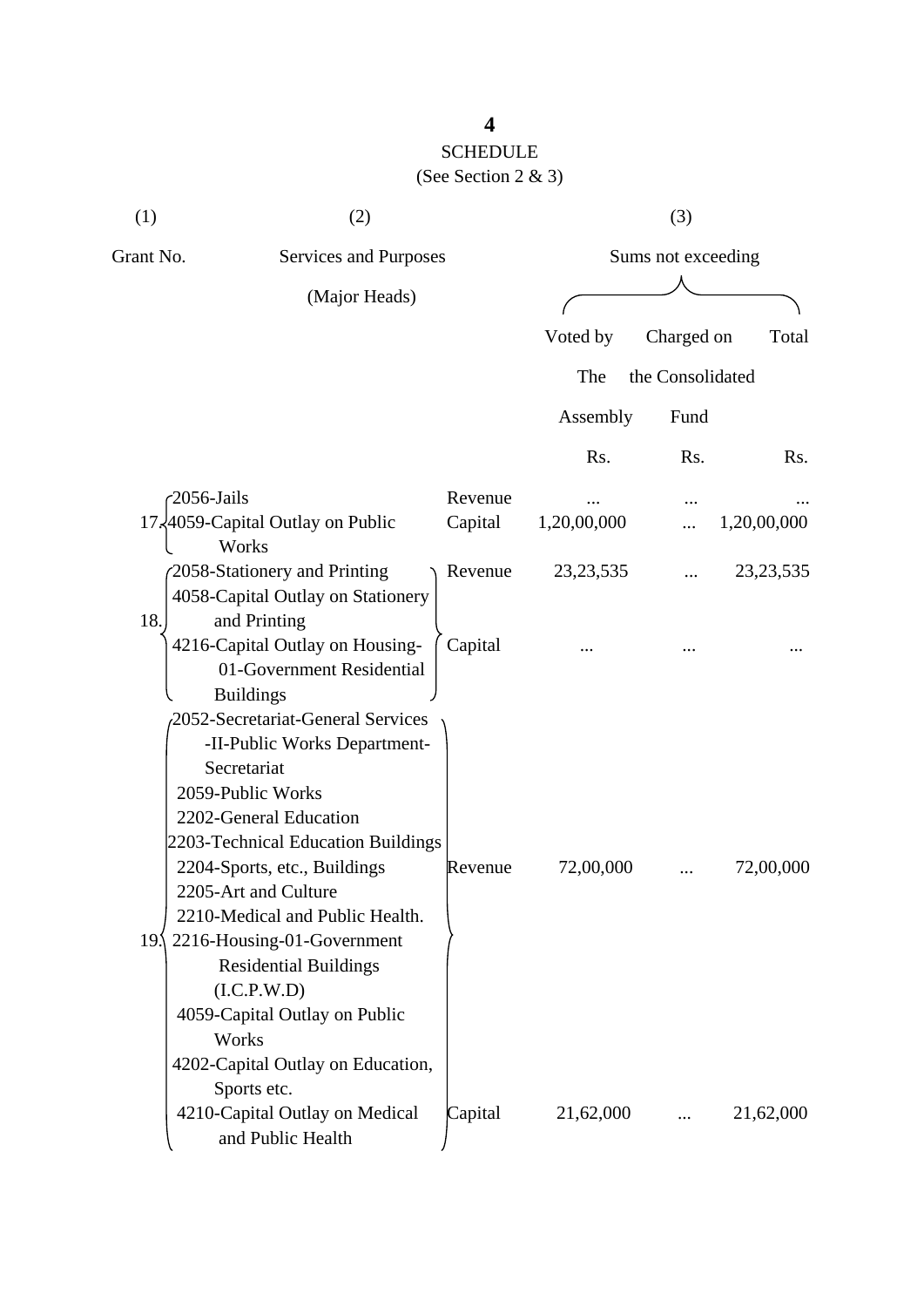| (1)                  | (2)                                                                                                                                                                                                                                                                                                                                                    |         |                | (3)                |                |
|----------------------|--------------------------------------------------------------------------------------------------------------------------------------------------------------------------------------------------------------------------------------------------------------------------------------------------------------------------------------------------------|---------|----------------|--------------------|----------------|
| Grant No.            | Services and Purposes                                                                                                                                                                                                                                                                                                                                  |         |                | Sums not exceeding |                |
|                      | (Major Heads)                                                                                                                                                                                                                                                                                                                                          |         |                |                    |                |
|                      |                                                                                                                                                                                                                                                                                                                                                        |         | Voted by       | Charged on         | Total          |
|                      |                                                                                                                                                                                                                                                                                                                                                        |         | The            | the Consolidated   |                |
|                      |                                                                                                                                                                                                                                                                                                                                                        |         | Assembly       | Fund               |                |
|                      |                                                                                                                                                                                                                                                                                                                                                        |         | Rs.            | Rs.                | Rs.            |
|                      | 4216-Capital Outlay on Housing-<br>01-Government Residential<br>Building (I/C.P.W.D)<br>4403-Capital Outlay on Animal<br>Husbandry<br>4404-Capital Outlay on Dairy<br>Development<br>2070-Other Administrative Services, Revenue<br>-Civil defence and Home<br>Guards<br>20.]4059-Capital Outlay on Public<br>Works (Civil Defence and<br>Home Guards) | Capital | 53,97,594      |                    | 53,97,594      |
| 21<br>2236-Nutrition | 2075-Miscellaneous General<br>Services-104-Pensions and<br>Award on consideration and<br>Distinguished Services<br>2202-General Education<br>2203-Technical Education<br>2204-Sports and Youth Services<br>2205-Art and Culture<br>3425-Other Scientific Research<br>3454-Census, Survey and<br><b>Statistics</b>                                      | Revenue | 1, 19, 87, 583 | $\cdots$           | 1, 19, 87, 583 |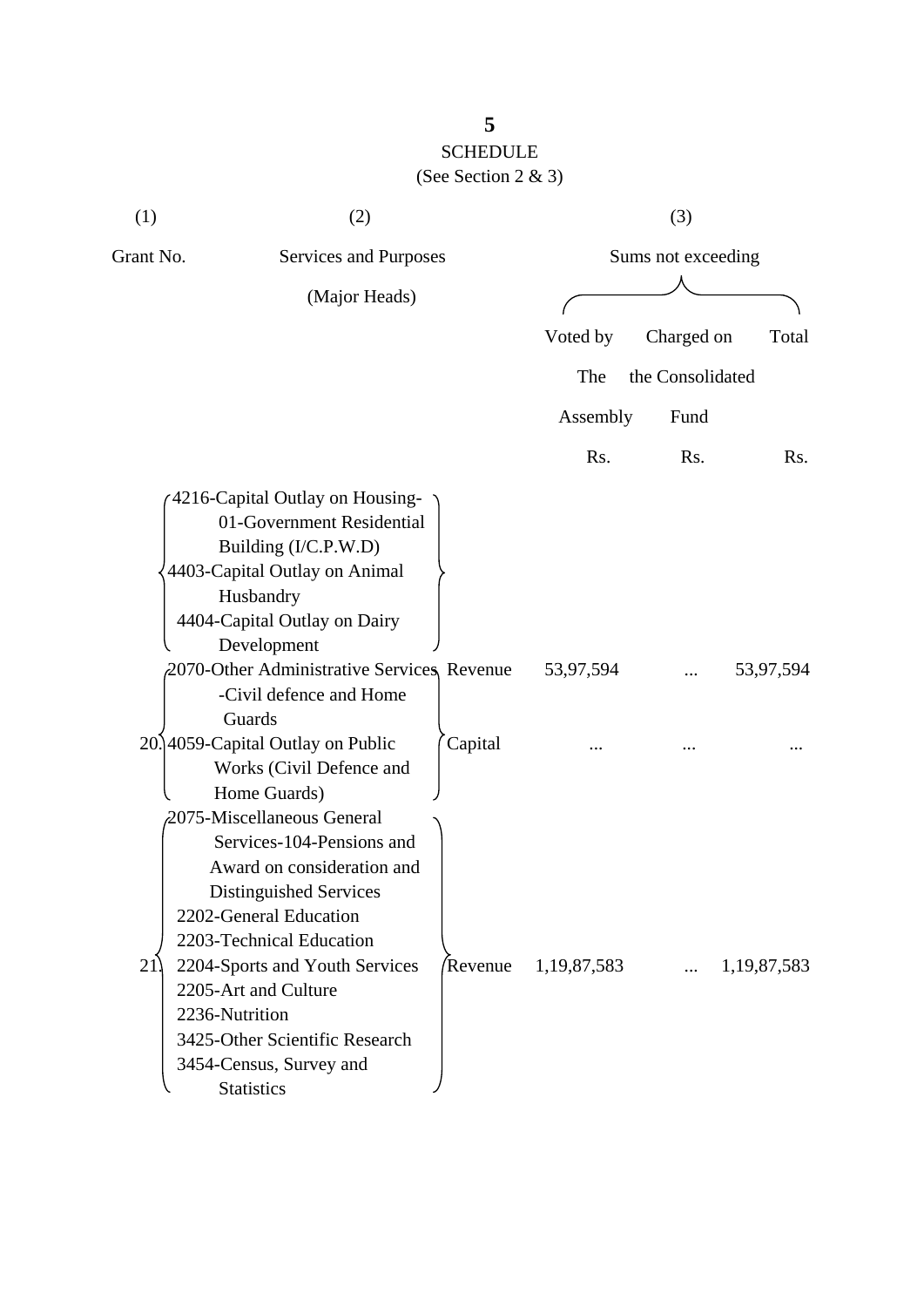# SCHEDULE

### (See Section 2 & 3)

| (1)       | (2)                                                                                                                                                                                                      |         |           | (3)                |           |
|-----------|----------------------------------------------------------------------------------------------------------------------------------------------------------------------------------------------------------|---------|-----------|--------------------|-----------|
| Grant No. | Services and Purposes                                                                                                                                                                                    |         |           | Sums not exceeding |           |
|           | (Major Heads)                                                                                                                                                                                            |         |           |                    |           |
|           |                                                                                                                                                                                                          |         | Voted by  | Charged on         | Total     |
|           |                                                                                                                                                                                                          |         | The       | the Consolidated   |           |
|           |                                                                                                                                                                                                          |         | Assembly  | Fund               |           |
|           |                                                                                                                                                                                                          |         | Rs.       | Rs.                | Rs.       |
|           | 4202-Capital Outlay on Education,                                                                                                                                                                        |         |           |                    |           |
|           | Sport, Art and Culture                                                                                                                                                                                   |         |           |                    |           |
|           | 6202-Loans for Education, Sports,<br>Art and Culture                                                                                                                                                     | Capital |           |                    |           |
|           | 2070-Other Administrative<br>Services-IV-Guest House<br>Government Hostels etc                                                                                                                           | Revenue | 7,85,994  |                    | 7,85,994  |
|           | 22. 2216-Housing-01-Government<br>Residential Buildings (i/c. G.A.D)                                                                                                                                     | Revenue | 20,830    |                    | 20,830    |
|           | 4059-Capital Outlay on Public<br>Works (i/c. G.A.D)                                                                                                                                                      | Capital |           |                    |           |
|           | 24. 2071-Pensions and other<br><b>Retirements Benefits</b>                                                                                                                                               | Revenue | 5,00,000  |                    | 5,00,000  |
|           | 2210-Medical and Public Health<br>2211-Family Welfare<br>4210-Capital Outlay on Medical                                                                                                                  | Revenue | 23,77,000 |                    | 23,77,000 |
| 26        | and Public Health<br>4211-Capital Outlay on Family<br>Welfare                                                                                                                                            | Capital |           |                    |           |
|           | 2215-Water Supply and Sanitation Revenue<br>2216-Housing                                                                                                                                                 |         | 9,34,400  |                    | 9,34,400  |
| 27.       | 4215-Capital Outlay on Water<br><b>Supply and Sanitation</b><br>4216-Capital Outlay on Housing<br>-01-Government Residential<br><b>Buildings</b><br>6215-Loans for Sanitation and<br><b>Water Supply</b> | Capital |           |                    |           |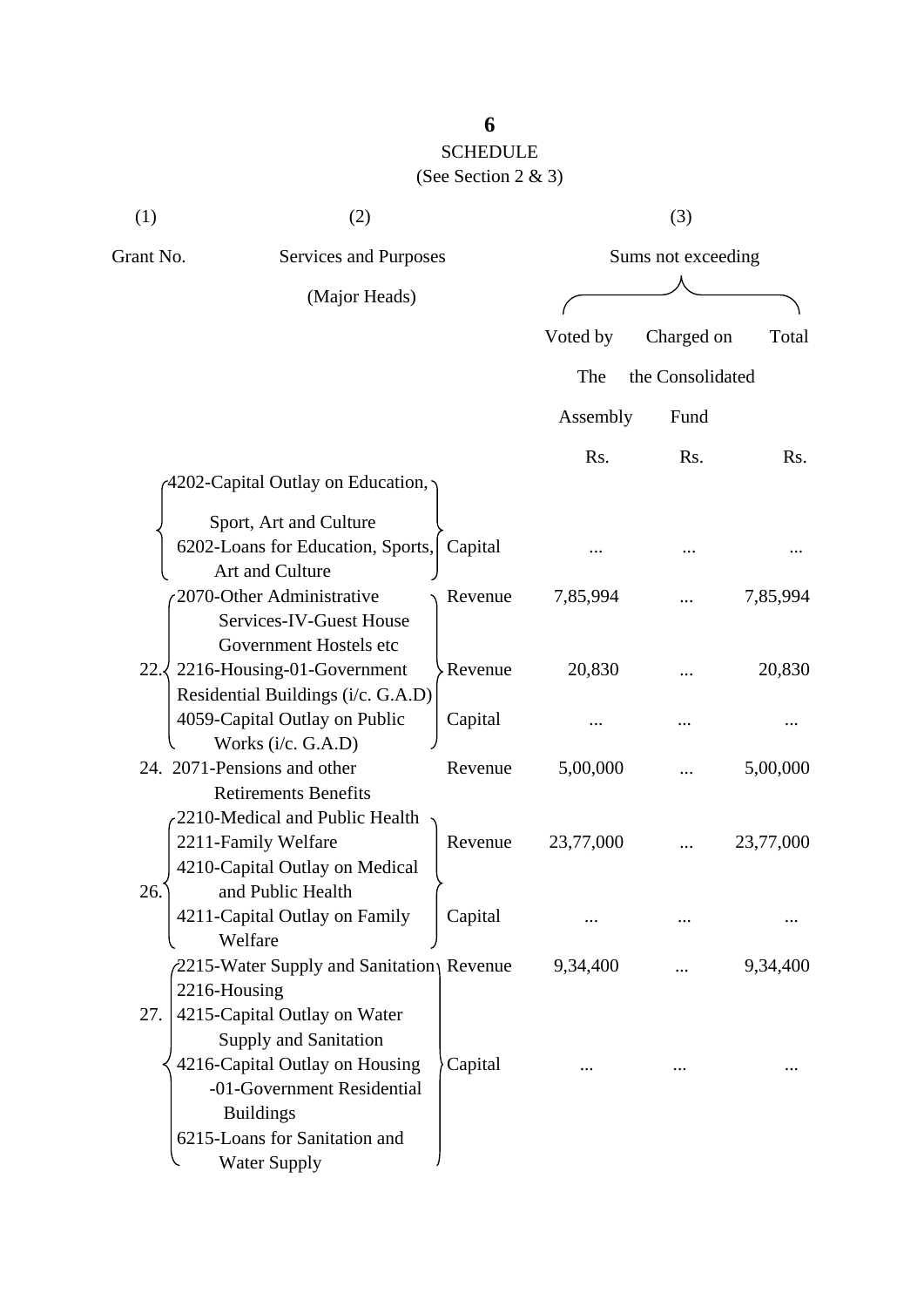# SCHEDULE (See Section 2 & 3)

| (1)          | (2)                                                                                                    |           |           | (3)                |           |
|--------------|--------------------------------------------------------------------------------------------------------|-----------|-----------|--------------------|-----------|
| Grant No.    | Services and Purposes                                                                                  |           |           | Sums not exceeding |           |
|              | (Major Heads)                                                                                          |           |           |                    |           |
|              |                                                                                                        |           | Voted by  | Charged on         | Total     |
|              |                                                                                                        |           | The       | the Consolidated   |           |
|              |                                                                                                        |           | Assembly  | Fund               |           |
|              |                                                                                                        |           | Rs.       | Rs.                | Rs.       |
| 2216-Housing |                                                                                                        | Revenue   |           |                    |           |
|              | 28. 4216-Capital Outlay on Housing                                                                     |           |           |                    |           |
|              | <b>L6216-Loans for Housing</b>                                                                         | ∫ Capital | 9,00,000  |                    | 9,00,000  |
|              | 2217-Urban Development                                                                                 | Revenue   | 13,06,000 |                    | 13,06,000 |
|              | 30. 4216-Capital Outlay on Housing<br>4217-Capital Outlay on Urban<br>Development                      | Capital   |           |                    |           |
|              | 3456-Civil Supplies<br>2408-Food Storage and<br>Warehousing                                            | Revenue   | 9,32,462  |                    | 9,32,462  |
| 33.          | 4408-Capital Outlay on Food<br>Storage and Warehousing<br>2225-Welfare of S.CS, S.TS and<br>Other B.CS | Capital   |           |                    |           |
|              | 2235-Social Security and Welfare                                                                       | Revenue   | 4,60,500  |                    | 4,60,500  |
|              | 35.2236-Nutrition (Social Welfare)<br>4059-Capital Outlay on Public                                    | Capital   |           |                    |           |
| Works        |                                                                                                        |           |           |                    |           |
|              | 36. 2235-Social Security and Welfare<br>-60-Other Social Security<br>And Welfare Programmes            | Revenue   | 2,000     |                    | 2,000     |
|              | 6235-Loans for Security and Welfare Capital<br>-60-Other Social Security<br>And Welfare Programmes     |           |           |                    |           |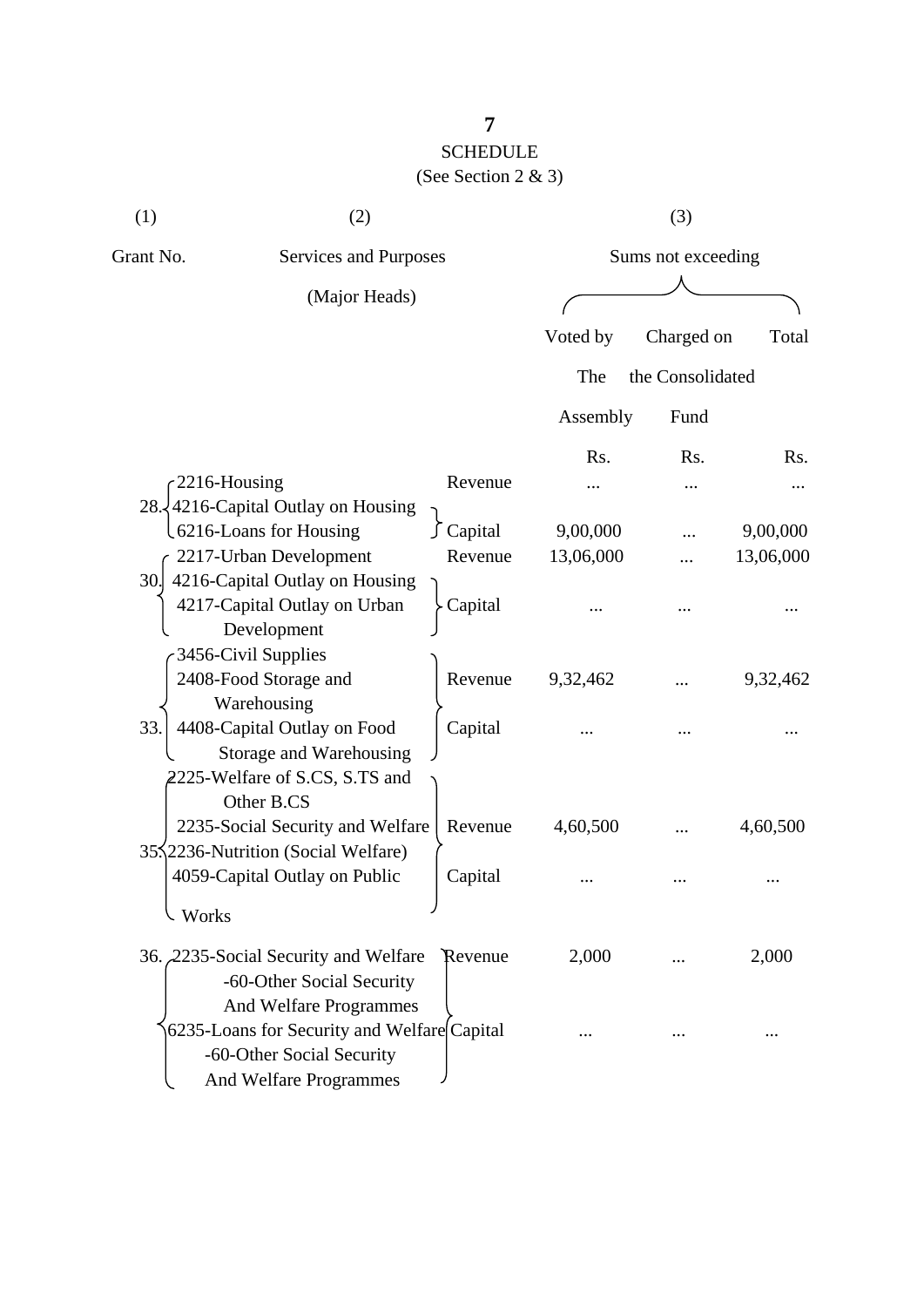# (See Section 2 & 3)

| (1)       | (2)                                                                                                                                                                           |                    |             | (3)                |             |
|-----------|-------------------------------------------------------------------------------------------------------------------------------------------------------------------------------|--------------------|-------------|--------------------|-------------|
| Grant No. | Services and Purposes                                                                                                                                                         |                    |             | Sums not exceeding |             |
|           | (Major Heads)                                                                                                                                                                 |                    |             |                    |             |
|           |                                                                                                                                                                               |                    | Voted by    | Charged on         | Total       |
|           |                                                                                                                                                                               |                    | The         | the Consolidated   |             |
|           |                                                                                                                                                                               |                    | Assembly    | Fund               |             |
|           |                                                                                                                                                                               |                    | Rs.         | R <sub>s</sub> .   | Rs.         |
|           | 37. 2075-Miscellaneous General<br>Services-104-Pension and<br>Awards in Consideration and<br>distinguished Services                                                           | Revenue            | 4,73,000    |                    | 4,73,000    |
|           | 2235-Social Security and Welfare<br>-60-Other Social Security<br>And Welfare Programmes<br>41. 2552-North Eastern Areas<br>4552-Capital Outlay on North                       | Revenue<br>Capital | 1,00,00,000 |                    | 1,00,00,000 |
|           | <b>Eastern Areas</b><br>6552-Loans for North Eastern<br>Areas                                                                                                                 |                    |             |                    |             |
|           | 42. 3454-Census, Surveys and<br>Statistics-02-Survey and<br><b>Statistics</b>                                                                                                 | Revenue            | 5,37,480    |                    | 5,37,480    |
|           | 43. 3475-Other General Economic<br>Services-Regulation of<br><b>Weights and Measures</b><br>2216-Housing-01-Government<br><b>Residential Buildings</b><br>2401-Crop Husbandry | Revenue            |             | 15,000             | 15,000      |
| 44.       | 2415-Agricultural Research and<br>Education<br>2435-Other Agricultural<br>Programmes<br>Minor Irrigation<br>2252-Other Social Services<br>2216-Housing                        | Revenue            | 48,50,000   |                    | 48,50,000   |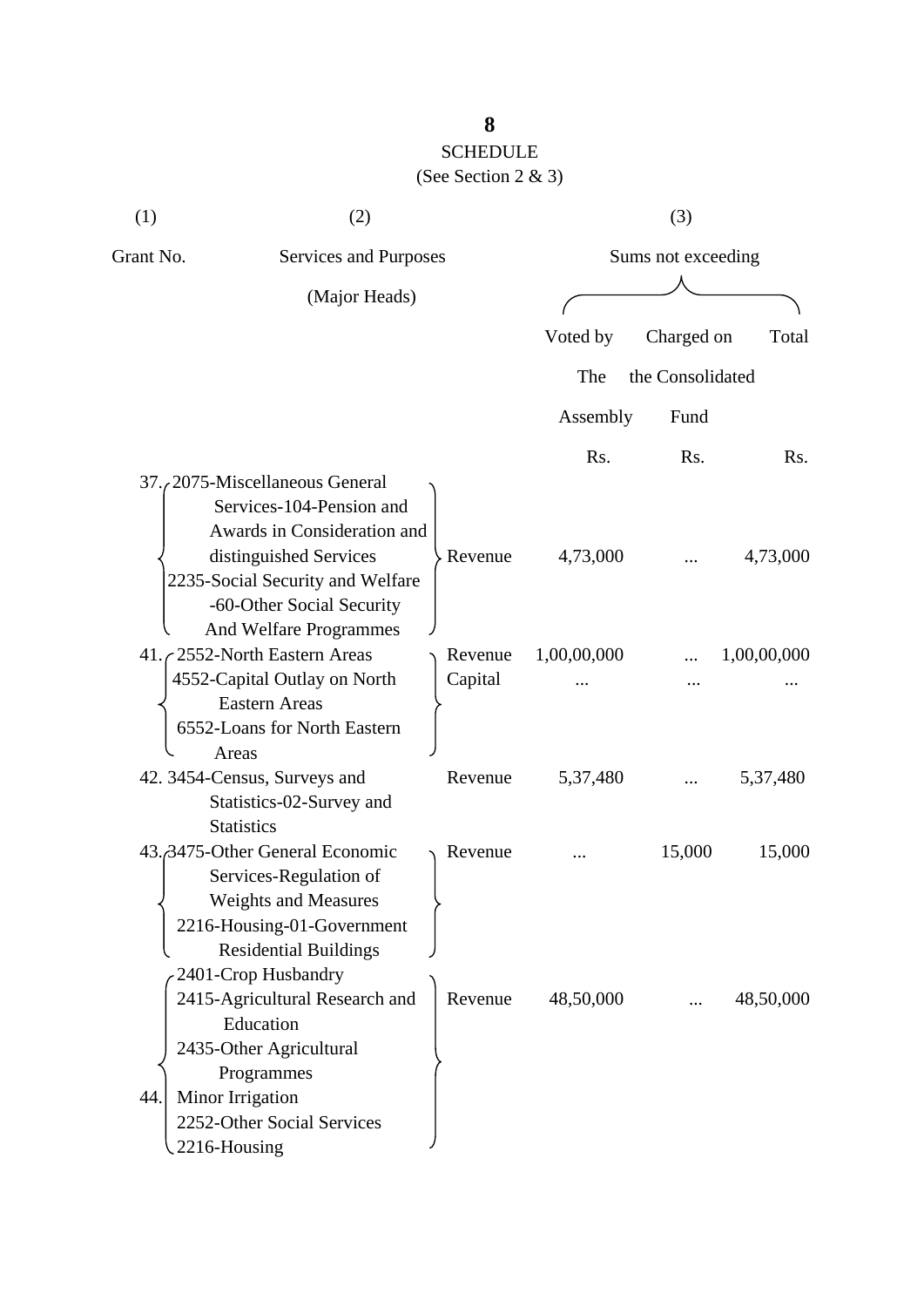### SCHEDULE  $\operatorname{S}_{\text{action}}$  2  $\mathbb{R}$  3)

|  |  | (See Section 2 $\&$ 3) |  |  |  |
|--|--|------------------------|--|--|--|
|--|--|------------------------|--|--|--|

| (1)                   | (2)                                                                                                                                                                                                                                                        |                    |                    | (3)                |                    |
|-----------------------|------------------------------------------------------------------------------------------------------------------------------------------------------------------------------------------------------------------------------------------------------------|--------------------|--------------------|--------------------|--------------------|
| Grant No.             | Services and Purposes                                                                                                                                                                                                                                      |                    |                    | Sums not exceeding |                    |
|                       | (Major Heads)                                                                                                                                                                                                                                              |                    |                    |                    |                    |
|                       |                                                                                                                                                                                                                                                            |                    | Voted by           | Charged on         | Total              |
|                       |                                                                                                                                                                                                                                                            |                    | The                | the Consolidated   |                    |
|                       |                                                                                                                                                                                                                                                            |                    | Assembly           | Fund               |                    |
|                       |                                                                                                                                                                                                                                                            |                    |                    |                    |                    |
| 46.                   | 4401-Capital Outlay on Crop<br>Husbandry<br>4702-Capital Outlay on Minor<br>Irrigation<br>4416-Investments in Agricultural<br><b>Financial INST</b><br>6401-Loans for Crop Husbandry<br>2402-Soil and Water Conservation<br>2415-Agricultural Research and | Capital<br>Revenue | Rs.<br>1,34,80,140 | Rs.                | Rs.<br>1,34,80,140 |
| Education             | 2216-Housing-01-Government<br><b>Residential Buildings</b><br>2501-Special Programmes for                                                                                                                                                                  | Revenue            | 2,85,496           |                    | 2,85,496           |
| 47.                   | <b>Rural Development</b><br>6402-Loans for Soil and Water<br>Conservation                                                                                                                                                                                  | Capital            |                    |                    |                    |
| 2405-Fisheries<br>50. | 2415-Agricultural Research and<br>Education<br>2216-Housing-01-Government<br><b>Residential Buildings</b><br>4216-Capital Outlay on Housing<br>4405-Capital Outlay on Fisheries                                                                            | Revenue            | 6,06,200           |                    | 6,06,200           |
|                       | 2406-Forestry and Wild Life                                                                                                                                                                                                                                | Capital            |                    |                    |                    |
| 51.                   | 2415-Agricultural Research and<br>Education                                                                                                                                                                                                                | Revenue            | 25,85,500          |                    | 25,85,500          |
|                       | 4406-Capital Outlay on Forestry<br>and Wild Life                                                                                                                                                                                                           | Capital            | 41,96,000          |                    | 41,96,000          |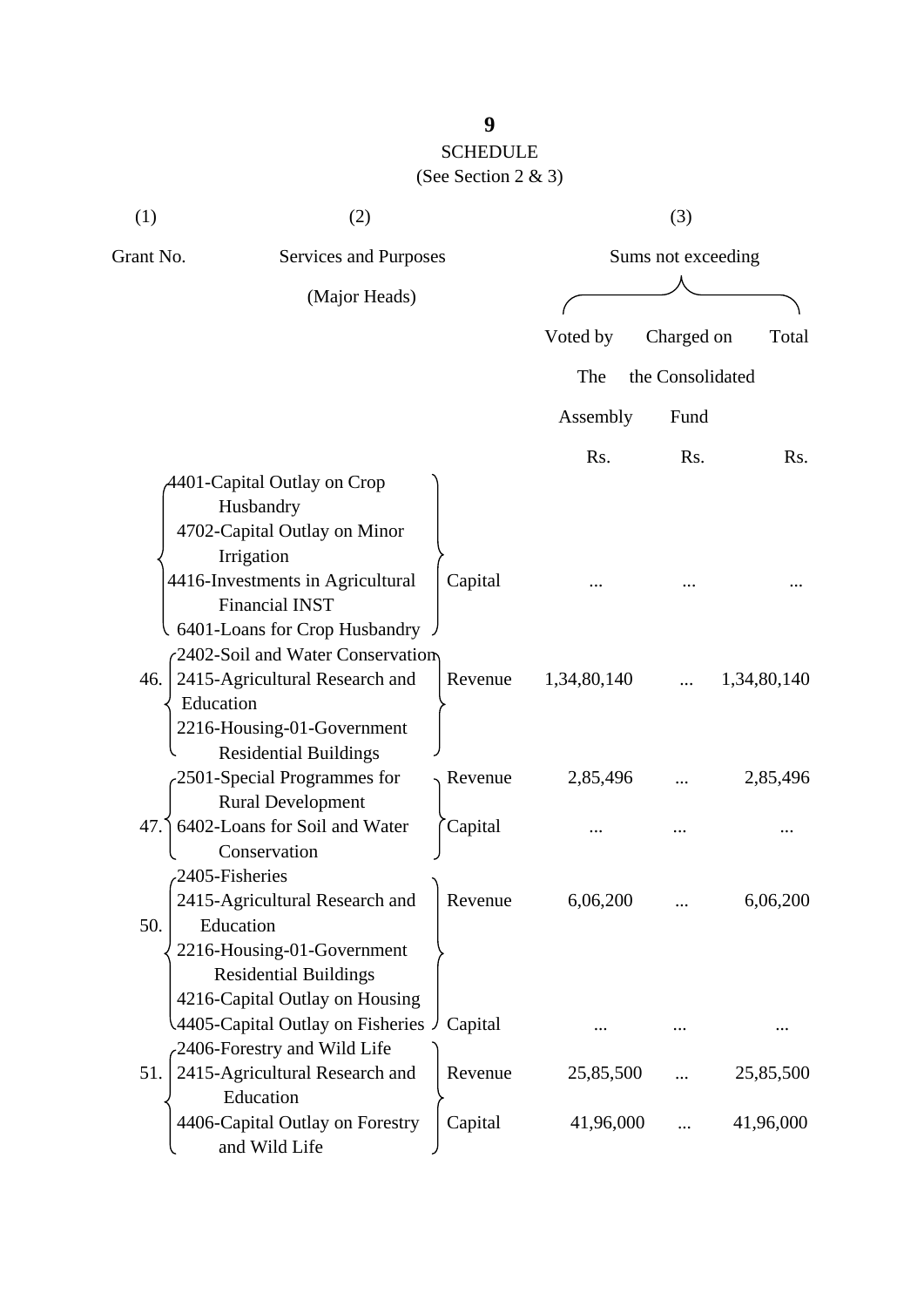#### SCHEDULE  $(S_{00}$  Section  $2 \& 3)$

|  | (See Section 2 $\&$ 3) |  |  |  |  |
|--|------------------------|--|--|--|--|
|--|------------------------|--|--|--|--|

| (1)       | (2)                                                                                                                                                                                                                             |                  | (3)                |             |  |
|-----------|---------------------------------------------------------------------------------------------------------------------------------------------------------------------------------------------------------------------------------|------------------|--------------------|-------------|--|
| Grant No. | <b>Services and Purposes</b>                                                                                                                                                                                                    |                  | Sums not exceeding |             |  |
|           | (Major Heads)                                                                                                                                                                                                                   |                  |                    |             |  |
|           |                                                                                                                                                                                                                                 | Voted by         | Charged on         | Total       |  |
|           |                                                                                                                                                                                                                                 | The              | the Consolidated   |             |  |
|           |                                                                                                                                                                                                                                 |                  |                    |             |  |
|           |                                                                                                                                                                                                                                 | Assembly         | Fund               |             |  |
|           |                                                                                                                                                                                                                                 | R <sub>s</sub> . | Rs.                | Rs.         |  |
|           | 2515-Other Rural Development<br>Programmes<br>2216-Housing-01-Government<br><b>Residential Buildings</b><br>Revenue<br>2236-Nutrition<br>52 2505-Rural Employment                                                               | 1,15,20,000      |                    | 1,15,20,000 |  |
|           | 4216-Capital Outlay on Housing<br>6515-Loans for other Rural<br>Capital                                                                                                                                                         |                  |                    |             |  |
|           | <b>Development Programmes</b><br>2852-Industries<br>Revenue                                                                                                                                                                     |                  |                    |             |  |
|           | 4885-Other Capital Outlay on<br><b>Industries and Mineral</b><br>53) 4858-Capital Outlay on Engineering Capital<br>Industries<br>4860-Capital Outlay on Consumer<br>Industries                                                  | 1,95,00,000      |                    | 1,95,00,000 |  |
| 54.3      | 6885-Loans for other Industries<br>and Mineral<br>$(2851-Village$ and Small Industries<br>2216-Housing-01-Government<br>Revenue<br><b>Residential Buildings</b><br>4851-Capital Outlay on Village<br>and Small Scale Industries | 16,54,000        |                    | 16,54,000   |  |
|           | 6851-Loans for Village and Small   Capital                                                                                                                                                                                      |                  |                    |             |  |
|           | Industries                                                                                                                                                                                                                      |                  |                    |             |  |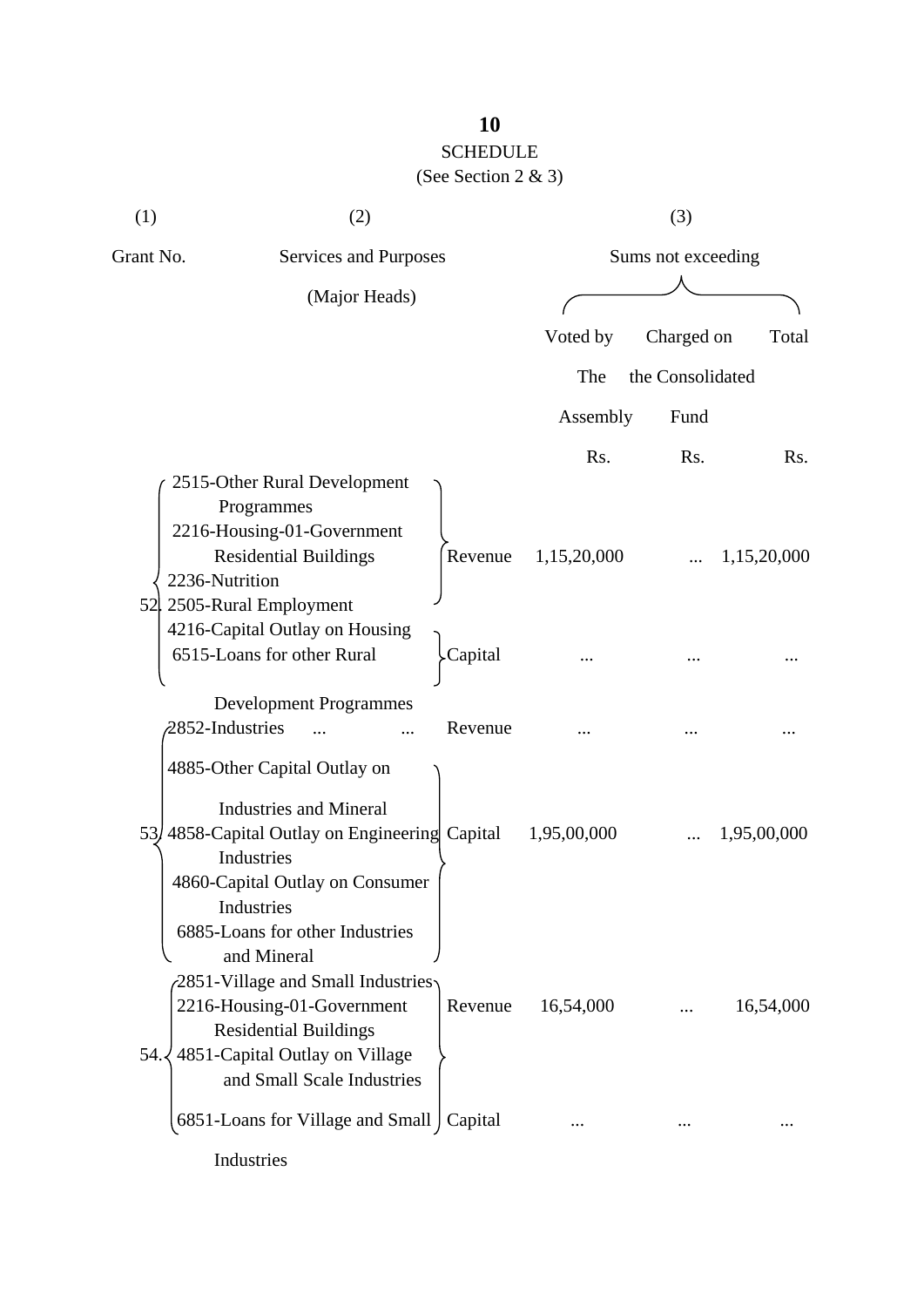| (1)       | (2)                                                                                                                               |         |                    | (3)              |             |
|-----------|-----------------------------------------------------------------------------------------------------------------------------------|---------|--------------------|------------------|-------------|
| Grant No. | Services and Purposes                                                                                                             |         | Sums not exceeding |                  |             |
|           | (Major Heads)                                                                                                                     |         |                    |                  |             |
|           |                                                                                                                                   |         | Voted by           | Charged on       | Total       |
|           |                                                                                                                                   |         | The                | the Consolidated |             |
|           |                                                                                                                                   |         | Assembly           | Fund             |             |
|           |                                                                                                                                   |         | Rs.                | Rs.              | Rs.         |
|           | 2851-Village and Small Industries<br>2216-Housing-01-Government<br><b>Residential Buildings</b><br>4216-Capital Outlay on Housing | Revenue | 2,00,000           |                  | 2,00,000    |
| 55.       | 4851-Capital Outlay on Village<br>and Small Scale Industries<br>6851-Loans for Village and Small<br>Industries                    | Capital |                    |                  |             |
|           | 2853-Non-Ferrous Mining and<br>Metallurgical Industries-<br><b>Regulation and Development</b><br>of Mines                         | Revenue | 15,00,000          |                  | 15,00,000   |
|           | 4216-Capital Outlay on Housing-<br>-01-Government Residential<br><b>Buildings</b>                                                 | Capital |                    |                  |             |
| 56.       | 4853-Capital Outlay on Non-Ferr-<br>ous Mining and Metallurgical<br><b>Industries Non-Ferrous Metals</b>                          |         |                    |                  |             |
|           | 3054-Roads and Bridges                                                                                                            | Revenue |                    |                  |             |
| $57. -$   | 5054-Capital Outlay on Roads<br>and Bridges                                                                                       | Capital | 1,28,00,000        |                  | 1,28,00,000 |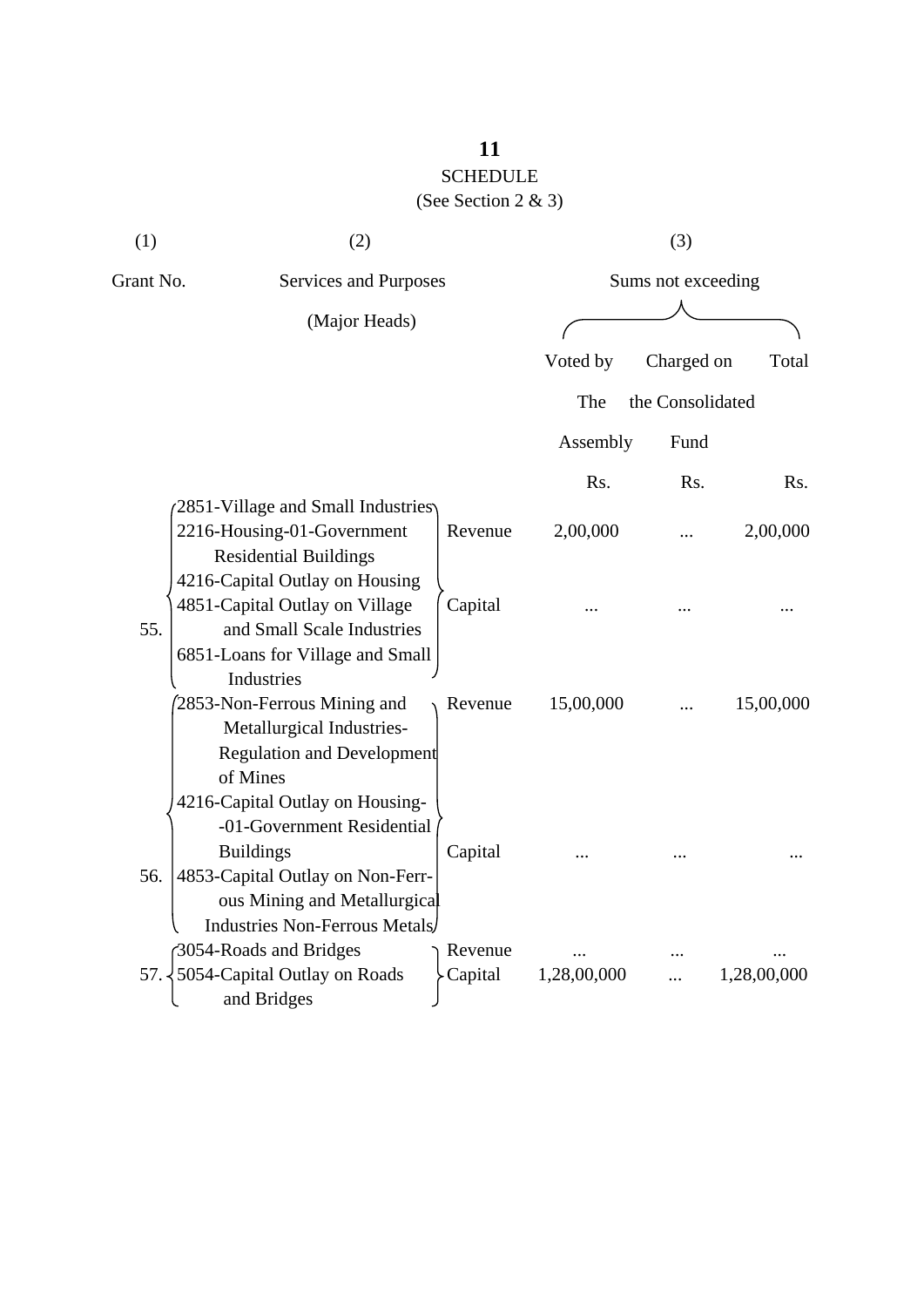### **12** SCHEDULE (See Section 2 & 3)

| (1)       | (2)                                                                         | (3)                |                  |                                   |
|-----------|-----------------------------------------------------------------------------|--------------------|------------------|-----------------------------------|
| Grant No. | Services and Purposes                                                       | Sums not exceeding |                  |                                   |
|           | (Major Heads)                                                               |                    |                  |                                   |
|           |                                                                             | Voted by           | Charged on       | Total                             |
|           |                                                                             | The                | the Consolidated |                                   |
|           |                                                                             | Assembly           | Fund             |                                   |
|           |                                                                             | Rs.                | Rs.              | Rs.                               |
| 58.       | 3452-Tourism<br>Revenue<br>4059-Capital Outlay on Public<br>Works (Tourism) |                    |                  |                                   |
|           | 5452-Capital Outlay on Tourism J<br>Capital                                 | 3,16,080           |                  | 3,16,080                          |
|           | Total                                                                       |                    |                  | 17,09,34,128 2,28,81 17,11,62,509 |
|           |                                                                             |                    |                  |                                   |

### S.DYKES,

Under Secretary to the Govt. Of Meghalaya,

Law (B) Department.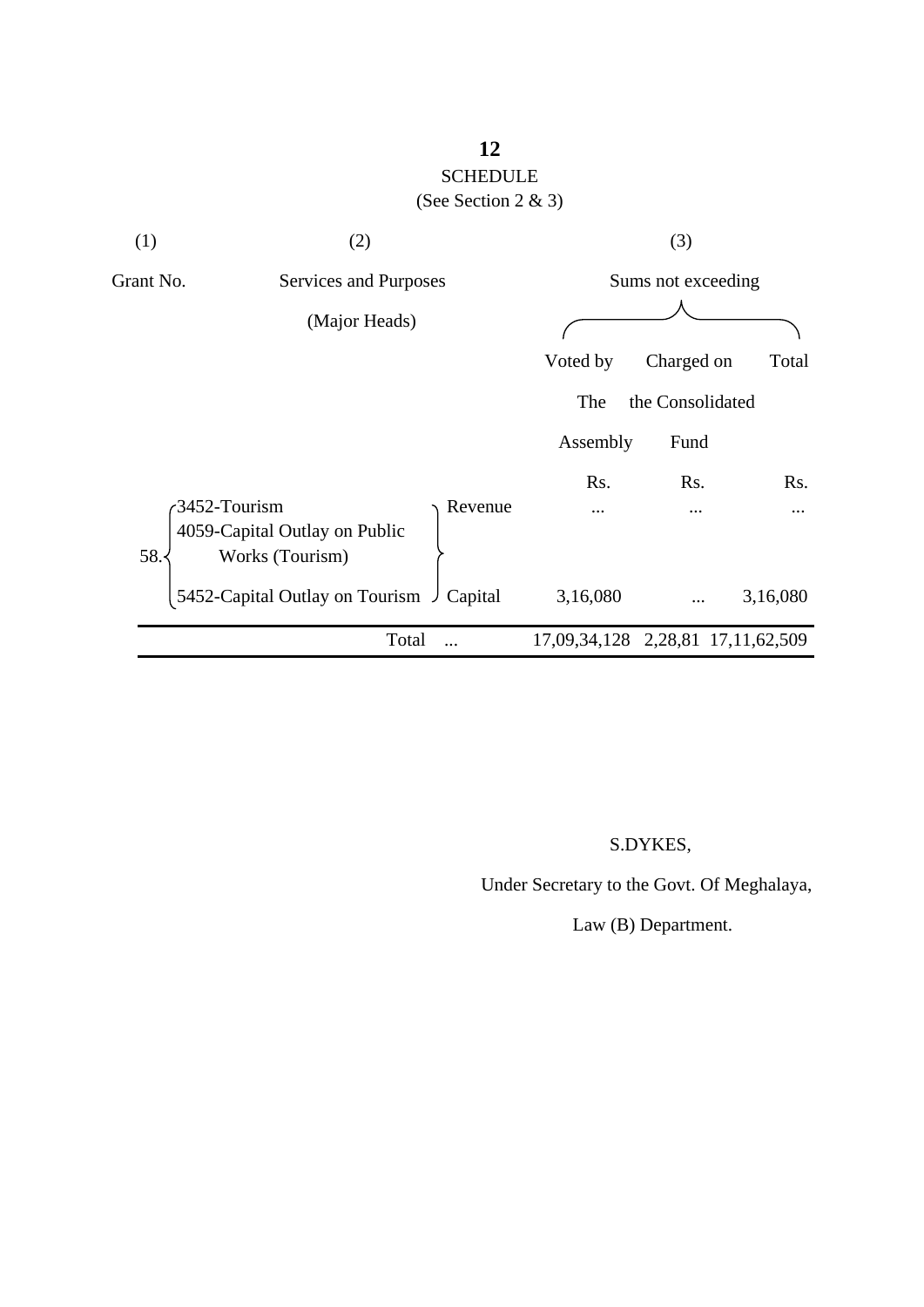### **The 30th March, 1989**

No. LL(B) 46/87/42- The following Act of the Meghalaya Legislative Assembly which received the assent of the Governor is hereby published for general information.

#### **MEGHALAYA ACT NO. 2 OF 1989**

#### **THE MEGHALAYA APPROPRIATION (VOTE-ON-ACCOUNT)**

#### **ACT, 1989**

(As passed by the Assembly)

(Received the assent of the Governor on the  $29<sup>th</sup>$  March, 1989

(Published in the Gazette of Meghalaya, Extra-ordinary issue, dated  $30<sup>th</sup>$  March, 1989)

#### An

#### Act

To provide for the withdrawal of certain sums from and out of the Consolidated Fund of Meghalaya for the services of financial year 1989-90

Be it enacted by the Legislature of the State of Meghalaya in the Fortieth Year of the Republic of India as follows:-

1

| Short title and |  |
|-----------------|--|
| Commencement    |  |

- (1) This Act may be called the Meghalaya Appropriation (Vote-on-Account) Act, 1989
	- (2) It shall come into force on the first day of April, 1989

Withdrawal of Rs. 1,01,42,71,950 from and out of the Consolidated Fund of Meghalaya for the financial Year 1989-90 2 From and out of the Consolidated fund of Meghalaya there may be withdrawn sums not exceeding those specified in Column (3) of the Schedule amounting in the aggregate to the sums of Rupees one hundred one crores, forty two lakhs, seventy one thousand, nine hundred fifty rupees towards defraying the several charges which will come in the course of payment during the period of three months beginning on the first day of April, 1989 in respect of the services specified in Column (2) of the Schedule.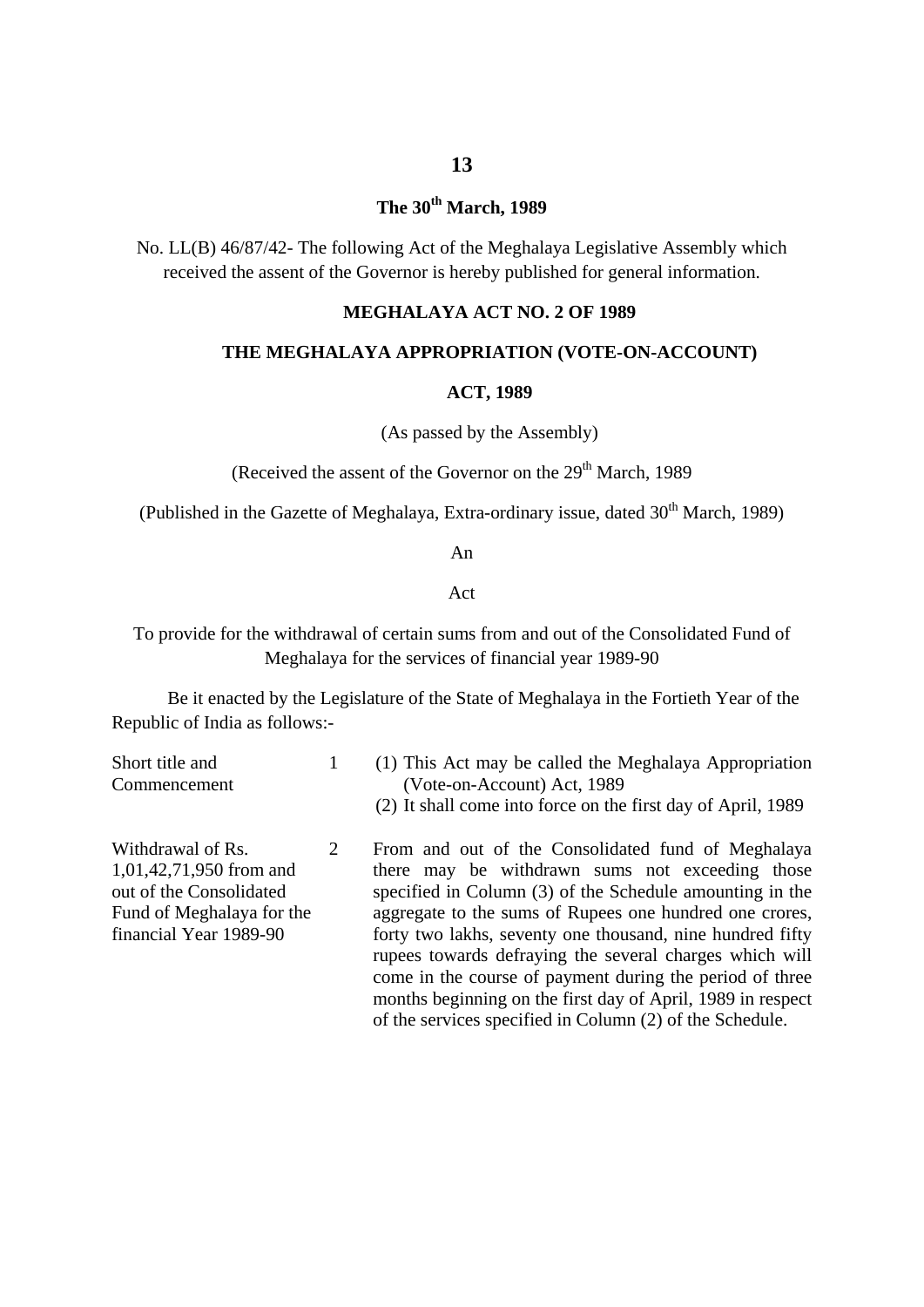| (1)       | (2)                                                                                                                                                                          |                |                    | (3)              |           |  |
|-----------|------------------------------------------------------------------------------------------------------------------------------------------------------------------------------|----------------|--------------------|------------------|-----------|--|
| Grant No. | Services and Purposes                                                                                                                                                        |                | Sums not exceeding |                  |           |  |
|           | (Major Heads)                                                                                                                                                                |                |                    |                  |           |  |
|           |                                                                                                                                                                              |                | Voted by           | Charged on       | Total     |  |
|           |                                                                                                                                                                              |                | The                | the Consolidated |           |  |
|           |                                                                                                                                                                              |                | Assembly           | Fund             |           |  |
|           |                                                                                                                                                                              |                | Rs.                | Rs.              | Rs.       |  |
|           | 1. 2011-Parliamentary/State/Union                                                                                                                                            | Revenue        | 33,65,500          | 1,38,000         | 35,03,500 |  |
|           | <b>Territory Legislature</b>                                                                                                                                                 |                |                    |                  |           |  |
| 2.        | 2012-Governor                                                                                                                                                                | Revenue        | 2,500              | 18,10,500        | 18,13,000 |  |
| 3.        | 2013-Council of Ministers                                                                                                                                                    | Revenue        | 17,85,750          |                  | 17,85,750 |  |
| 4.        | 2014-Administration of Justice                                                                                                                                               | Revenue        | 16,31,750          | 2,59,000         | 18,90,750 |  |
| 5.        | 2015-Elections                                                                                                                                                               | Revenue        | 25,09,500          |                  | 25,09,500 |  |
|           | 2029-Land Revenue<br>2245-Relief on account of Natural<br>Calamities<br>2252-Other Social Services<br>3475-Other General Economic<br>Services-201-Land Ceilings              | Revenue        | 50,50,000          |                  | 50,50,000 |  |
| 6.        | 6225-Loans for Welfare of<br>Scheduled Castes, Scheduled<br>Tribes and other Backward<br>Classes<br>6250-Loans for Other Social<br>Services<br>6401-Loans for Crop Husbandry | <i>Capital</i> | 5,000              |                  | 5,000     |  |
| 7.        | 2030-Stamps and Registration                                                                                                                                                 | Revenue        | 1,85,250           |                  | 1,85,250  |  |
| 8.        | 2039-State Excise                                                                                                                                                            | Revenue        | 16,00,750          |                  | 16,00,750 |  |
|           | 2040-Sales Tax                                                                                                                                                               |                |                    |                  |           |  |
|           | 9. $\sqrt{2045}$ -1-Other Taxes and Duties on<br><b>Commodities and Services</b>                                                                                             | > Revenue      | 11,60,750          |                  | 11,60,750 |  |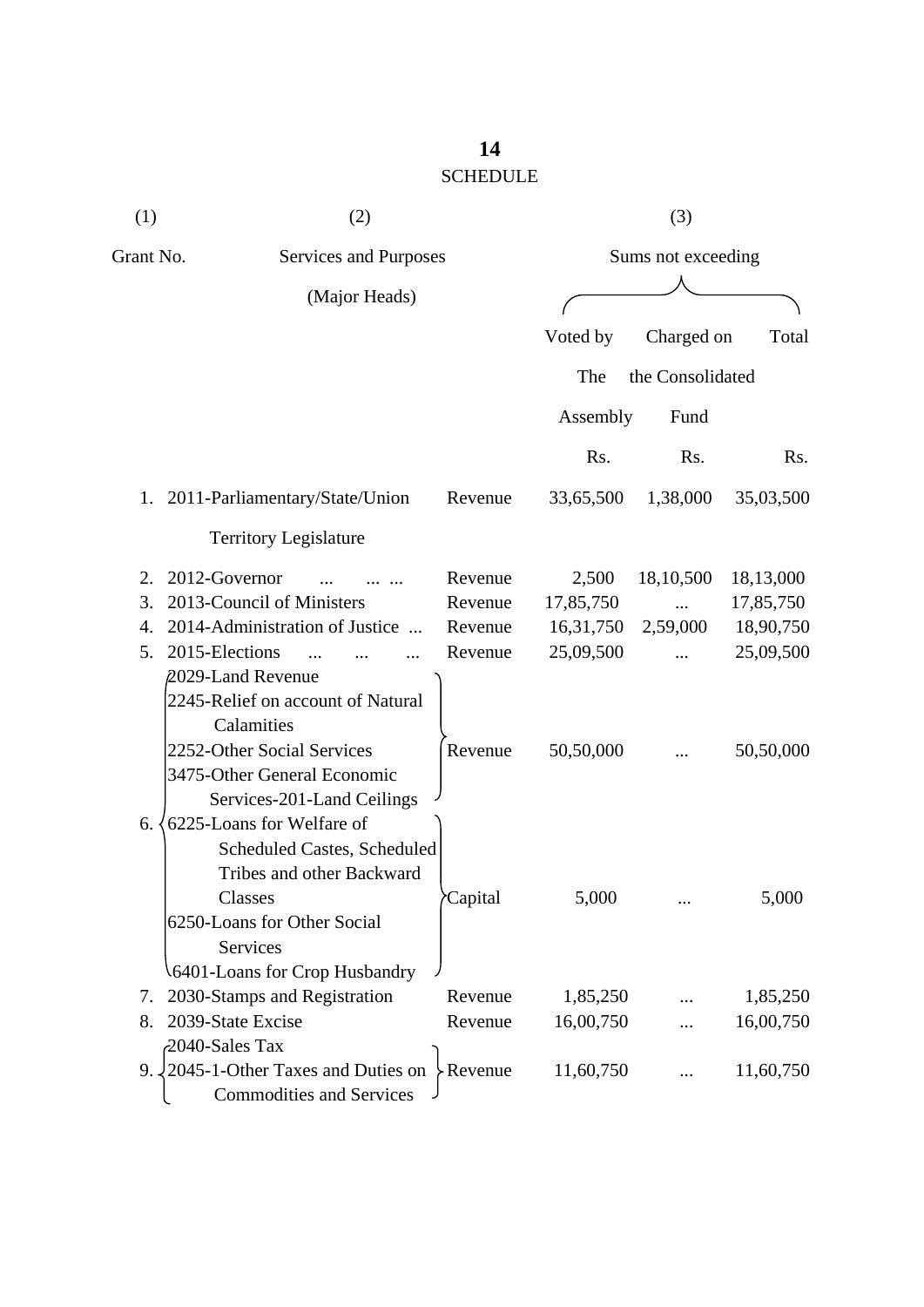| (1)       | (2)                                                |         | (3)                |                  |                         |  |
|-----------|----------------------------------------------------|---------|--------------------|------------------|-------------------------|--|
| Grant No. | <b>Services and Purposes</b>                       |         | Sums not exceeding |                  |                         |  |
|           | (Major Heads)                                      |         |                    |                  |                         |  |
|           |                                                    |         | Voted by           | Charged on       | Total                   |  |
|           |                                                    |         | The                | the Consolidated |                         |  |
|           |                                                    |         | Assembly           | Fund             |                         |  |
|           |                                                    |         |                    |                  |                         |  |
|           | 2041-Taxes on vehicles                             |         | R <sub>s</sub> .   | Rs.              | Rs.                     |  |
|           |                                                    |         |                    |                  |                         |  |
|           | 2070-Other Administrative<br>Services-Purchase and | Revenue | 1,03,01,250        |                  | 1,03,01,250             |  |
|           | Maintenance of Transport etc                       |         |                    |                  |                         |  |
|           | 10.3055-Road Transport                             |         |                    |                  |                         |  |
|           | 5055-Capital Outlay on Road                        | Capital | 88,04,500          |                  | 88,04,500               |  |
|           | Transport                                          |         |                    |                  |                         |  |
|           | 2045-Other Taxes and Duties on                     |         |                    |                  |                         |  |
|           | <b>Commodities and Services-II-</b>                |         |                    |                  |                         |  |
|           | Inspectorate of Electricity                        |         |                    |                  |                         |  |
|           | 2501-Special Programme for                         | Revenue | 1,43,82,500        |                  | 1,43,82,500             |  |
|           | <b>Rural Development</b>                           |         |                    |                  |                         |  |
|           | <b>Integrated Rural Energy</b>                     |         |                    |                  |                         |  |
|           | Programmes                                         |         |                    |                  |                         |  |
| 11.       | 2801-Power<br>2810-Non-Conventional Sources        |         |                    |                  |                         |  |
|           | of Energy                                          |         |                    |                  |                         |  |
|           | 6801-Loans for Power Project                       | Capital | 2,51,75,000        |                  | 2,51,75,000             |  |
|           | 12. 2047-Other Fiscal Services                     | Revenue | 82,750             | .                | 82,750                  |  |
|           | Promotion of Small Savings                         |         |                    |                  |                         |  |
|           | 2048-Appropriation for Reduction                   | Revenue |                    |                  |                         |  |
|           | of Avoidance of Debt (Charged)                     |         |                    |                  |                         |  |
|           | 2049-Interest Payments (Charged)                   | Revenue |                    |                  | 3,75,00,000 3,75,00,000 |  |
|           | 2051-Public Services Commission                    | Revenue |                    | 4,53,250         | 4,53,250                |  |
|           | (Charged)                                          |         |                    |                  |                         |  |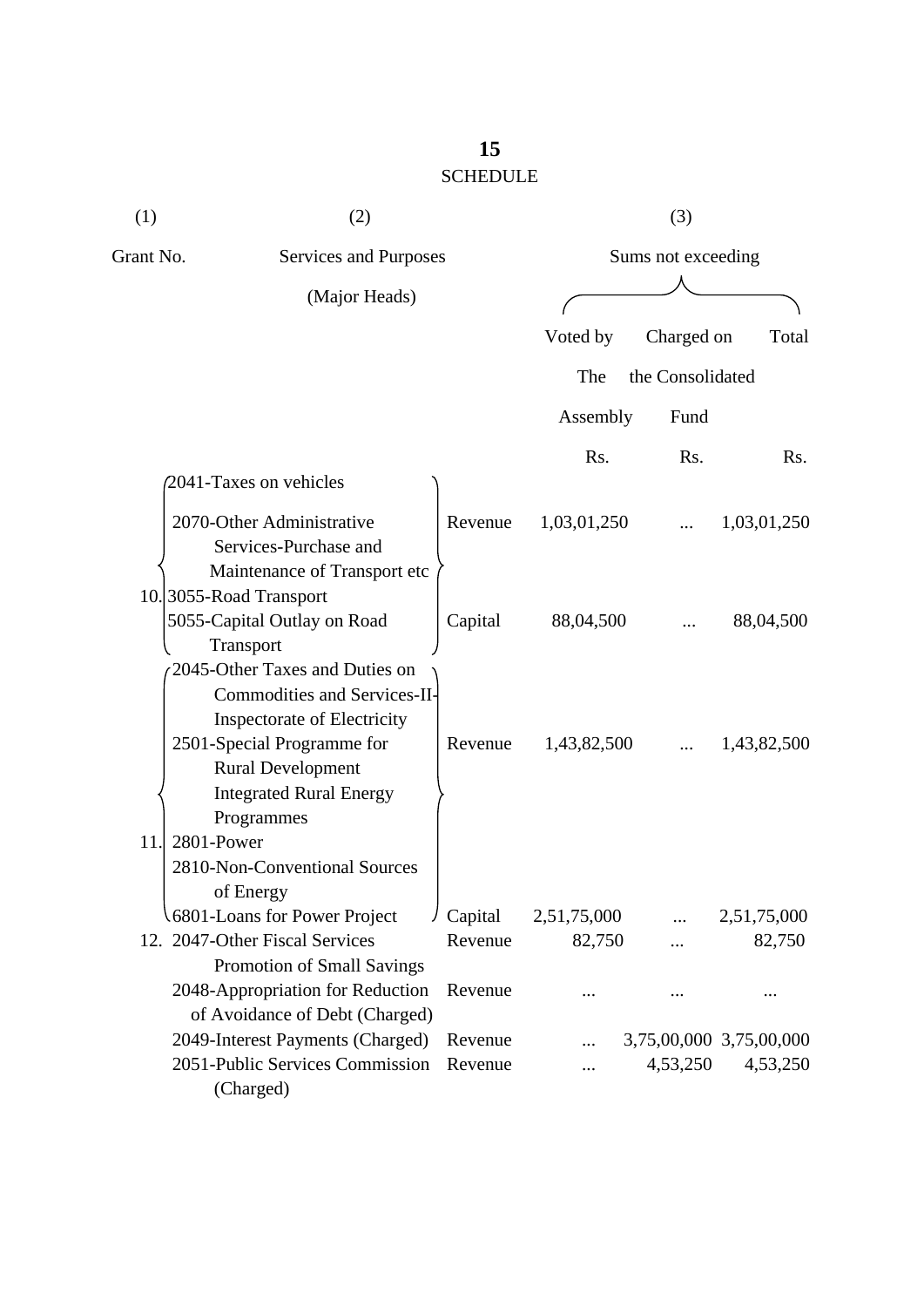| (1)             | (2)                                                                                              |         | (3)                |                  |             |
|-----------------|--------------------------------------------------------------------------------------------------|---------|--------------------|------------------|-------------|
| Grant No.       | Services and Purposes                                                                            |         | Sums not exceeding |                  |             |
|                 | (Major Heads)                                                                                    |         |                    |                  |             |
|                 |                                                                                                  |         | Voted by           | Charged on       | Total       |
|                 |                                                                                                  |         | The                | the Consolidated |             |
|                 |                                                                                                  |         | Assembly           | Fund             |             |
|                 |                                                                                                  |         | Rs.                | Rs.              | Rs.         |
|                 | 2052-Secretariat General Services<br>-I-Civil Departments<br>2251-Secretariat-Social and         | Revenue | 1,52,19,500        |                  | 1,52,19,500 |
| 13 <sub>4</sub> | <b>Community Services-I-Civil</b><br>Departments<br>3451-Secretariat Economic                    |         |                    |                  |             |
|                 | Services-I-Civil Departments                                                                     |         |                    |                  |             |
|                 | 14. 2053-District Administration                                                                 | Revenue | 50,40,500          |                  | 50,40,500   |
|                 | 15. 2054-Treasury Accounts<br>Administration                                                     | Revenue | 18,61,750          |                  | 18,61,750   |
| 2055-Police     | 2070-Other Administrative                                                                        | Revenue | 5,36,77,000        |                  | 5,36,77,000 |
| 16.             | Services Fire Protection and Control<br>2216-Housing-01-Government                               |         |                    |                  |             |
|                 | <b>Residential Buildings</b><br>4059-Capital Outlay on Public<br>Works (Police)                  |         |                    |                  |             |
|                 | 4216-Capital Outlay on Housing<br>(Police)                                                       | Capital | 84,02,500          |                  | 84,02,500   |
| 2056-Jails      |                                                                                                  | Revenue | 18,38,250          |                  | 18,38,250   |
|                 | $17\frac{1}{2}$ 4059-Capital Outlay on Public<br>Works (Jails)                                   | Capital | 23,42,500          |                  | 23,42,500   |
|                 | 2058-Stationery and Printing<br>4058-Capital Outlay on Stationery                                | Revenue | 49,84,000          |                  | 49,84,000   |
| 18.             | and Printing<br>4216-Capital Outlay on Housing-<br>01-Government Residential<br><b>Buildings</b> | Capital | 9,25,000           |                  | 9,25,000    |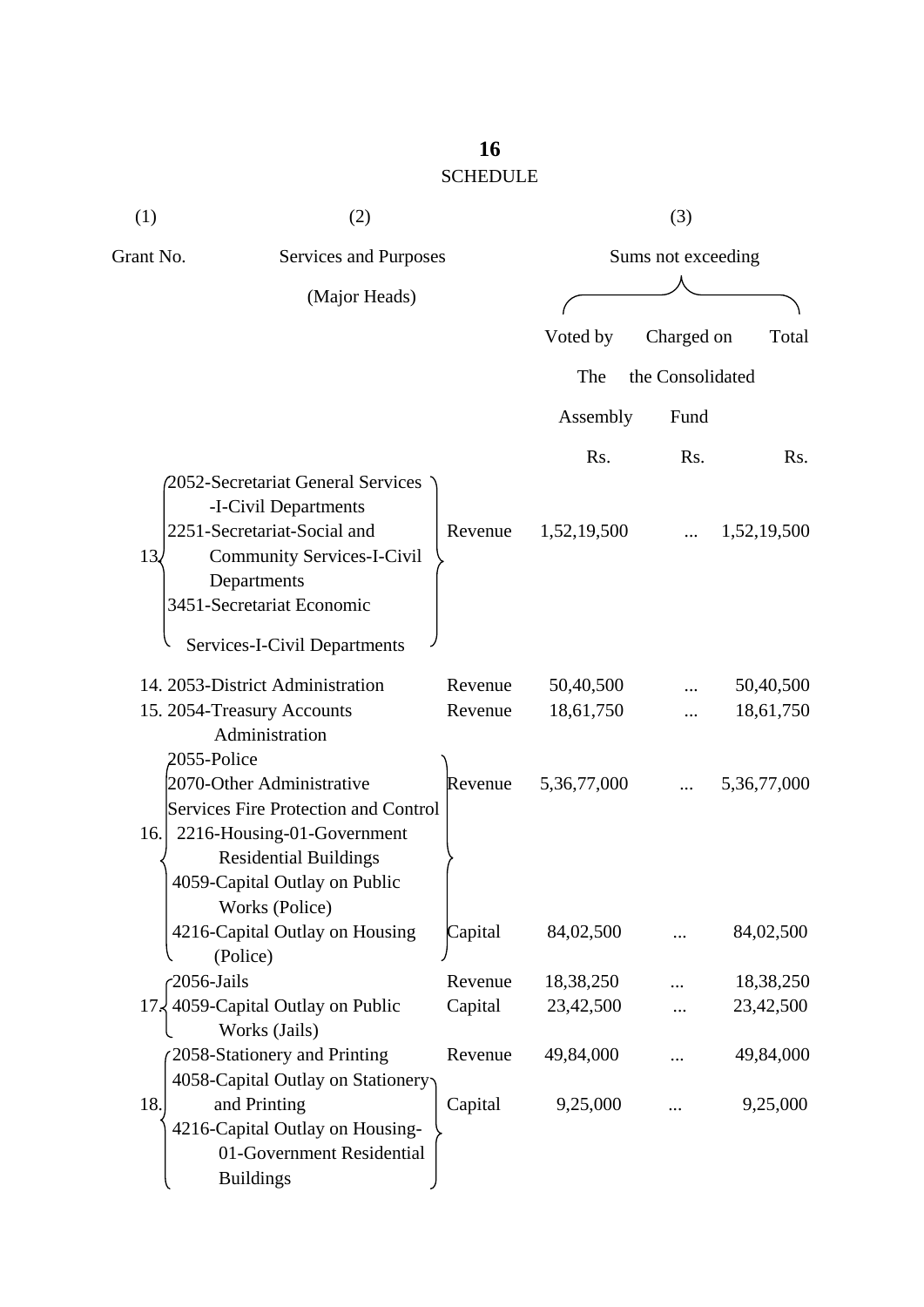| (1)       | (2)                                                                                                                                                                                                                                                                                                                                              |         |             | (3)                |             |  |
|-----------|--------------------------------------------------------------------------------------------------------------------------------------------------------------------------------------------------------------------------------------------------------------------------------------------------------------------------------------------------|---------|-------------|--------------------|-------------|--|
| Grant No. | Services and Purposes                                                                                                                                                                                                                                                                                                                            |         |             | Sums not exceeding |             |  |
|           | (Major Heads)                                                                                                                                                                                                                                                                                                                                    |         |             |                    |             |  |
|           |                                                                                                                                                                                                                                                                                                                                                  |         | Voted by    | Charged on         | Total       |  |
|           |                                                                                                                                                                                                                                                                                                                                                  |         | The         | the Consolidated   |             |  |
|           |                                                                                                                                                                                                                                                                                                                                                  |         | Assembly    | Fund               |             |  |
|           |                                                                                                                                                                                                                                                                                                                                                  |         | Rs.         | Rs.                | Rs          |  |
|           | 2052-Secretariat General Services<br>-II-Public Works Department<br>-Secretariat<br>2059-Public Works<br>2202-General Education<br>2203-Techinical Education<br><b>Buildings</b><br>2204-Sports, etc., Buildings<br>2205-Art and Culture<br>2210-Medical and Public Health<br>2216-Housing-01-Government<br>Residential Buildings (i/c.<br>P.W.D | Revenue | 3,51,79,000 |                    | 3,51,79,000 |  |
| 19.       | 4059-Capital Outlay on Public<br>Works<br>4202-Capital Outlay on Education,<br>Sports etc<br>4210-Capital Outlay on Medical<br>and Public Health<br>4216-Capital Outlay on Housing-<br>01-Government Residential<br>Buildings (i/c. P.W.D)<br>4403-Capital Outlay on Animal<br>Husbandry<br>4404-Capital Outlay on Dairy<br>Development          | Capital | 1,94,50,000 | .                  | 1,94,50,000 |  |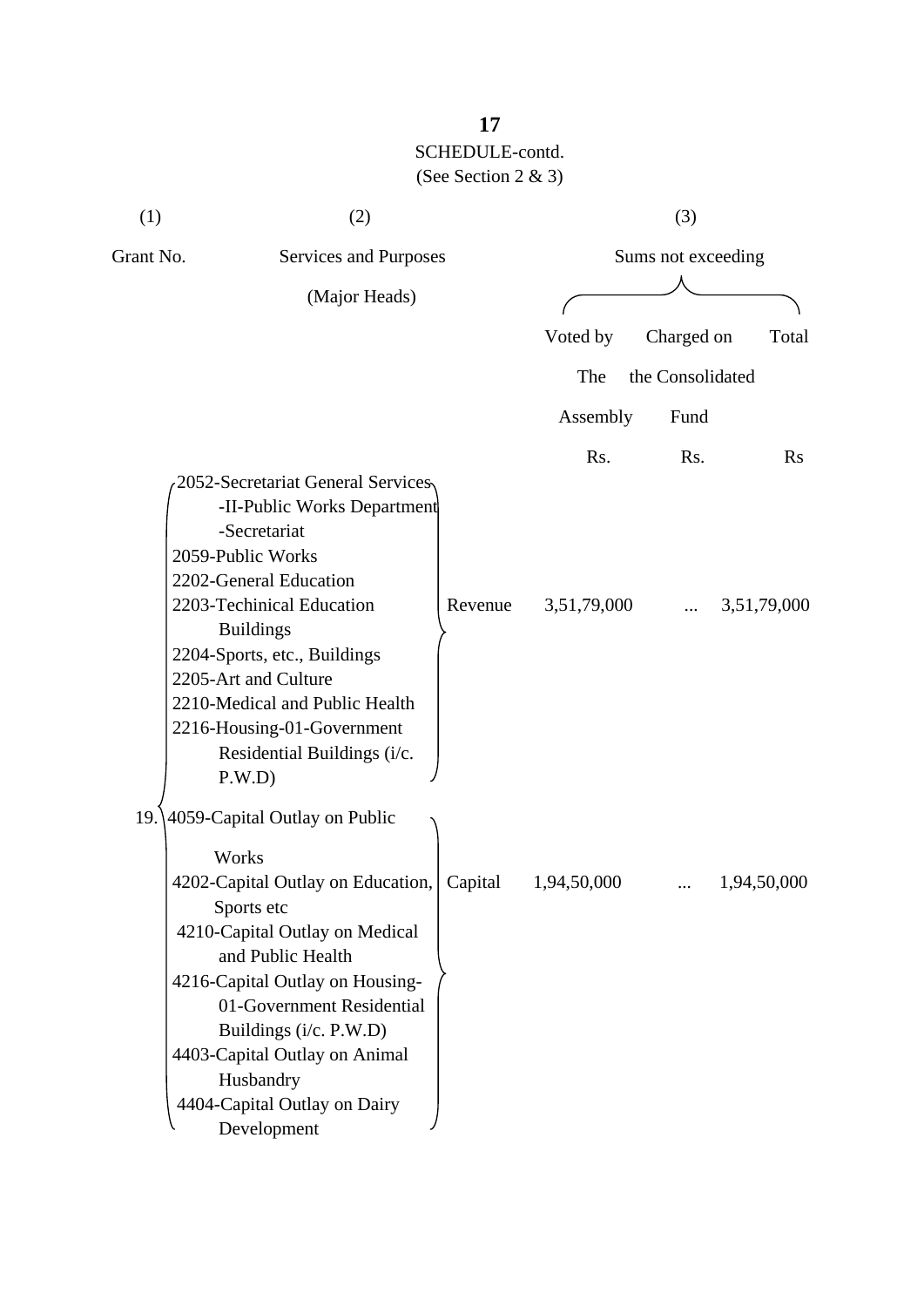| (1)       | (2)                                      |         |                    | (3)              |                 |  |
|-----------|------------------------------------------|---------|--------------------|------------------|-----------------|--|
| Grant No. | Services and Purposes                    |         | Sums not exceeding |                  |                 |  |
|           | (Major Heads)                            |         |                    |                  |                 |  |
|           |                                          |         | Voted by           | Charged on       | Total           |  |
|           |                                          |         |                    |                  |                 |  |
|           |                                          |         | The                | the Consolidated |                 |  |
|           |                                          |         | Assembly           | Fund             |                 |  |
|           |                                          |         | Rs.                | Rs.              | $\rm Rs$        |  |
|           | 2070-Other Administrative                | Revenue | 73,05,750          |                  | 73,05,750       |  |
|           | Services Civil Defence and               |         |                    |                  |                 |  |
|           | <b>Home Guards</b>                       |         |                    |                  |                 |  |
| 20.       | 4059-Capital Outlay on Public            | Capital |                    |                  |                 |  |
|           | Works (Civil Defence and<br>Home Guards) |         |                    |                  |                 |  |
|           | 2075-Miscellaneous General               |         |                    |                  |                 |  |
|           | Services-104-Pension and                 |         |                    |                  |                 |  |
|           | Awards in consideration of               |         |                    |                  |                 |  |
|           | Distinguished Services                   |         |                    |                  |                 |  |
|           | 2202-General Education                   |         |                    |                  |                 |  |
|           | 2203-Technical Education                 |         |                    |                  |                 |  |
|           | 2204-Sports and Youth Services           |         |                    |                  |                 |  |
|           | 2205-Art and Culture                     | Revenue | 14, 34, 21, 250    |                  | 14, 34, 21, 250 |  |
|           | 2236-Nutrition                           |         |                    |                  |                 |  |
|           | 3425-Other Scientific Research           |         |                    |                  |                 |  |
| 21.       | 3454-Census, Survey and                  |         |                    |                  |                 |  |
|           | <b>Statistics</b>                        |         |                    |                  |                 |  |
|           | 4202-Capital Outlay on Education,        |         |                    |                  |                 |  |
|           | Sports, Art and Culture                  | Capital | 60,87,500          |                  | 60,87,500       |  |
|           | 6202-Loans for Education, Sports         |         |                    |                  |                 |  |
|           | Art and Culture                          |         |                    |                  |                 |  |
|           | 2070-Other Administrative                | Revenue | 38, 31, 750        |                  | 38, 31, 750     |  |
| 22.       | Services-IV-Guest House,                 |         |                    |                  |                 |  |
|           | Government Hostels, etc                  |         |                    |                  |                 |  |
|           | 2216-Housing-01-Government               |         |                    |                  |                 |  |
|           | Residential Buildings (i/c G.A.D).       |         |                    |                  |                 |  |
|           | 4059-Capital Outlay on Public            | Capital |                    |                  |                 |  |
|           | Works (i/c G.A.D)                        |         |                    |                  |                 |  |
|           |                                          |         |                    |                  |                 |  |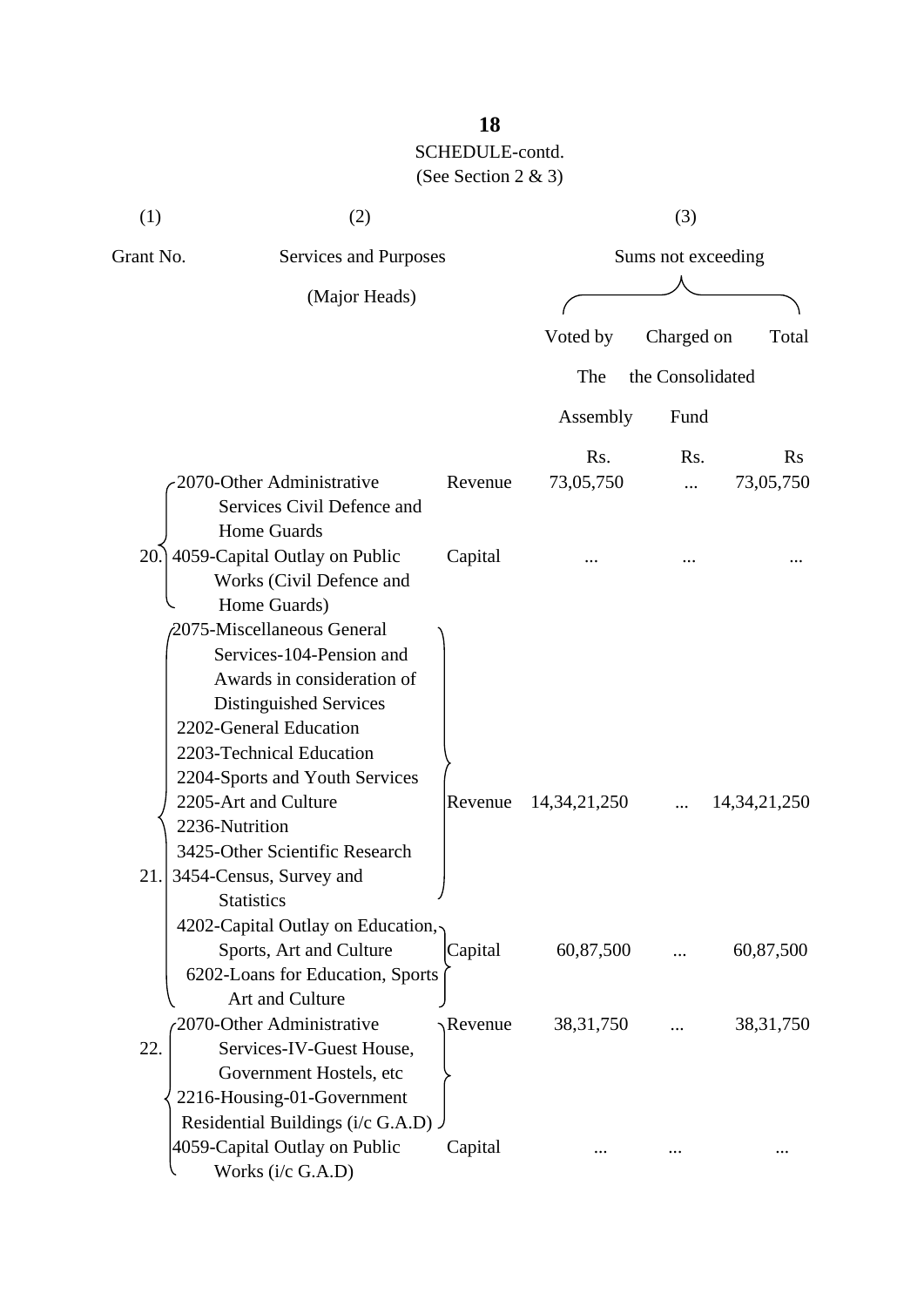| (1)       | (2)                                                                                                               |         |                    | (3)              |             |
|-----------|-------------------------------------------------------------------------------------------------------------------|---------|--------------------|------------------|-------------|
| Grant No. | Services and Purposes                                                                                             |         | Sums not exceeding |                  |             |
|           | (Major Heads)                                                                                                     |         |                    |                  |             |
|           |                                                                                                                   |         | Voted by           | Charged on       | Total       |
|           |                                                                                                                   |         | The                | the Consolidated |             |
|           |                                                                                                                   |         | Assembly           | Fund             |             |
|           |                                                                                                                   |         | Rs.                | Rs.              | $\rm Rs$    |
|           | 23. 2070-Other Administrative<br>Services-V-Training, Vigilance,<br>Administration of Citizenship                 | Revenue | 3,56,250           |                  | 3,56,250    |
|           | Act etc<br>24. 2071-Pensions and other<br><b>Retirements Benefits</b><br>25. 2070-Other Administrative            | Revenue | 80,27,500          |                  | 80,27,500   |
|           | Services-VI-State Lotteries<br>2075-Miscellaneous General<br>Services                                             | Revenue | 2,12,500           |                  | 2,12,500    |
|           | 2210-Medical and Public Health<br>2211-Family Welfare<br>4210-Capital Outlay on Medical                           | Revenue | 4,66,60,000        |                  | 4,66,60,000 |
| 26.       | and Public Health<br>4211-Capital Outlay on Family<br>Welfare                                                     | Capital | 43,04,500          |                  | 43,04,500   |
| 27.       | 2215-Water Supply and Sanitation<br>2216-Housing<br>4215-Capital Outlay on Water<br>Supply and Sanitation         | Revenue | 2,85,84,000        |                  | 2,85,84,000 |
|           | 4216-Capital Outlay on Housing-<br>01-Government Residential<br><b>Buildings</b><br>6215-Loans for Sanitation and | Capital | 3,59,75,000        |                  | 3,59,75,000 |
|           | <b>Water Supply</b><br>2216-Housing                                                                               | Revenue | 15,67,250          |                  | 15,67,250   |
|           | 28. $\frac{1}{2}$ 4216-Capital Outlay on Housing<br>6216-Loans for Housing                                        | Capital | 51,50,000          |                  | 51,50,000   |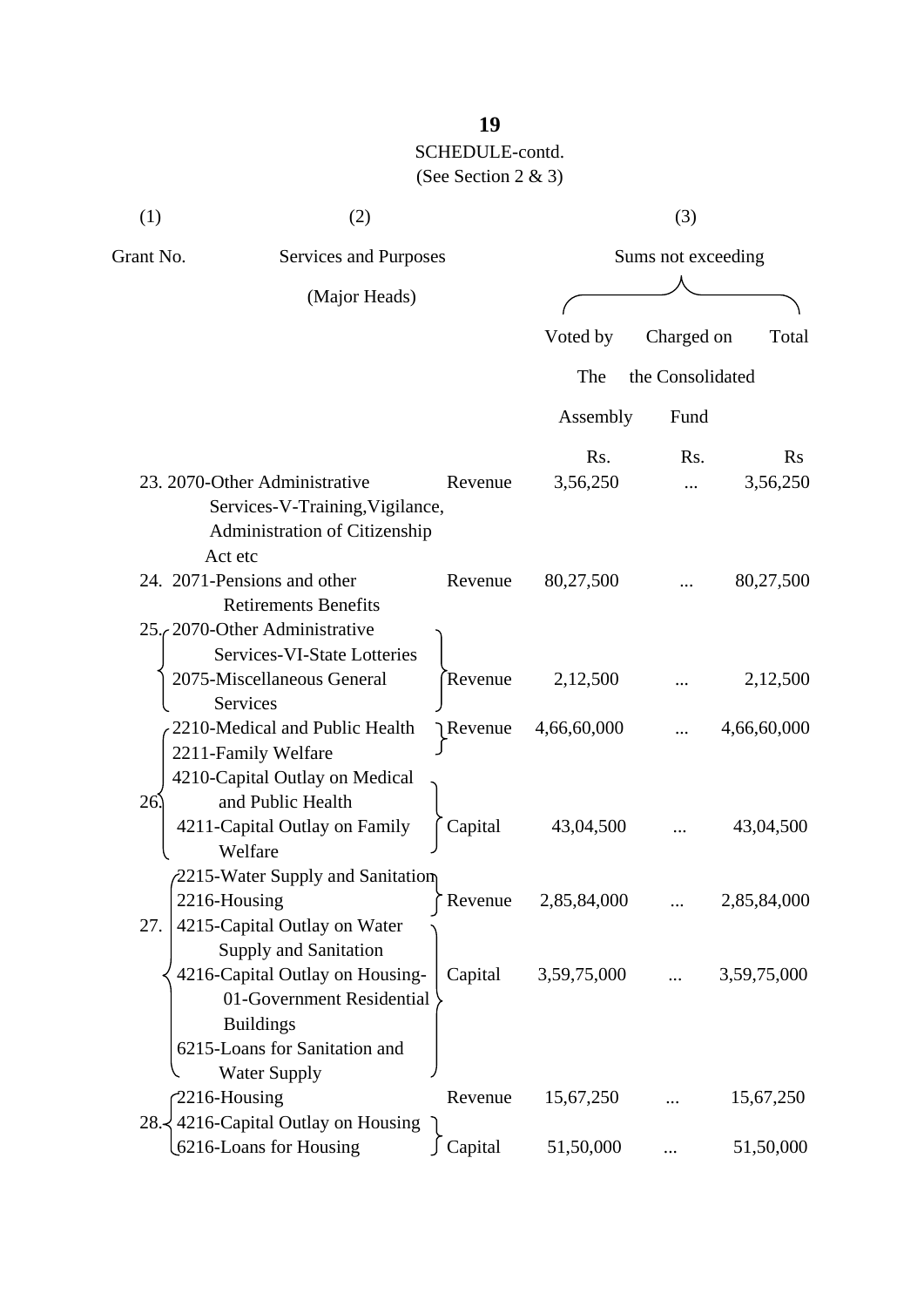| (1)       | (2)                                                                                                                                                                                                                                         |         |           | (3)                |                |
|-----------|---------------------------------------------------------------------------------------------------------------------------------------------------------------------------------------------------------------------------------------------|---------|-----------|--------------------|----------------|
| Grant No. | Services and Purposes                                                                                                                                                                                                                       |         |           | Sums not exceeding |                |
|           | (Major Heads)                                                                                                                                                                                                                               |         |           |                    |                |
|           |                                                                                                                                                                                                                                             |         | Voted by  | Charged on         | Total          |
|           |                                                                                                                                                                                                                                             |         | The       | the Consolidated   |                |
|           |                                                                                                                                                                                                                                             |         | Assembly  | Fund               |                |
|           |                                                                                                                                                                                                                                             |         | Rs.       | Rs.                | $\mathbf{R}$ s |
|           | 29. 2217-Urban Development<br>Municipal Administration                                                                                                                                                                                      | Revenue | 29,42,250 |                    | 29,42,250      |
|           | 6217-Loans for Urban Development Capital                                                                                                                                                                                                    |         |           |                    |                |
|           | -2217-Urban Development                                                                                                                                                                                                                     | Revenue | 60,39,500 |                    | 60,39,500      |
| 30.       | 4216-Capital Outlay on Housing<br>4217-Capital Outlay on Urban<br>Development                                                                                                                                                               | Capital | 10,00,000 |                    | 10,00,000      |
|           | 31. 2220-Information and Publicity                                                                                                                                                                                                          | Revenue | 21,47,000 |                    | 21,47,000      |
|           | 32. 2230-Labour and Employment-01<br>-Labour<br>2230-Labour and Employment-01<br>-Labour (A)-Inspectorate of<br><b>Factories and Stream Boilers</b><br>2230-Labour and Employment-02<br>-Employment and -03-Training<br>3456-Civil Supplies | Revenue | 33,00,750 |                    | 33,00,750      |
|           | 2408-Food Storage and Warehousing Revenue                                                                                                                                                                                                   |         | 19,93,000 |                    | 19,93,000      |

| 3456-Civil Supplies                          |         |           |          |           |
|----------------------------------------------|---------|-----------|----------|-----------|
| 2408-Food Storage and WarehousingRevenue     |         | 19,93,000 |          | 19,93,000 |
| 33.4408-Capital Outlay on Food               | Capital | 20,750    |          | 20,750    |
| Storage and Warehousing                      |         |           |          |           |
| 34. 2235-Social Security and Welfare-Revenue |         |           | $\cdots$ |           |
| 01-Rehabitation                              |         |           |          |           |
| 6235-Loans for Social Security               | Capital |           | .        | $\cdots$  |
| and Welfare-60-Other Social                  |         |           |          |           |
|                                              |         |           |          |           |

Security and Welfare

Programmes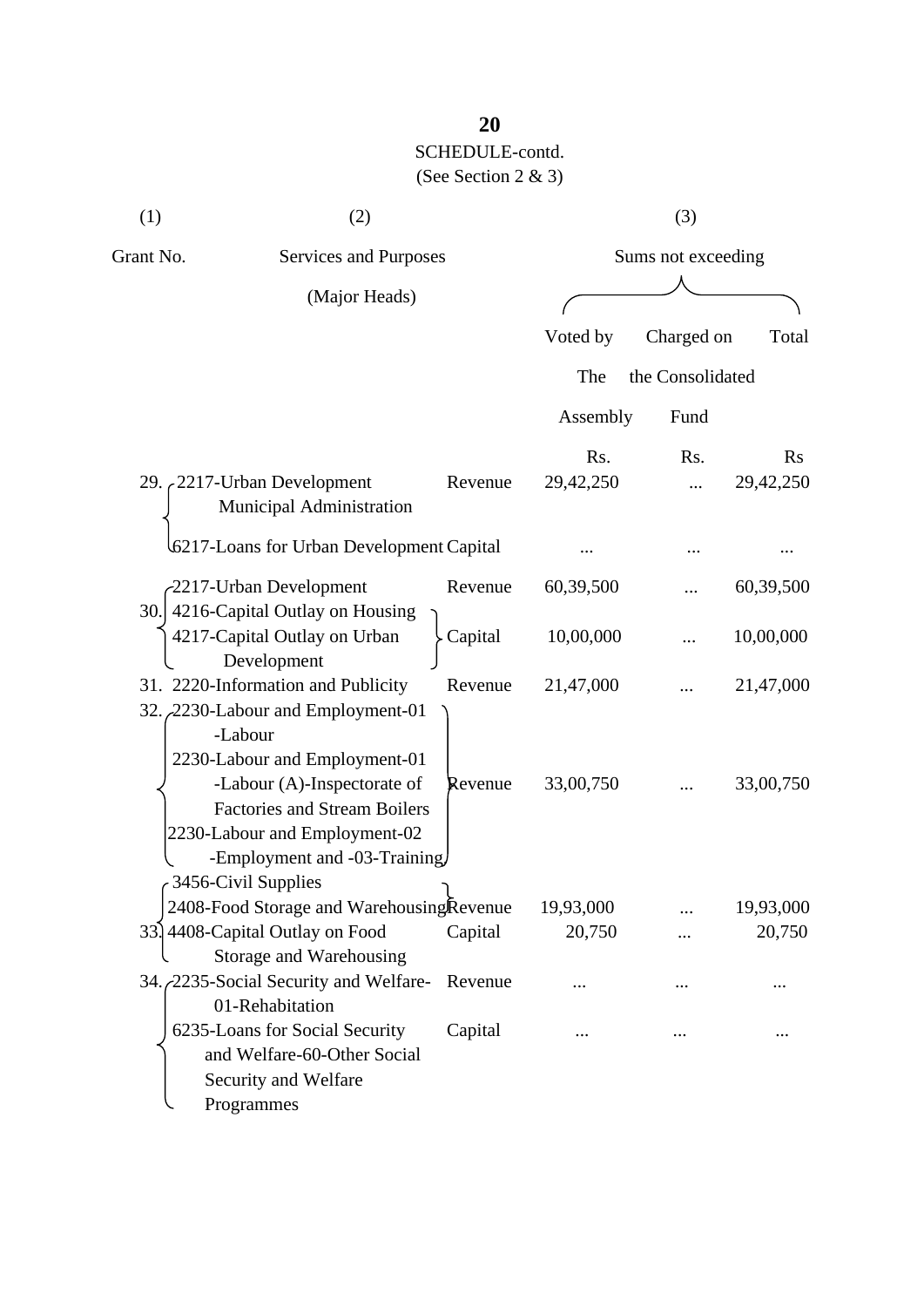| (1)       | (2)                                                                                                                          |           | (3)                |                  |             |  |
|-----------|------------------------------------------------------------------------------------------------------------------------------|-----------|--------------------|------------------|-------------|--|
| Grant No. | <b>Services and Purposes</b>                                                                                                 |           | Sums not exceeding |                  |             |  |
|           | (Major Heads)                                                                                                                |           |                    |                  |             |  |
|           |                                                                                                                              |           | Voted by           | Charged on       | Total       |  |
|           |                                                                                                                              |           | The                | the Consolidated |             |  |
|           |                                                                                                                              |           | Assembly           | Fund             |             |  |
|           |                                                                                                                              |           | Rs.                | Rs.              | Rs.         |  |
|           | 2225-Welfare of S.CS, S.TS and<br>Other B.CS                                                                                 |           |                    |                  |             |  |
| 35.       | 2235-Social Security and Welfare<br>2236-Nutrition (Social Welfare)<br>4059-Capital Outlay on Public                         | > Revenue | 1,31,56,000        |                  | 1,31,56,000 |  |
|           | Works (Social Welfare)                                                                                                       | Capital   | 3,25,000           |                  | 3,25,000    |  |
|           | 2235-Social Security and Welfare-Revenue<br>60-Other Social Security and<br><b>Welfare Programmes</b>                        |           | 86,500             |                  | 86,500      |  |
| 36.       | 6235-Loans for Social Security<br>and Welfare-60-Other Social<br>Security and Welfare<br>Programmes                          | Capital   |                    |                  |             |  |
|           | 2235-Social Security and Welfare-<br>60-Other Social Security and<br><b>Welfare Programmes</b><br>2075-Miscellaneous General |           |                    |                  |             |  |
| 37        | Services-104-Pension and<br>Awards in consideration of<br>distinguished services                                             | Revenue   | 2,06,000           |                  | 2,06,000    |  |
|           | 38. 2252-Other Social Services                                                                                               | Revenue   | 7,250              |                  | 7,250       |  |
|           | 39. 3451-Secretariat-Economic<br>Services-II-Planning Board<br>and attached Offices                                          | Revenue   | 28, 13, 750        |                  | 28,13,750   |  |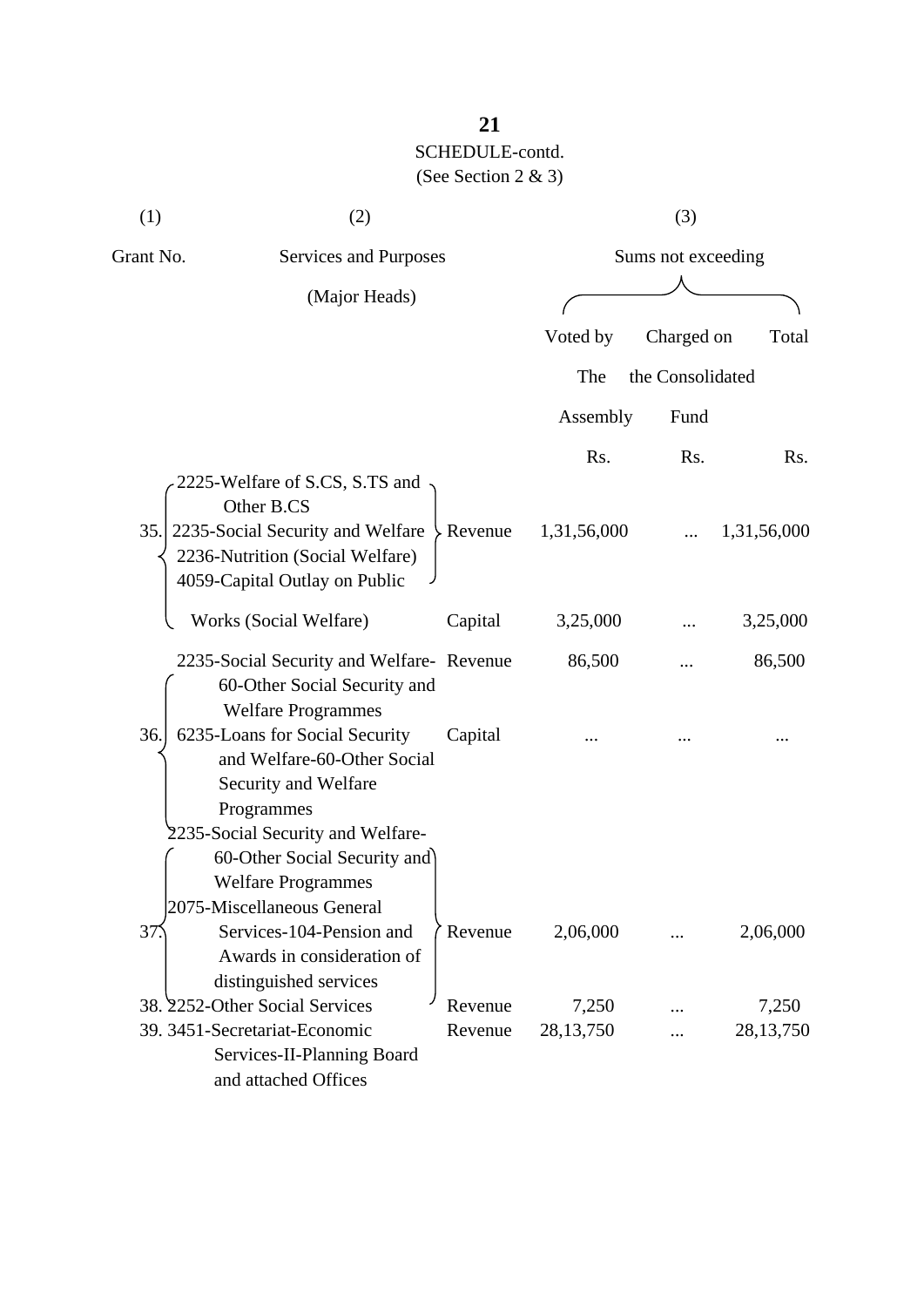| (1)       | (2)                                                                                                                                                    |         | (3)                |                  |             |  |
|-----------|--------------------------------------------------------------------------------------------------------------------------------------------------------|---------|--------------------|------------------|-------------|--|
| Grant No. | Services and Purposes                                                                                                                                  |         | Sums not exceeding |                  |             |  |
|           | (Major Heads)                                                                                                                                          |         |                    |                  |             |  |
|           |                                                                                                                                                        |         | Voted by           | Charged on       | Total       |  |
|           |                                                                                                                                                        |         | The                | the Consolidated |             |  |
|           |                                                                                                                                                        |         | Assembly           | Fund             |             |  |
|           |                                                                                                                                                        |         | Rs.                | Rs.              | Rs.         |  |
|           | 40. $2425$ -Co-operation                                                                                                                               | Revenue | 63,23,250          |                  | 63,23,250   |  |
|           | 4425-Capital Outlay on<br>Co-operation<br>4435-Capital Outlay of other<br><b>Agricultural Programmes</b><br>6425-Loans for Co-operation                | Capital | 38, 32, 500        |                  | 38, 32, 500 |  |
|           | 2552-North Eastern Areas                                                                                                                               | Revenue | 57,66,500          |                  | 57,66,500   |  |
| $41\leq$  | 4552-Capital Outlay on North<br><b>Eastern Areas</b><br>6552-Loans for North Eastern<br>Areas                                                          | Capital | 1,94,46,000        |                  | 1,94,46,000 |  |
|           | 42. 3454-Census, Surveys and<br>Statistics-02-Survey and<br><b>Statistics</b>                                                                          | Revenue | 17,18,000          |                  | 17,18,000   |  |
|           | 43. 3475-Other General Economic<br>Services-Regulation of<br><b>Weights and Measures</b><br>2216-Housing-01-Government<br><b>Residential Buildings</b> | Revenue | 7,24,000           |                  | 7,24,000    |  |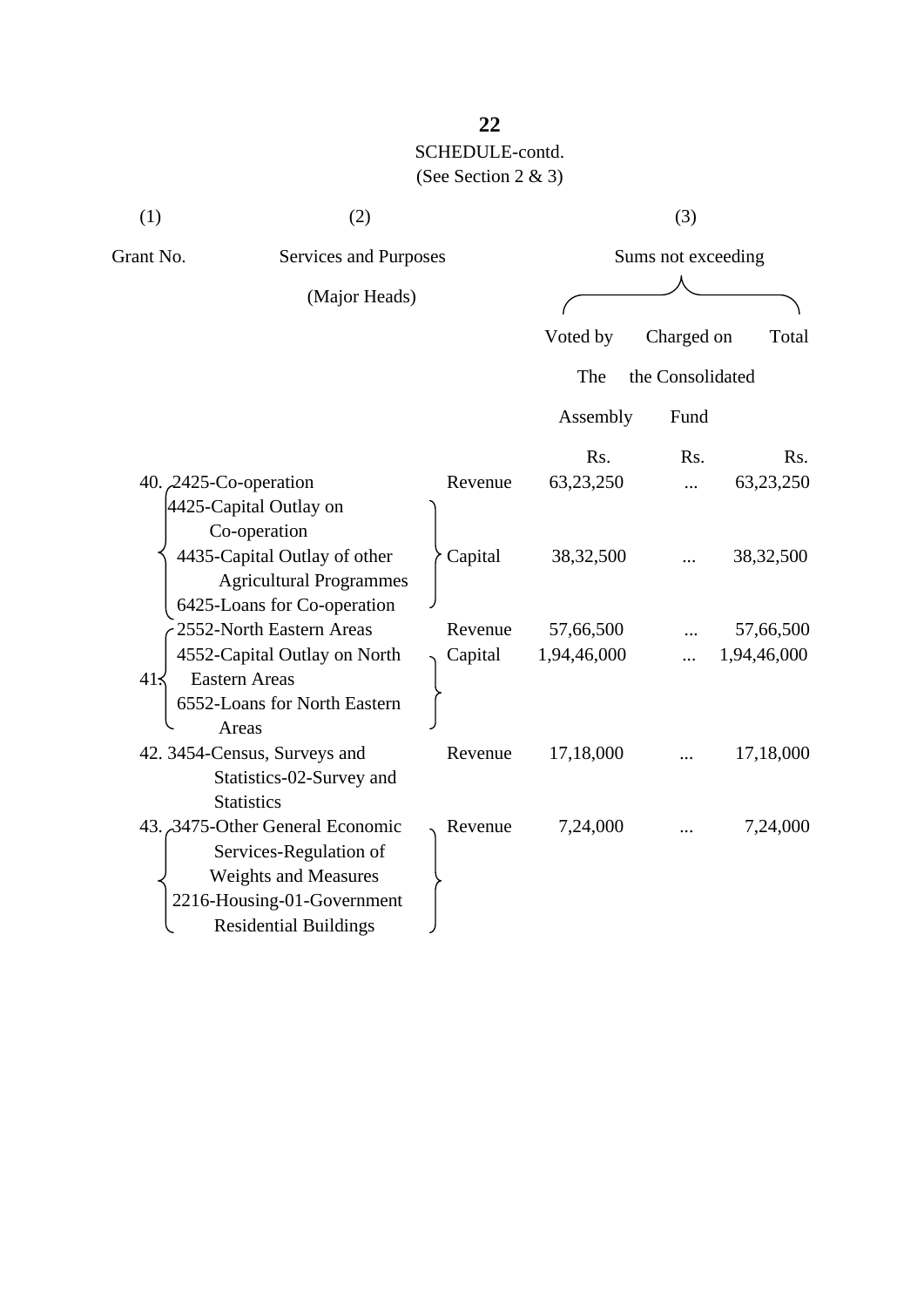| (1)       | (2)                             |         | (3)                |                  |             |
|-----------|---------------------------------|---------|--------------------|------------------|-------------|
| Grant No. | Services and Purposes           |         | Sums not exceeding |                  |             |
|           | (Major Heads)                   |         |                    |                  |             |
|           |                                 |         | Voted by           | Charged on       | Total       |
|           |                                 |         | The                | the Consolidated |             |
|           |                                 |         | Assembly           | Fund             |             |
|           |                                 |         | Rs.                | Rs.              | Rs.         |
|           | 2401-Crop Husbandry             |         |                    |                  |             |
|           | 2415-Agricultural Research      |         |                    |                  |             |
|           | and Education                   |         |                    |                  |             |
|           | 2435-Other Agricultural         |         |                    |                  |             |
|           | Programmes                      | Revenue | 3,21,78,000        |                  | 3,21,78,000 |
|           | 2702-Minor Irrigation           |         |                    |                  |             |
|           | 2252-Other Social Services      |         |                    |                  |             |
|           | 44, 2216-Housing                |         |                    |                  |             |
|           | 4401-Capital Outlay on Crop     |         |                    |                  |             |
|           | Husbandry                       |         |                    |                  |             |
|           | 4702-Capital Outlay on          |         |                    |                  |             |
|           | Minor Irrigation                |         |                    |                  |             |
|           | 4416-Investment in Agricultural | Capital | 84,50,000          |                  | 84,50,000   |
|           | <b>Financial Institution</b>    |         |                    |                  |             |
|           | 6401-Loans for Crop Husbandry   |         |                    |                  |             |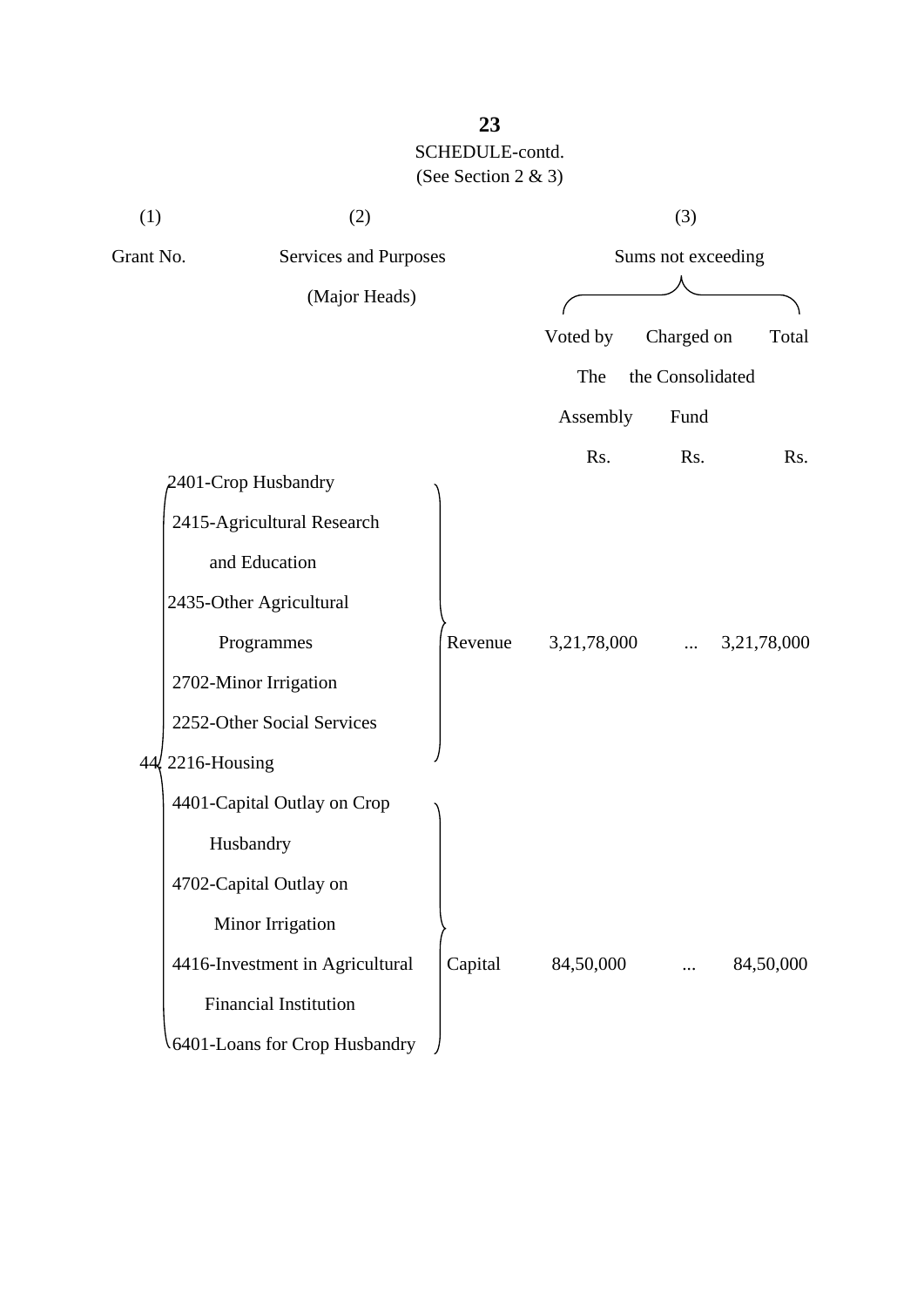| (1)             | (2)                                      |         | (3)                |                  |             |  |
|-----------------|------------------------------------------|---------|--------------------|------------------|-------------|--|
| Grant No.       | Services and Purposes                    |         | Sums not exceeding |                  |             |  |
|                 | (Major Heads)                            |         |                    |                  |             |  |
|                 |                                          |         | Voted by           | Charged on       | Total       |  |
|                 |                                          |         | The                | the Consolidated |             |  |
|                 |                                          |         | Assembly           | Fund             |             |  |
|                 |                                          |         | Rs.                | Rs.              | Rs.         |  |
|                 | 2701-Medium Irrigation-II works          | Revenue | 4,90,000           |                  | 4,90,000    |  |
|                 | under Embankment. And                    |         |                    |                  |             |  |
|                 | Drainage Wing P.W.D Medium               |         |                    |                  |             |  |
|                 | <b>Irrigation Projects</b>               |         |                    |                  |             |  |
|                 | 45. 2711-Irrigation Navigation, Drainage |         |                    |                  |             |  |
|                 | and Flood Control Projects               |         |                    |                  |             |  |
|                 | 4701-Capital Outlay on Medium            |         |                    |                  |             |  |
|                 | Irrigation                               |         |                    |                  |             |  |
|                 | 4711-Capital Outlay on Flood             | Capital | 26,25,000          |                  | 26,25,000   |  |
|                 | <b>Control Projects</b>                  |         |                    |                  |             |  |
|                 | 2402-Soil and Water Conservation         |         |                    |                  |             |  |
|                 | 2415-Agricultural Research and           | Revenue | 2,10,06,500        |                  | 2,10,06,500 |  |
| 46 <sub>l</sub> | Education                                |         |                    |                  |             |  |
|                 | 2216-Housing-01-Government               |         |                    |                  |             |  |
|                 | <b>Residential Buildings</b>             |         |                    |                  |             |  |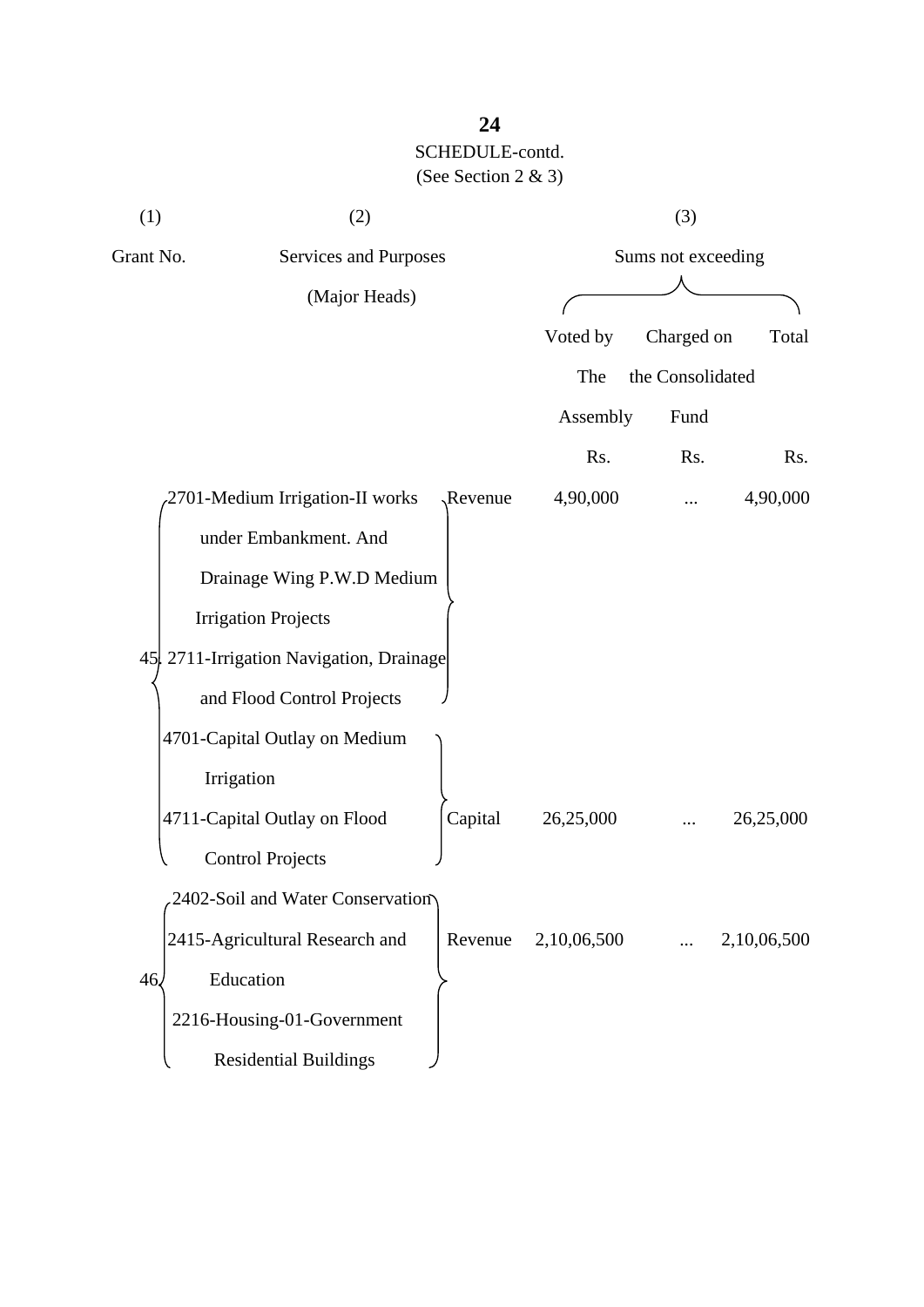| (1)<br>(2)                         |                                                                                                                                         | (3)                |             |                  |             |
|------------------------------------|-----------------------------------------------------------------------------------------------------------------------------------------|--------------------|-------------|------------------|-------------|
| Grant No.<br>Services and Purposes |                                                                                                                                         | Sums not exceeding |             |                  |             |
|                                    | (Major Heads)                                                                                                                           |                    |             |                  |             |
|                                    |                                                                                                                                         |                    | Voted by    | Charged on       | Total       |
|                                    |                                                                                                                                         |                    | The         | the Consolidated |             |
|                                    |                                                                                                                                         |                    | Assembly    | Fund             |             |
|                                    |                                                                                                                                         |                    | Rs.         | Rs.              | Rs.         |
|                                    | 2501-Special Programmes for                                                                                                             | Revenue            | 56,46,000   |                  | 56,46,000   |
|                                    | <b>Rural Development</b><br>47. 6402-Loans for Soil and Water<br>Conservation                                                           | Capital            |             |                  |             |
|                                    | 2403-Animal Husbandry<br>2415-Agricultural Research and<br><b>Education (Animal Husbandry)</b><br>48. 2216-Housing-01-Government        | Revenue            | 1,33,76,500 |                  | 1,33,76,500 |
| Works                              | <b>Residential Buildings</b><br>4059-Capital Outlay on Public<br>6403-Loans for Animal Husbandry                                        | Capital            | 1,00,000    |                  | 1,00,000    |
| 2405-Fisheries                     | 2404-Dairy Development<br>49. 2216-Housing-01-Government<br><b>Residential Buildings</b><br>2415-Agricultural Research and<br>Education | Revenue            | 27,57,750   |                  | 27,57,750   |
|                                    | 2415-Agricultural Research and<br>Education<br>$50\sqrt{2216}$ -Housing-01-Government<br><b>Residential Buildings</b>                   | Revenue            | 29, 17, 750 |                  | 29, 17, 750 |
|                                    | 4216-Capital Outlay on Housing<br>4405-Capital Outlay on Fisheries<br>2406-Forestry and Wild Life                                       | Capital            | 2,50,000    |                  | 2,50,000    |
| 51.                                | 2415-Agricultural Research and<br>Education                                                                                             | Revenue            | 4,49,02,500 |                  | 4,49,02,500 |
|                                    | 4406-Capital Outlay on Forest                                                                                                           | Capital            | 17,97,500   |                  | 17,97,500   |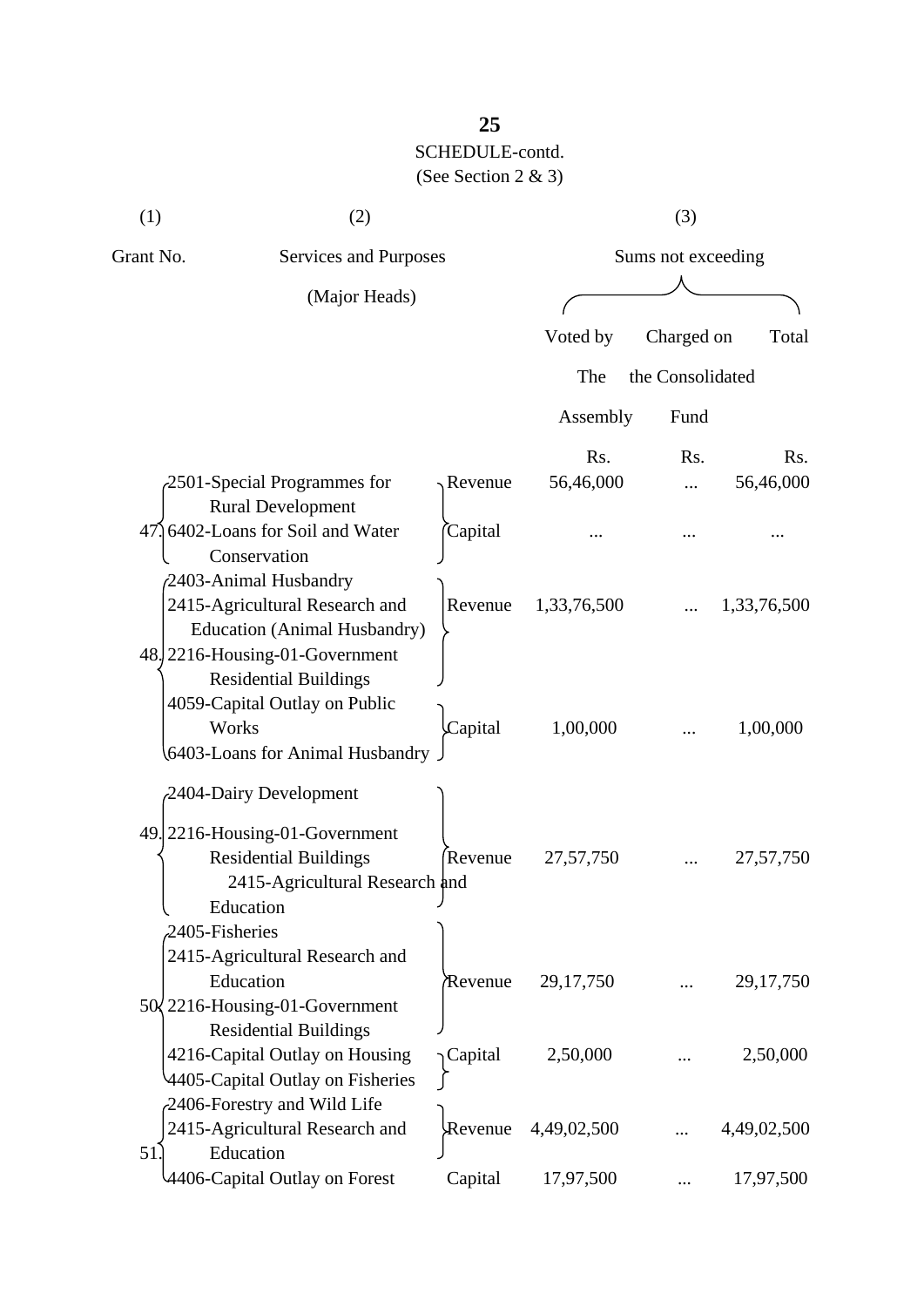| (1) | (2)                                                                                                                                              |         | (3)                |                  |             |  |
|-----|--------------------------------------------------------------------------------------------------------------------------------------------------|---------|--------------------|------------------|-------------|--|
|     | Grant No.<br>Services and Purposes                                                                                                               |         | Sums not exceeding |                  |             |  |
|     | (Major Heads)                                                                                                                                    |         |                    |                  |             |  |
|     |                                                                                                                                                  |         | Voted by           | Charged on       | Total       |  |
|     |                                                                                                                                                  |         | The                | the Consolidated |             |  |
|     |                                                                                                                                                  |         | Assembly           | Fund             |             |  |
|     |                                                                                                                                                  |         | Rs.                | R <sub>s</sub> . | Rs.         |  |
|     | 2515-Other Rural Development<br>Programmes<br>2216-Housing-01-Government<br><b>Residential Buildings</b><br>$52/2236$ -Nutrition                 | Revenue | 2,23,28,000        |                  | 2,23,28,000 |  |
|     | 2505-Rural Employment<br>4216-Capital Outlay on Housing<br>6515-Loans for Other Rural                                                            | Capital | 9,37,500           |                  | 9,37,500    |  |
|     | <b>Development Programmes</b><br>2852-Industries<br>4885-Capital Outlay on Industries<br>and Mineral                                             | Revenue | 22, 23, 750        |                  | 22, 23, 750 |  |
|     | 4858-Capital Outlay on Engineering<br>Industries<br>53. 4860-Capital Outlay on Consumer<br>Industries<br>6885-Loans for other Industries         | Capital | 93,50,000          |                  | 93,50,000   |  |
| 54. | and Mineral<br>2851-Village and Small Industries<br>2216-Housing-01-Government<br><b>Residential Buildings</b><br>4851-Capital Outlay on Village | Revenue | 61,65,250          |                  | 61,65,250   |  |
|     | and Small Industries<br>6851-Loans for Village and Small<br>Industries                                                                           | Capital | 1,75,000           |                  | 1,75,000    |  |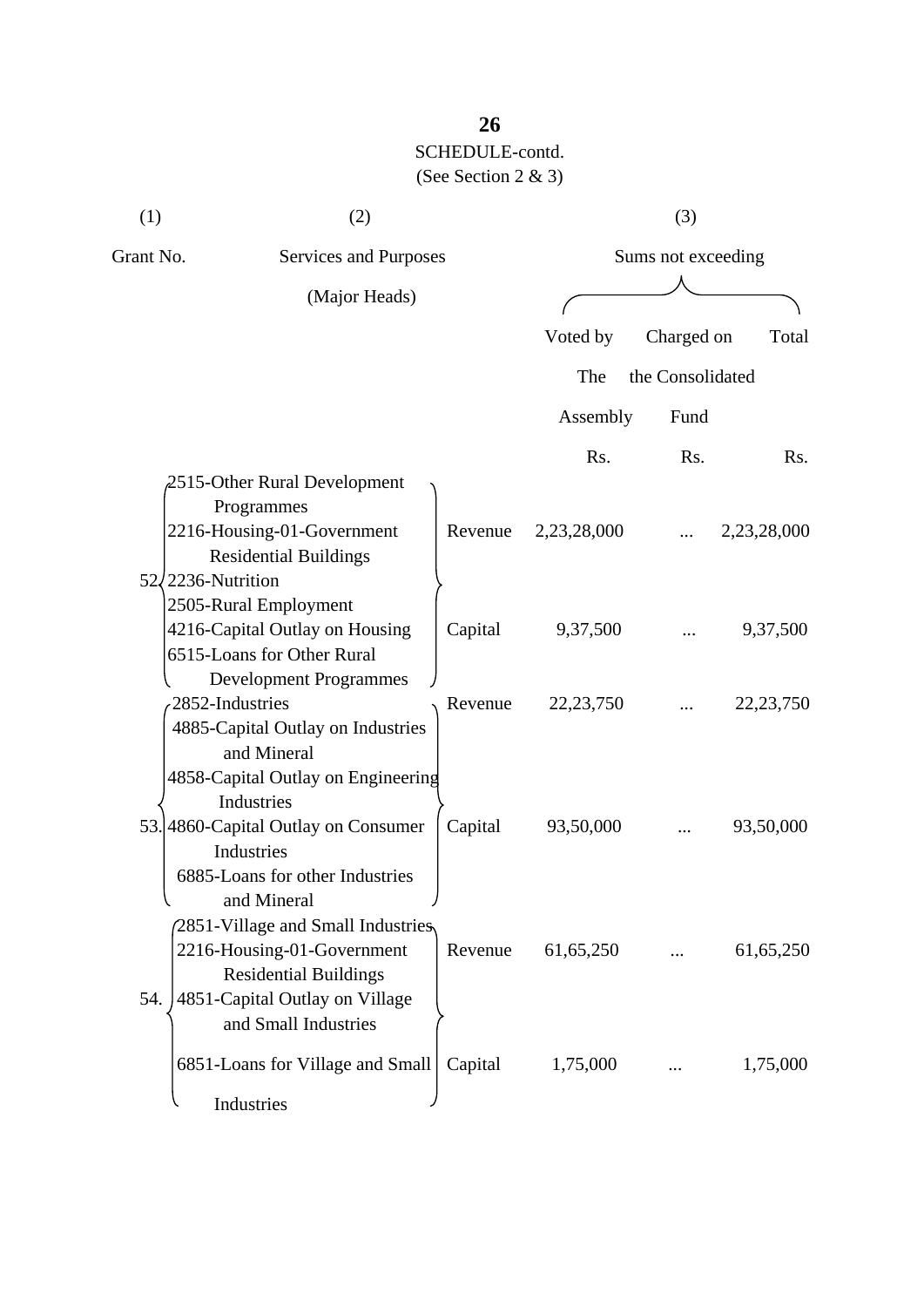| (1)       |                                                                                                                                                                                       | (2)<br>(3)         |                            |                    |                            |  |  |
|-----------|---------------------------------------------------------------------------------------------------------------------------------------------------------------------------------------|--------------------|----------------------------|--------------------|----------------------------|--|--|
| Grant No. | <b>Services and Purposes</b>                                                                                                                                                          |                    |                            | Sums not exceeding |                            |  |  |
|           | (Major Heads)                                                                                                                                                                         |                    |                            |                    |                            |  |  |
|           |                                                                                                                                                                                       |                    | Voted by                   | Charged on         | Total                      |  |  |
|           |                                                                                                                                                                                       |                    | The                        | the Consolidated   |                            |  |  |
|           |                                                                                                                                                                                       |                    | Assembly                   | Fund               |                            |  |  |
|           | 2851-Village and Small Industries, Revenue<br>2216-Housing-01-Government<br><b>Residential Buildings</b>                                                                              |                    | Rs.<br>1,27,02,500         | Rs.<br>.           | Rs.<br>1,27,02,500         |  |  |
|           | 55 $\lesssim$ 4216-Capital Outlay on Housing<br>4851-Capital Outlay on Village<br>and Small Scale Industries                                                                          | Capital            | 40,37,500                  |                    | 40,37,500                  |  |  |
| 56.       | 2853-Non-Ferrous Mining and<br>Metallurgical Industries<br>Regulation and Development<br>of Mines<br>4216-Capital Outlay on Housing-<br>01-Government<br><b>Residential Buildings</b> | Revenue            | 23,99,000                  |                    | 23,99,000                  |  |  |
|           | 4853-Capital Outlay on Non-<br>Ferrous Mining and<br><b>Metallurgical Industries</b>                                                                                                  | Capital            | 2,50,000                   |                    | 2,50,000                   |  |  |
| 57.       | <b>Non-Ferrous Metals</b><br>3054-Roads and Bridges<br>4054-Capital Outlay on Roads<br>and Bridges                                                                                    | Revenue<br>Capital | 3,62,91,525<br>4,74,40,775 |                    | 3,62,91,525<br>4,74,40,775 |  |  |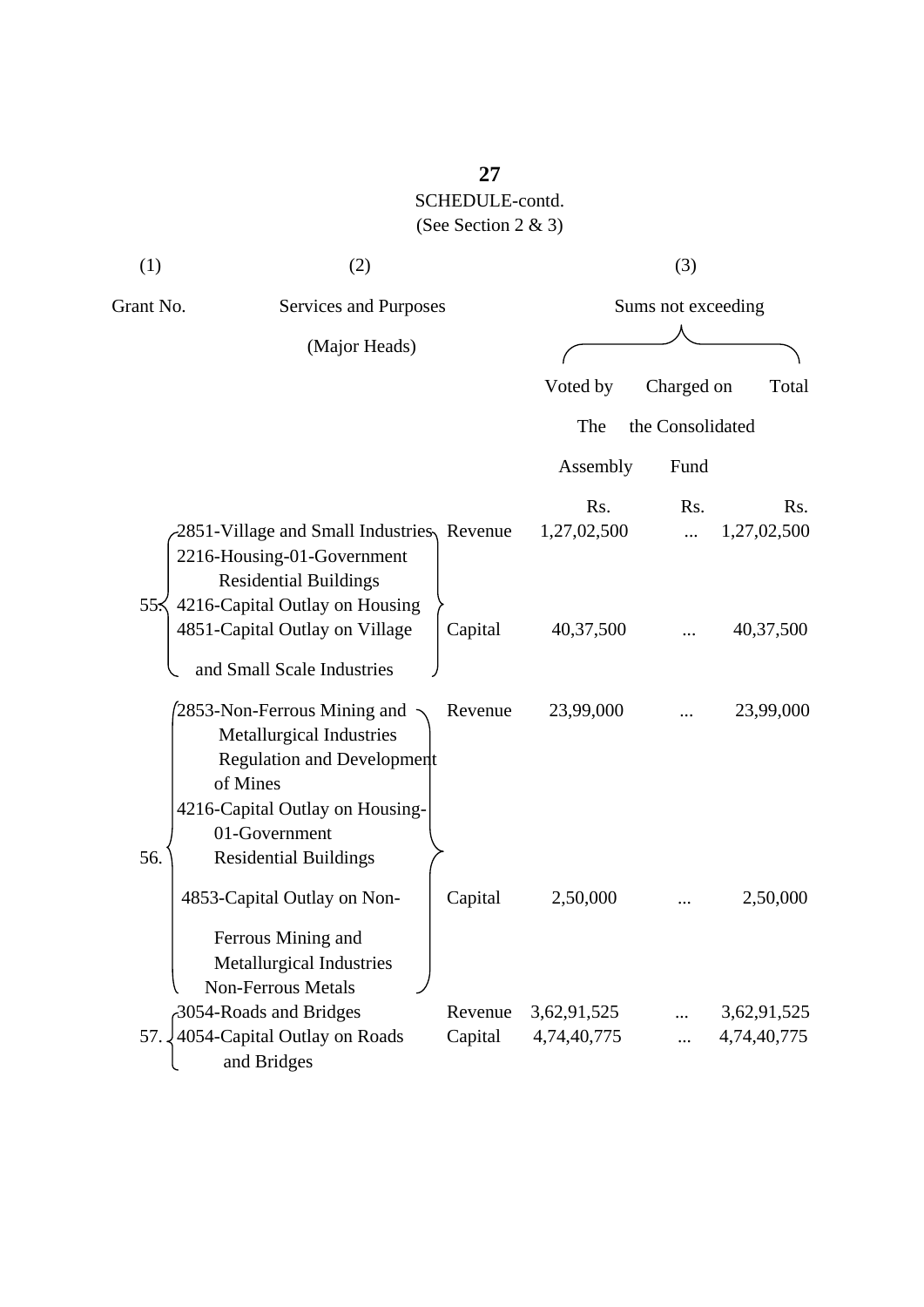| (1)       | (2)                                                                                                                                         |         | (3)       |                    |                               |  |
|-----------|---------------------------------------------------------------------------------------------------------------------------------------------|---------|-----------|--------------------|-------------------------------|--|
| Grant No. | Services and Purposes                                                                                                                       |         |           | Sums not exceeding |                               |  |
|           | (Major Heads)                                                                                                                               |         |           |                    |                               |  |
|           |                                                                                                                                             |         | Voted by  | Charged on         | Total                         |  |
|           |                                                                                                                                             |         | The       | the Consolidated   |                               |  |
|           |                                                                                                                                             |         | Assembly  | Fund               |                               |  |
|           |                                                                                                                                             |         | Rs.       | Rs.                | Rs.                           |  |
|           | 3452-Tourism                                                                                                                                | Revenue | 13,20,250 |                    | 13,20,250                     |  |
|           | 4059-Capital Outlay on Public<br>Works (Tourism)                                                                                            |         |           |                    |                               |  |
|           | 58. $\frac{1}{2}$ 5275-Capital Outlay on other<br><b>Communication Services</b><br>5452-Capital Outlay on Tourism<br>7452-Loans for Tourism | Capital | 17,56,250 |                    | 17,56,250                     |  |
|           | 59. 3606-Aid Materials and Equipment                                                                                                        | Revenue | 6,86,250  |                    | 6,86,250                      |  |
|           | 6003-Internal Debt of the State                                                                                                             | Capital |           |                    | 5, 56, 72, 750 5, 56, 72, 750 |  |
|           | Government (Charged)                                                                                                                        |         |           |                    |                               |  |
|           | 6004-Loans for Advances from the<br><b>Central Government</b>                                                                               | Capital |           |                    | 3,55,90,900 3,55,90,900       |  |
|           | (Charged)<br>60. 5465-Investment in General<br><b>Financial and Training</b><br>Institutions                                                | Capital |           |                    |                               |  |
|           | 61.7610-Loans to Government                                                                                                                 | Capital | 98,92,500 |                    | 98,92,500                     |  |
|           | Servants etc                                                                                                                                |         |           |                    |                               |  |
|           | 62.7615-Miscellaneous Loans                                                                                                                 | Capital |           |                    |                               |  |
|           | 63. 7810-Inter-State Settlement                                                                                                             | Capital |           |                    |                               |  |
|           | 7999-Appropriation to Contingency Capital<br>Fund                                                                                           |         |           |                    |                               |  |

# S.DYKES,

Under Secretary to the Govt. Of Meghalaya,

Law (B) Department.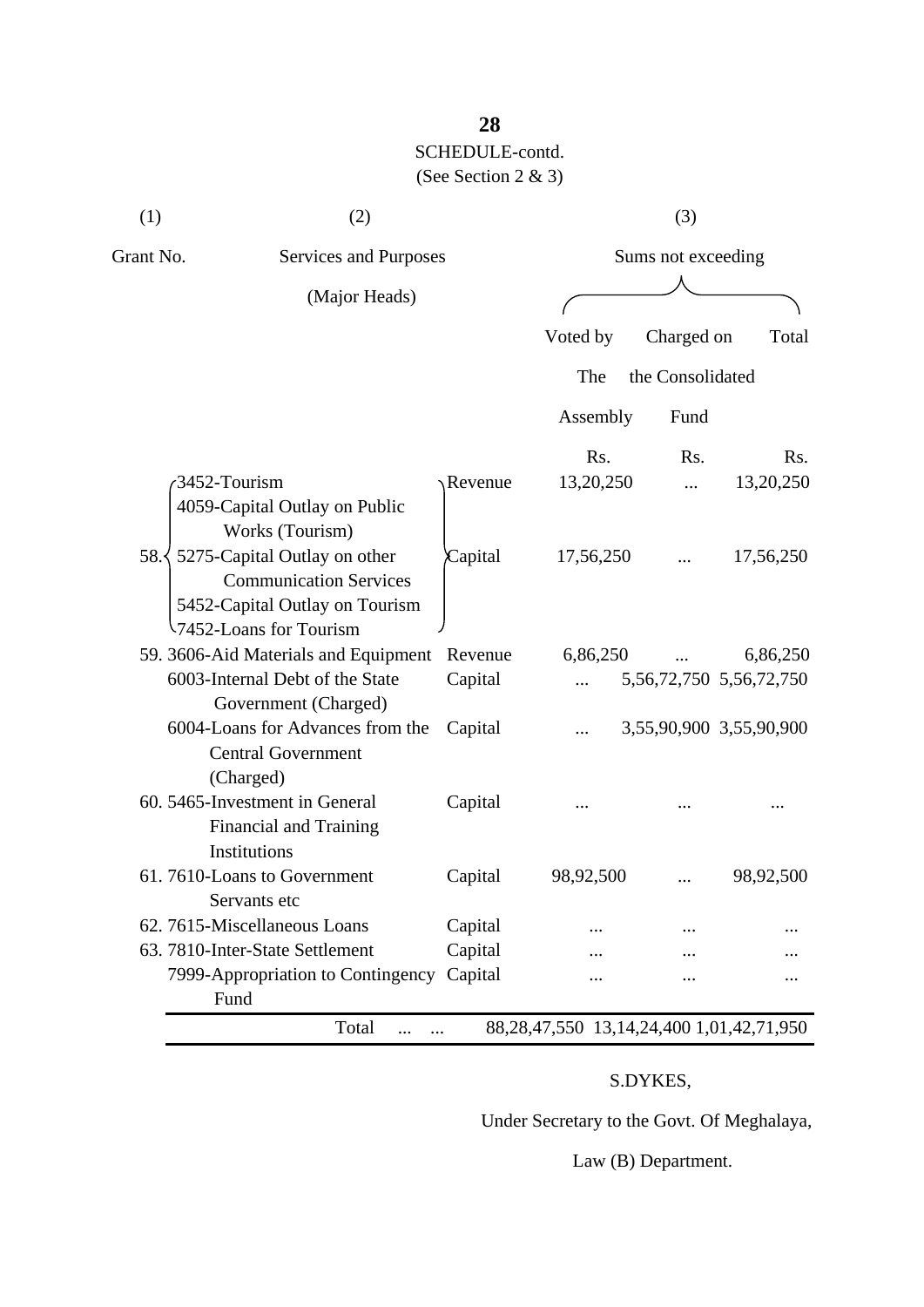### **The 1st May, 1989**

No. LL(B) 29/88/395- The following Act of the Meghalaya Legislative Assembly which received the assent of the Governor is hereby published for general information.

#### **MEGHALAYA ACT No. 3 OF 1989**

#### THE MEGHALAYA TAXATION LAWS (AMENDEMENT) ACT, 1989

#### (As passed by the Assembly)

(Received the assent of the Governor on the  $30<sup>th</sup>$  April, 1989

(Published in the Gazette of Meghalaya, Extra-ordinary issue, dated  $1<sup>st</sup>$  May, 1989)

An

Act

#### **Further to amend the Meghalaya Sales Tax Act, the Meghalaya Finance (Sales Tax) Act and the Meghalaya Purchase tax Act.**

Be it enacted by the Legislature of the State of Meghalaya in the Fortieth Year of the Republic of India as follows:-

| Short title and<br>commencement                               | 1 | (1) This Act may be called the Meghalaya Taxation Laws<br>(Amendment) Act, 1989<br>(2) It shall be deemed to have into force with effect from the<br>first day of April 1989.                  |
|---------------------------------------------------------------|---|------------------------------------------------------------------------------------------------------------------------------------------------------------------------------------------------|
| Amendment of<br>Schedules II and II of<br>the Meghalaya Sales | 2 | In the Meghalaya Sales Tax Act (Assam Act XVII of 1917 as<br>adapted and amended by Meghalaya)-                                                                                                |
| Tax Act.                                                      |   | (a) In Schedule II there to-                                                                                                                                                                   |
|                                                               |   | For the existing item 2 the following shall be<br>(i)<br>substituted, namely-                                                                                                                  |
|                                                               |   | "2 Ready-made garments and 9 paise in the rupee".<br>Hosiery (cotton, synthetic<br>and otherwise) excepting<br>School uniforms.                                                                |
|                                                               |   | Against item 3 in column 3, for the figure and<br>(ii)<br>words "7 paise in the rupee" the figure and words<br>"10 paise in the rupee" shall be substituted.                                   |
|                                                               |   | Against items 5 and 6, in column 2, for the words<br>(iii)<br>"video cassettes" the words "video cassettes, video<br>cassettes players and video cassettes recorders"<br>shall be substituted. |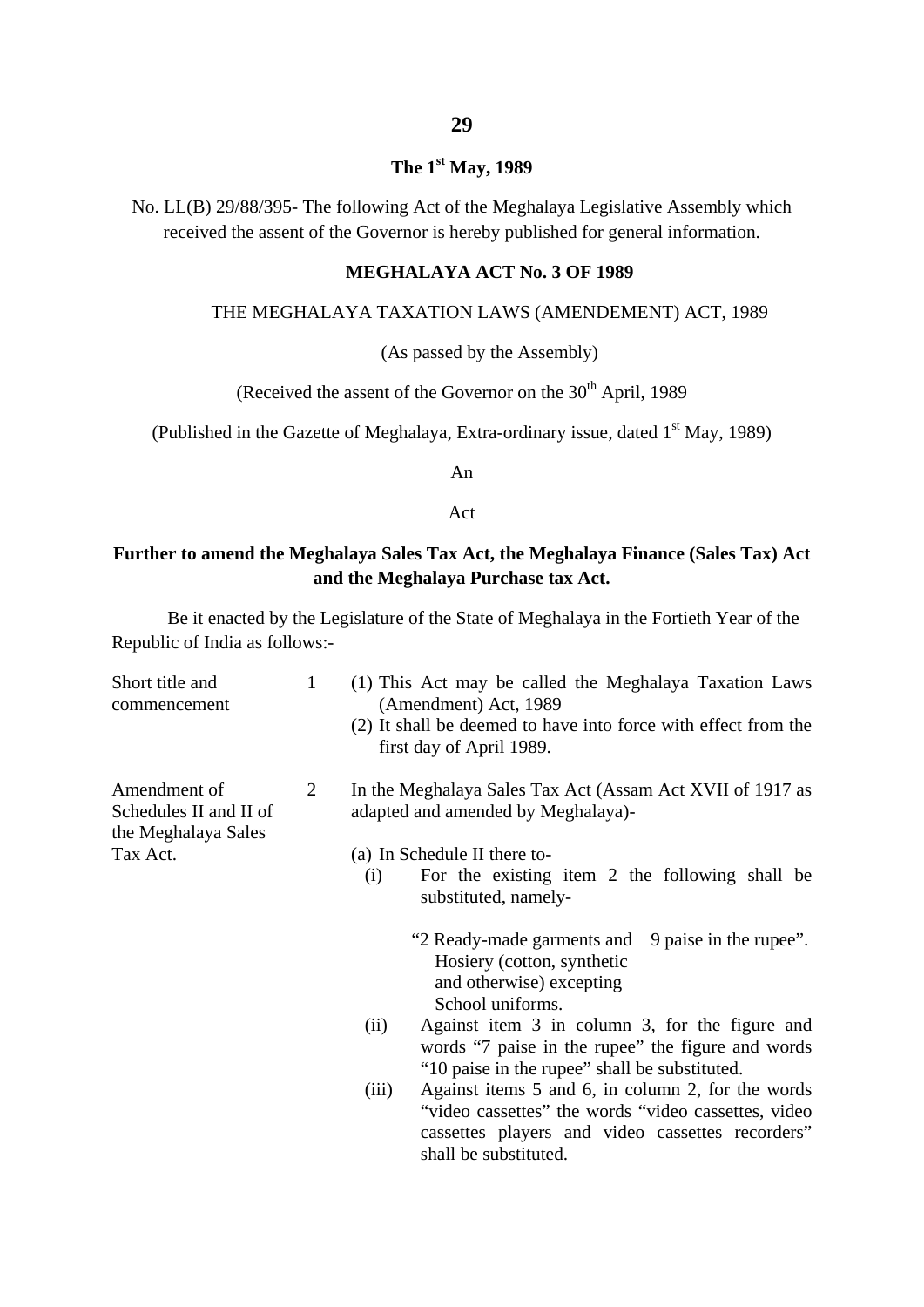#### (b) In Schedule III thereto-

- (i) Against item 72, in column 2, for the words "rum sold to personnel of the Meghalaya Police Battalion" the words "Indian made Foreign Liquor, beer and country spirit" shall be substituted and, in column 3, the existing condition omitted.
- (ii) After the existing item 75 the following shall be inserted as new items 76 and 77, namely- "76 School uniforms, school bags and tiffin boxes".

"77 Butter not sold in sealed containers".

In the Meghalaya Finance (Sales Tax) Act (Assam Act XI of 1956 as adapted and amended by Meghalaya), in the Scheduled thereto-

- (a) In column 3-
	- (i) Against item 4, 24 and 49, for the figures and words "7 paise in the rupee" the figures and words "12 paise in the rupee";
	- (ii) Against item 54, for the figure and words "7 paise in the rupee" the figures and words "10 paise in the rupee"; Shall be substituted.
- (b) In column 2, against item 33, the words "biscuits" occurring therein shall be deleted.
- (c) The existing items 65, 65A and 76 shall be deleted. (cc) in column 2, against item 69, all the words and figures, excepting the word "lipstick" shall be deleted; (ccc) after the existing item 69 the following shall be inserted as new item 69A, namely.

"69A Perfumes, depilators and cosmetics 15 paise in Including snows, powders, scented sticks the rupee" and other toilet requisites excluding those covered by items 21, 54 and 69.

(d) After the existing item 77 the following shall be inserted as new items 78 and 79, namely-

"78, Crockery and articles made of bone 12 paise in China the rupee". "79. Tinned, or packed biscuits 5 paise in the rupee

Amendment of the Meghalaya Finance (Sales Tax Act)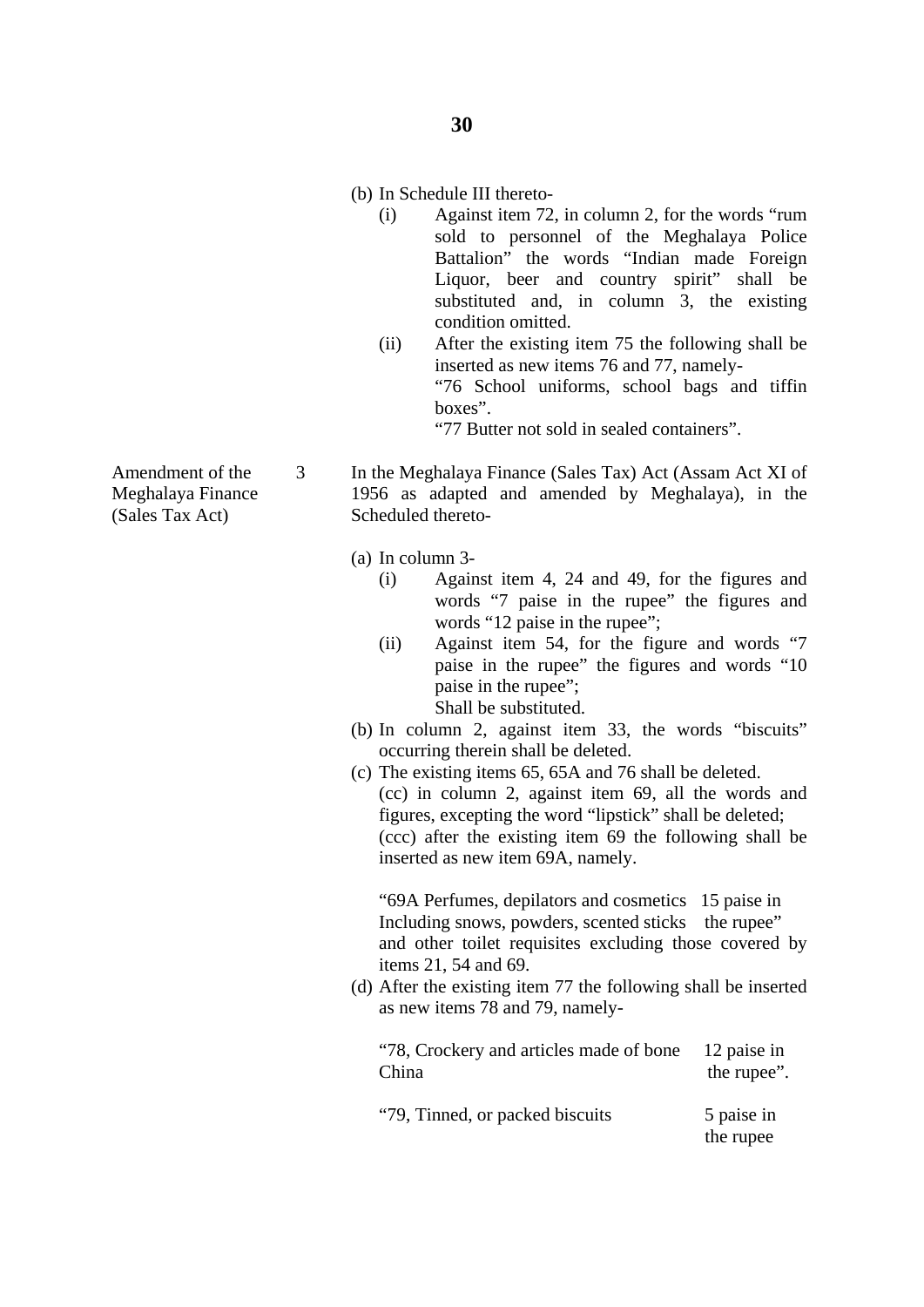Amendment of the Meghalaya Purchase Tax Act. 4 In the Meghalaya Purchase Tax Act (Assam Act XIX of 1967 as adapted and amended by Meghalaya), in the Schedule thereto, in column 3 against item 5, for the words "Twenty five paise" the words "Forty paise" shall be substituted.

#### E. W. MAIROM,

Under Secretary to the Govt. Of Meghalaya,

Law (B) Department.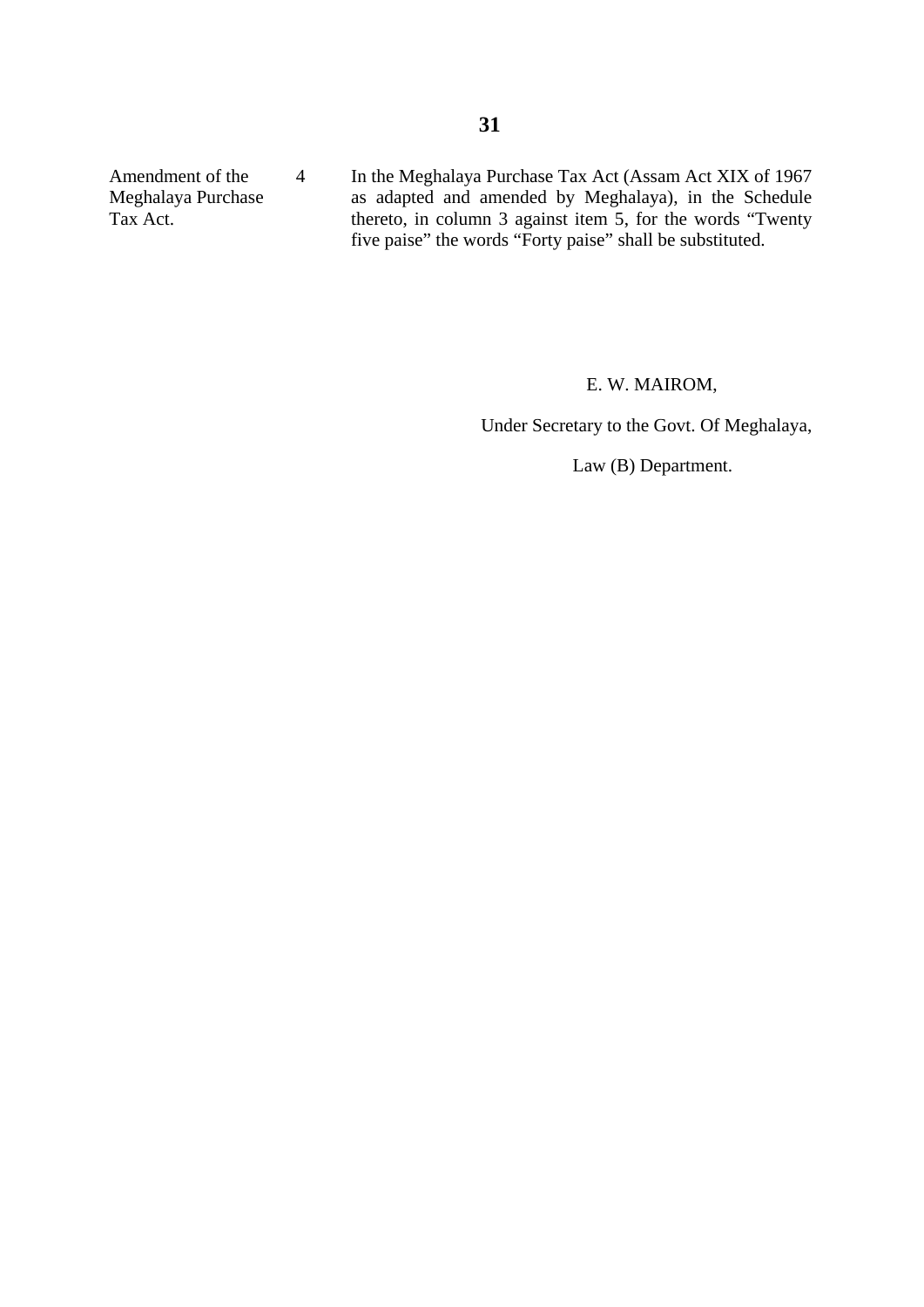#### **The 1st May, 1989**

No. LL(B) 112/88/33- The following Act of the Meghalaya Legislative Assembly which received the assent of the Governor is hereby published for general information.

#### **MEGHALAYA ACT No. 4 OF 1989**

#### THE MEGHALAYA APPROPRIATION (No. II) ACT, 1989

(As passed by the Assembly)

(Received the assent of the Governor on the  $30<sup>th</sup>$  April, 1989

(Published in the Gazette of Meghalaya, Extra-ordinary issue, dated  $1<sup>st</sup>$  May, 1989)

An

Act

#### **To authorise payment and appropriation of certain sums from and out of the Consolidated Fund of Meghalaya for the services of the financial year ending on the thirty-first day of March, 1990**

Be it enacted by the Legislature of Meghalaya in the Fortieth Year of the Republic of India as follows:-

| Short title and<br>commencement                                                                                                             | 1 | (1) This Act may be called the Meghalaya Appropriation<br>(No. II) Act, 1989<br>(2) It shall be deemed to have come into force on the first<br>day of April 1989.                                                                                                                                                                                                                                                                                                                                                                                                                                                                                             |
|---------------------------------------------------------------------------------------------------------------------------------------------|---|---------------------------------------------------------------------------------------------------------------------------------------------------------------------------------------------------------------------------------------------------------------------------------------------------------------------------------------------------------------------------------------------------------------------------------------------------------------------------------------------------------------------------------------------------------------------------------------------------------------------------------------------------------------|
| Withdrawal of Rs.<br>4,05,70,87,800<br>from and out of the<br><b>Consolidated Fund</b><br>of Meghalaya for<br>the Financial year<br>1998-99 | 2 | From and out of the Consolidated Fund of Meghalaya there<br>may be paid and applied sums not exceeding those specified<br>in Column (3) of the Schedule amounting in the aggregate<br>inclusive of sum specified in Column (3) of the Schedule to<br>the Meghalaya Appropriation (Vote-on-Account) Act, 1989<br>to the sums of rupees four hundred five crores, seventy lakhs,<br>eighty seven thousand, eight hundred towards defraying the<br>several charges which will come in the course of payment<br>during the financial year ending on the thirty first day of<br>March, 1990 in respect of the services specified in Column<br>(2) of the Schedule. |
| Appropriation                                                                                                                               | 3 | The sums authorised to be withdrawn from and out of the<br>Consolidated Fund of Meghalaya by this Act, shall be<br>appropriated for the services and purposes expressed in the<br>Schedule in relation to the said year.                                                                                                                                                                                                                                                                                                                                                                                                                                      |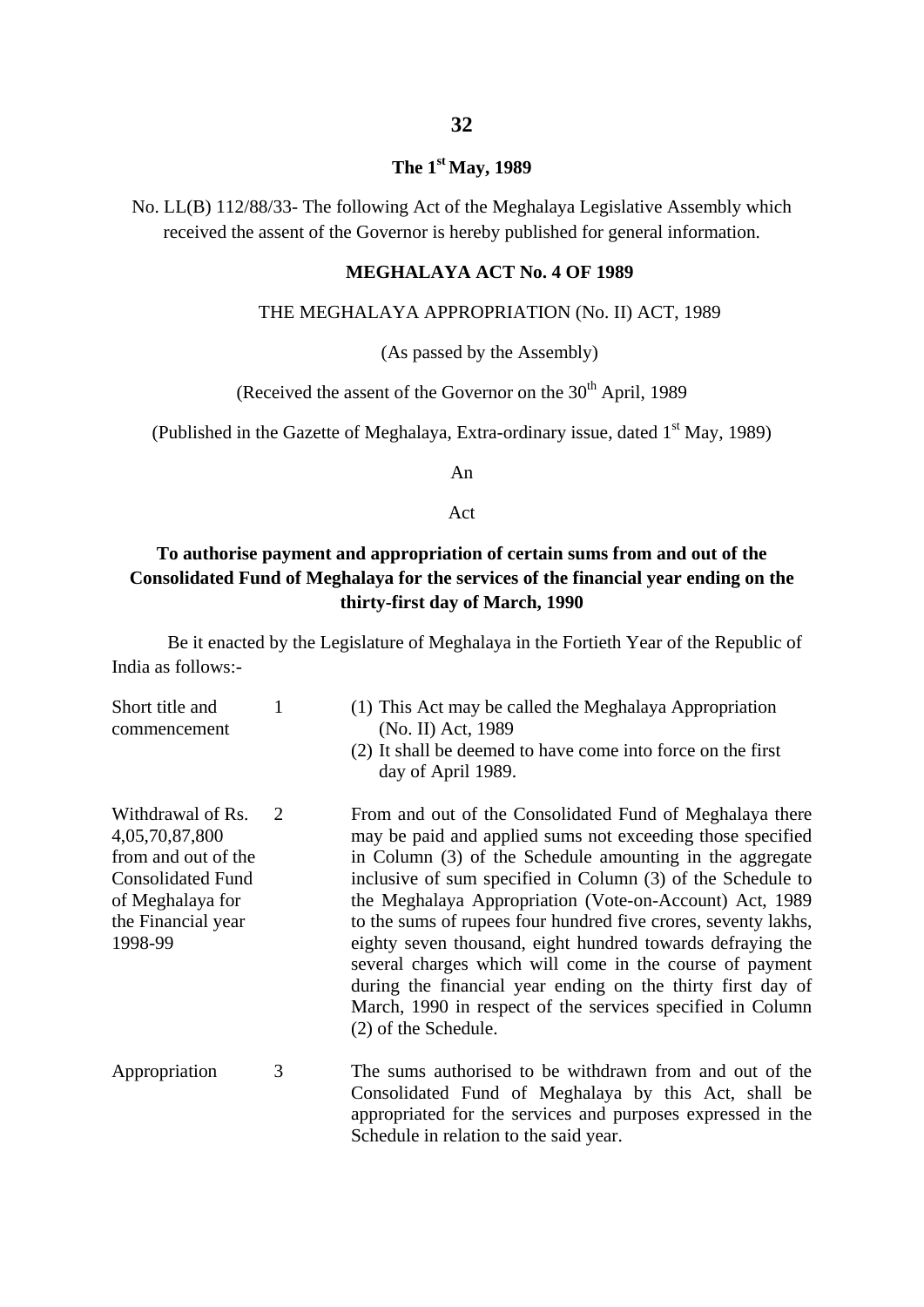|                                                        |                                 | SCHEDULE-contd.     |                     |                    |                      |
|--------------------------------------------------------|---------------------------------|---------------------|---------------------|--------------------|----------------------|
|                                                        |                                 | (See Section 2 & 3) |                     |                    |                      |
| (1)                                                    | (2)                             |                     | (3)                 |                    |                      |
| Grant No.                                              | Services and Purposes           |                     |                     | Sums not exceeding |                      |
|                                                        |                                 |                     |                     |                    |                      |
|                                                        | (Major Heads)                   |                     |                     |                    |                      |
|                                                        |                                 |                     | Voted by            | Charged on         | Total                |
|                                                        |                                 |                     | The                 | the Consolidated   |                      |
|                                                        |                                 |                     | Assembly            | Fund               |                      |
|                                                        |                                 |                     | Rs.                 | Rs.                | Rs.                  |
| 1. 2011-Parliamentary/State/Union                      |                                 | Revenue             | 1,31,64,000         |                    | 5,52,000 1,40,14,000 |
| <b>Territory Legislature</b>                           |                                 |                     |                     |                    |                      |
| 2012-Governor<br>2.                                    |                                 | Revenue             | 10,000              | 72,42,000          | 72,52,000            |
| 2013-Council of Ministers<br>3.                        |                                 | Revenue             | 71,43,000           |                    | 71,43,000            |
| 2014-Administration of Justice<br>$\mathbf{4}_{\cdot}$ |                                 | Revenue             | 65,27,000 10,36,000 |                    | 75,63,000            |
| 2015-Elections<br>5.                                   |                                 | Revenue             | 1,00,38,000         |                    | 1,00,38,000          |
| 2029-Land Revenue                                      |                                 |                     |                     |                    |                      |
| 2245-Relief on account of Natural                      |                                 |                     |                     |                    |                      |
| Calamities                                             |                                 |                     |                     |                    |                      |
| 2250-Other Social Services                             |                                 | Revenue             | 2,02,00,000         |                    | 2,02,00,000          |
| 3475-Other General Economic                            |                                 |                     |                     |                    |                      |
| Services-201-Land Ceilings                             |                                 |                     |                     |                    |                      |
| 6225-Loans for Welfare of<br>6.                        |                                 |                     |                     |                    |                      |
| Scheduled Castes,                                      |                                 |                     |                     |                    |                      |
|                                                        | Scheduled Tribes and other      |                     |                     |                    |                      |
| <b>Backward Classes</b>                                |                                 |                     |                     |                    |                      |
| 6250-Loans for Other Social                            |                                 | Capital             | 20,000              |                    | 20,000               |
| Services                                               |                                 |                     |                     |                    |                      |
| 6401-Loans for Crop Husbandry                          |                                 |                     |                     |                    |                      |
| 2090-Stamps and Registration<br>7.                     |                                 | Revenue             | 7,41,000            |                    | 7,41,000             |
| 2039-State Excise<br>8.                                |                                 | Revenue             | 64,03,000           |                    | 64,03,000            |
| 2040-Sales Tax                                         |                                 |                     |                     |                    |                      |
| 2045-Other Taxes and Duties on<br>9.                   |                                 | Revenue             | 46,63,000           |                    | 46,63,000            |
|                                                        | <b>Commodities and Services</b> |                     |                     |                    |                      |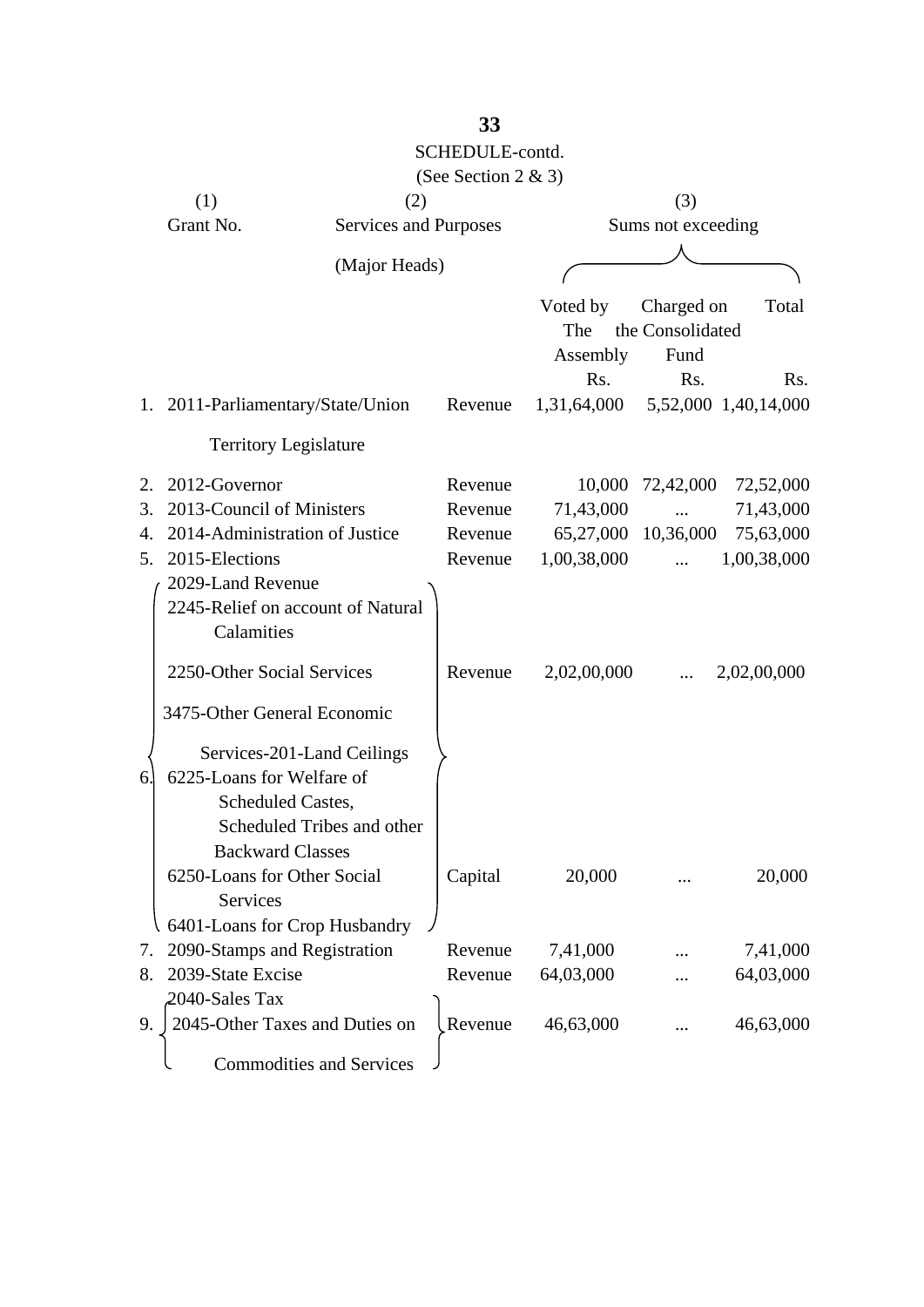|                               |                                    | SCHEDULE-contd.     |                    |                                |                  |
|-------------------------------|------------------------------------|---------------------|--------------------|--------------------------------|------------------|
| (1)                           | (2)                                | (See Section 2 & 3) |                    | (3)                            |                  |
| Grant No.                     | Services and Purposes              |                     | Sums not exceeding |                                |                  |
|                               | (Major Heads)                      |                     |                    |                                |                  |
|                               |                                    |                     |                    |                                |                  |
|                               |                                    |                     | Voted by<br>The    | Charged on<br>the Consolidated | Total            |
|                               |                                    |                     | Assembly           | Fund                           |                  |
| 2041-Taxes on Vehicles        |                                    |                     | Rs.                | Rs.                            | R <sub>s</sub> . |
| 2070-Other Administrative     |                                    | Revenue             | 4,12,05,000        |                                | 4,12,05,000      |
|                               | Services-Purchase and              |                     |                    |                                |                  |
|                               | Maintenance of Transport           |                     |                    |                                |                  |
| 3055-Road Transport<br>10.    |                                    |                     |                    |                                |                  |
| 5055-Capital Outlay on Road   |                                    | Capital             | 3,52,18,000        |                                | 3,52,18,000      |
| Transport                     |                                    |                     |                    |                                |                  |
|                               | 2045-Other Taxes and Duties on     |                     |                    |                                |                  |
|                               | <b>Commodities and Services-II</b> |                     |                    |                                |                  |
|                               | -Inspectorate of Electricity       |                     |                    |                                |                  |
| 2501-Special Programmes for   |                                    | Revenue             | 5,75,30,000        |                                | 5,75,30,000      |
| <b>Rural Development</b>      |                                    |                     |                    |                                |                  |
| $11$ .                        | <b>Integrated Rural Energy</b>     |                     |                    |                                |                  |
| Programme                     |                                    |                     |                    |                                |                  |
| 2801-Power                    |                                    |                     |                    |                                |                  |
|                               | 2810-Non-Conventional Sources      |                     |                    |                                |                  |
| of Energy                     |                                    |                     |                    |                                |                  |
| 6801-Loans for Power Projects |                                    | Capital             | 10,07,00,000       |                                | 10,07,00,000     |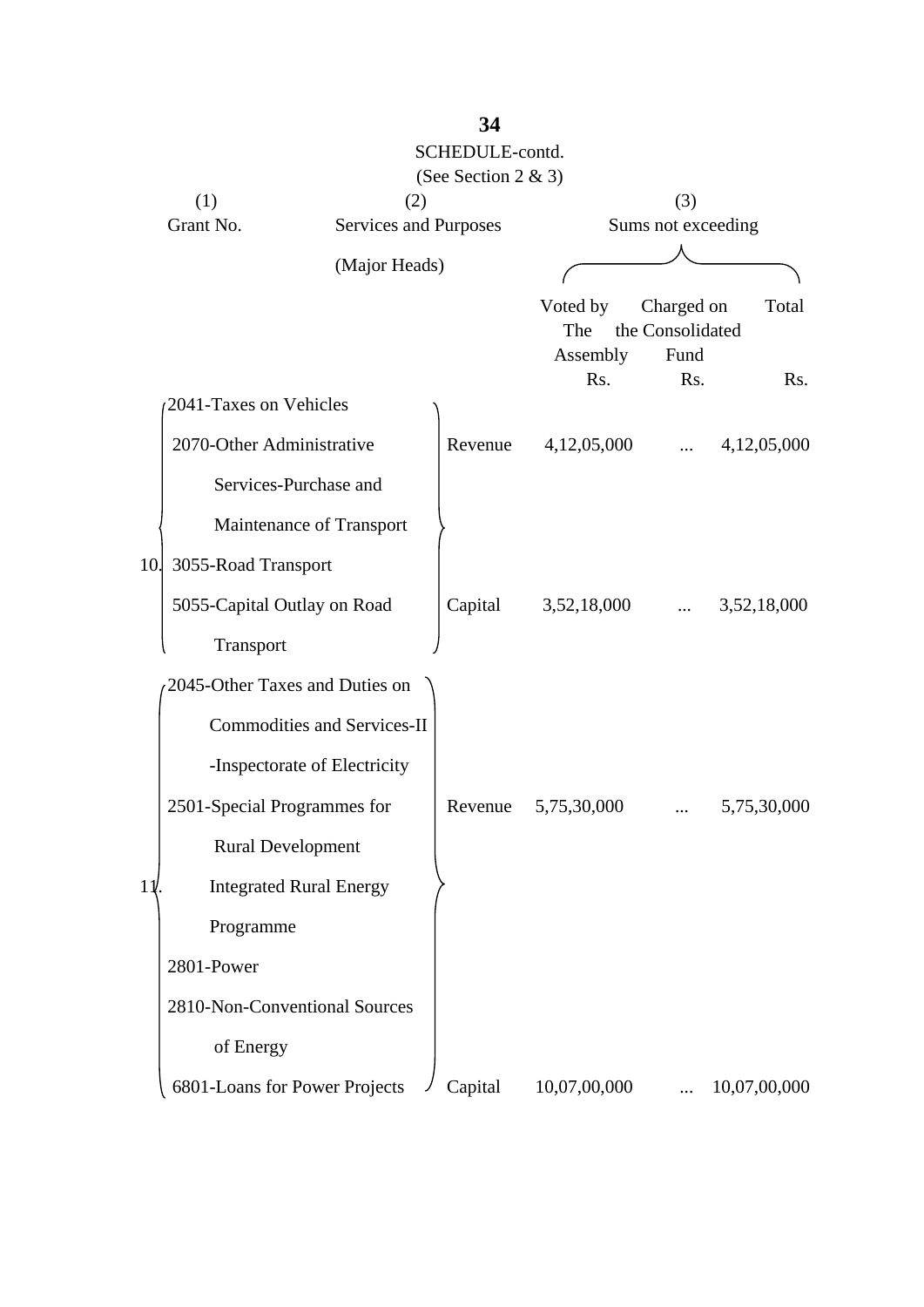|                                                                                      |                                   | SCHEDULE-contd.<br>(See Section 2 & 3) |                             |                                        |                          |
|--------------------------------------------------------------------------------------|-----------------------------------|----------------------------------------|-----------------------------|----------------------------------------|--------------------------|
| (1)                                                                                  | (2)                               |                                        |                             | (3)                                    |                          |
| Grant No.                                                                            | Services and Purposes             |                                        |                             | Sums not exceeding                     |                          |
|                                                                                      | (Major Heads)                     |                                        |                             |                                        |                          |
|                                                                                      |                                   |                                        | Voted by<br>The<br>Assembly | Charged on<br>the Consolidated<br>Fund | Total                    |
|                                                                                      |                                   |                                        | Rs.                         | Rs.                                    | Rs.                      |
| 12. 2047-Other Fiscal Services                                                       | Promotion of Small Savings        | Revenue                                | 3,31,000                    |                                        | 3,31,000                 |
|                                                                                      | 2048-Appropriation for Reduction  | Revenue                                |                             |                                        |                          |
|                                                                                      | or Avoidance of Debt (Charged)    |                                        |                             |                                        |                          |
| 2049-Interest Payment (Charged)                                                      |                                   | Revenue                                |                             | $\ldots$ 15,00,00,000 15,00,00,000     |                          |
|                                                                                      | 2051-Public Services Commission   | Revenue                                |                             | 18,13,000                              | 18,13,000                |
| (Charged)                                                                            |                                   |                                        |                             |                                        |                          |
|                                                                                      | 2052-Secretariat-General Services |                                        |                             |                                        |                          |
| -I-Civil Departments                                                                 |                                   |                                        |                             |                                        |                          |
| 2251-Secretariat-Social and                                                          |                                   | Revenue                                | 6,08,78,000                 |                                        | 6,08,78,000              |
| 13.                                                                                  | <b>Community Services-I-Civil</b> |                                        |                             |                                        |                          |
| Departments                                                                          |                                   |                                        |                             |                                        |                          |
| 3451-Secretariat-Economic                                                            |                                   |                                        |                             |                                        |                          |
|                                                                                      | Services-I-Civil Departments/     |                                        |                             |                                        |                          |
| 14. 2053-District Administration<br>15. 2054-Treasury and Accounts<br>Administration |                                   | Revenue<br>Revenue                     | 2,01,62,000<br>74,47,000    |                                        | 2,01,62,000<br>74,47,000 |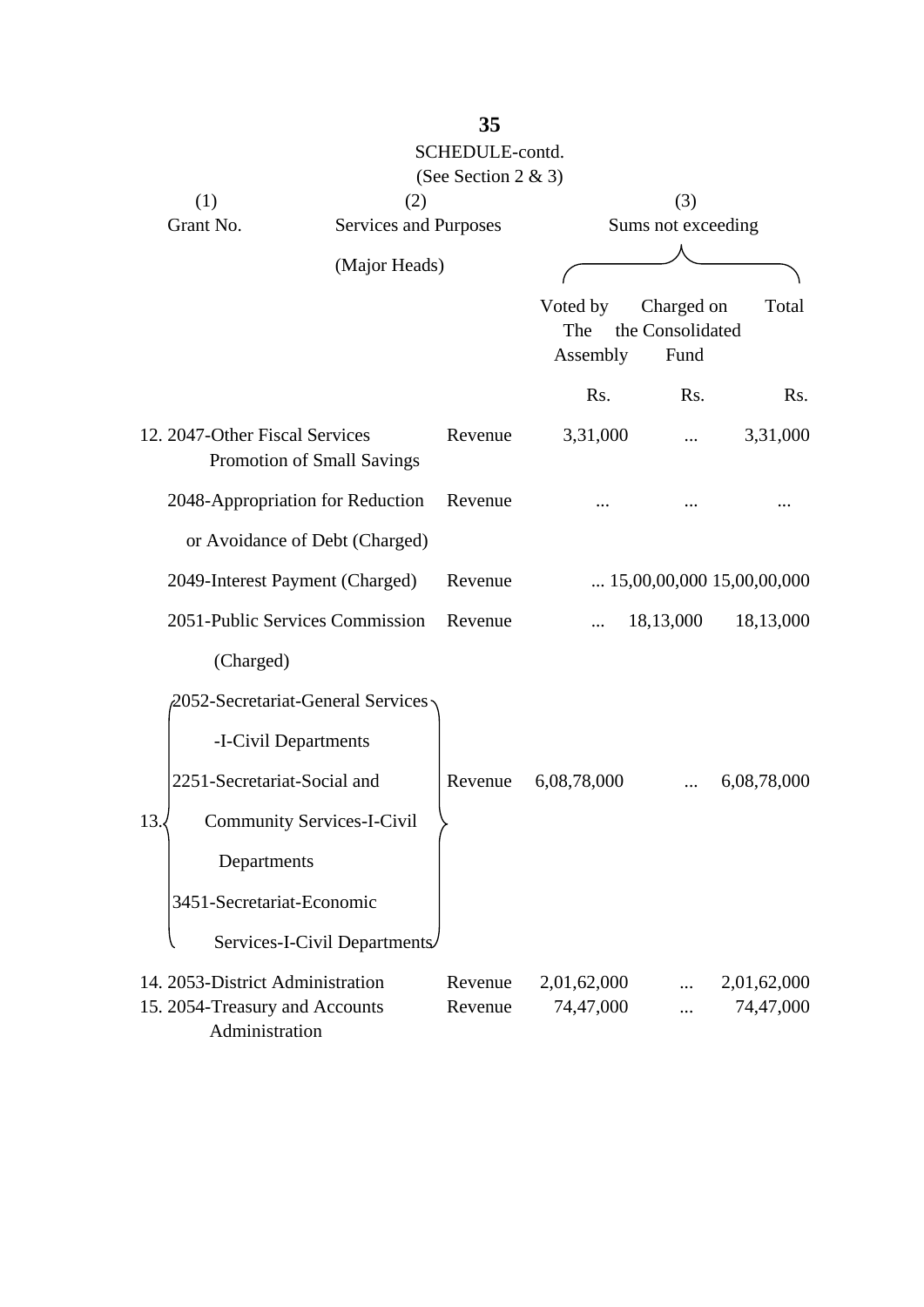|     |                                        |                                   | SCHEDULE-contd.     |              |                    |              |
|-----|----------------------------------------|-----------------------------------|---------------------|--------------|--------------------|--------------|
|     |                                        |                                   | (See Section 2 & 3) |              |                    |              |
|     | (1)                                    | (2)                               |                     |              | (3)                |              |
|     | Grant No.                              | Services and Purposes             |                     |              | Sums not exceeding |              |
|     |                                        |                                   |                     |              |                    |              |
|     |                                        | (Major Heads)                     |                     |              |                    |              |
|     |                                        |                                   |                     | Voted by     | Charged on         | Total        |
|     |                                        |                                   |                     | The          | the Consolidated   |              |
|     |                                        |                                   |                     | Assembly     | Fund               |              |
|     |                                        |                                   |                     | Rs.          | Rs.                | Rs.          |
|     | 2055-Police                            |                                   |                     |              |                    |              |
|     | 2070-Other Administrative              |                                   | Revenue             | 21,47,05,000 |                    | 21,47,05,000 |
|     |                                        | Services Fire Protection and      |                     |              |                    |              |
|     | Control                                |                                   |                     |              |                    |              |
|     | $16\sqrt{2216}$ -Housing-01-Government |                                   |                     |              |                    |              |
|     |                                        | <b>Residential Buildings</b>      |                     |              |                    |              |
|     | 4059-Capital Outlay on Public          |                                   |                     |              |                    |              |
|     | Works (Police)                         |                                   |                     |              |                    |              |
|     |                                        | 4215-Capital Outlay on Housing    | Capital             | 3,36,10,000  |                    | 3,36,10,000  |
|     | $2056$ -Jails                          |                                   | Revenue             | 73,53,000    |                    | 73,53,000    |
|     | 17,4059-Capital Outlay on Public       |                                   | Capital             | 93,70,000    |                    | 93,70,000    |
|     | Works (Jails)                          |                                   |                     |              |                    |              |
|     | 2058-Stationery and Printing           |                                   | Revenue             | 1,99,36,000  | .                  | 1,99,36,000  |
|     |                                        | 4058-Capital Outlay on Stationery |                     |              |                    |              |
| 18. | and Printing                           |                                   |                     |              |                    |              |
|     |                                        | 4216-Capital Outlay on Housing    | Capital             | 37,00,000    |                    | 37,00,000    |
|     | -01-Government                         |                                   |                     |              |                    |              |
|     |                                        | <b>Residential Buildings</b>      |                     |              |                    |              |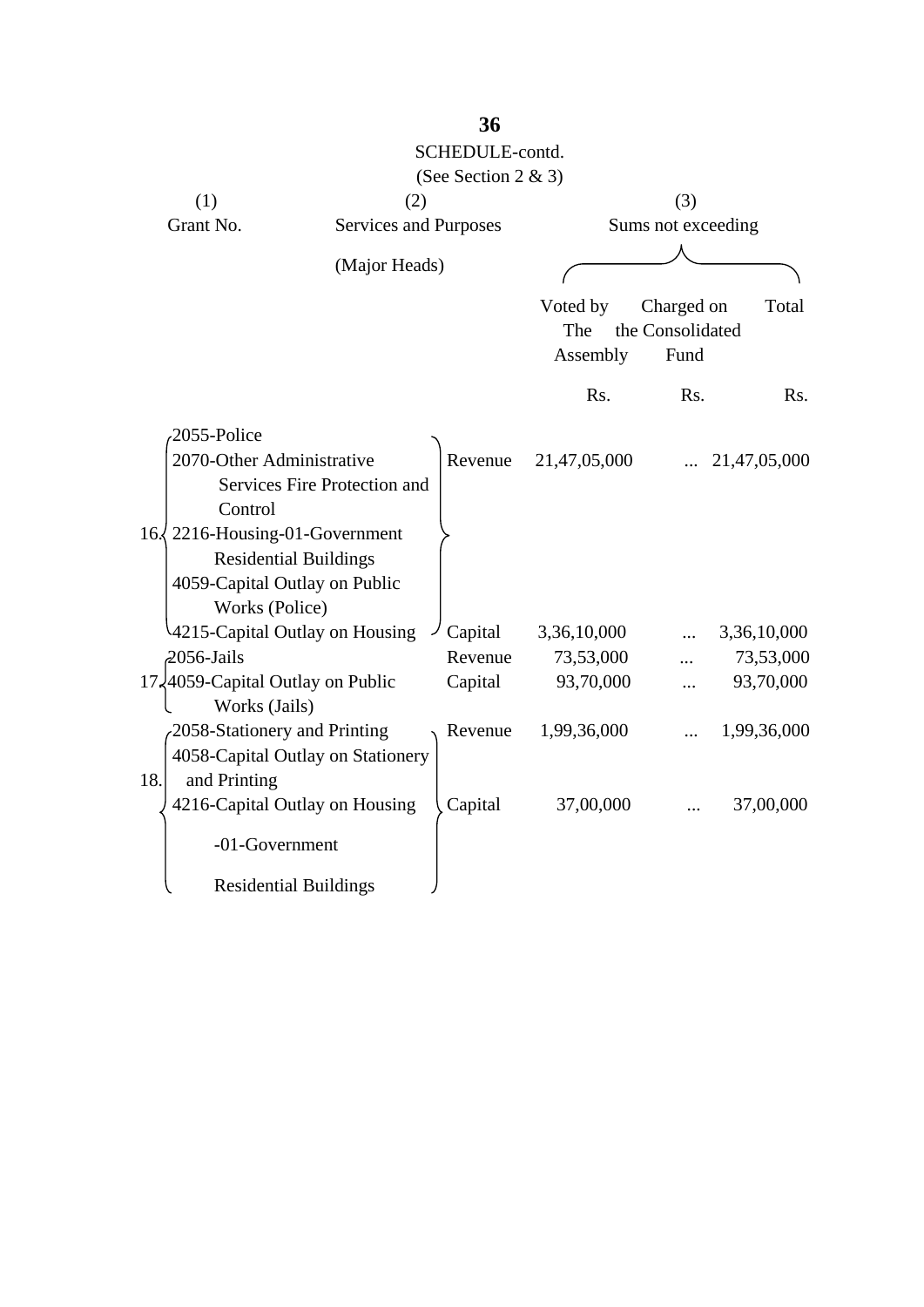|    |                                                                             |                             | SCHEDULE-contd.<br>(See Section 2 & 3) |                             |                                        |                       |
|----|-----------------------------------------------------------------------------|-----------------------------|----------------------------------------|-----------------------------|----------------------------------------|-----------------------|
|    | (1)                                                                         | (2)                         |                                        |                             | (3)                                    |                       |
|    | Grant No.                                                                   | Services and Purposes       |                                        |                             | Sums not exceeding                     |                       |
|    |                                                                             | (Major Heads)               |                                        |                             |                                        |                       |
|    |                                                                             |                             |                                        | Voted by<br>The<br>Assembly | Charged on<br>the Consolidated<br>Fund | Total                 |
|    |                                                                             |                             |                                        | Rs.                         | Rs.                                    | Rs.                   |
|    | 2052-Secretariat General Services<br>-Secretariat                           | -II-Public Works Department |                                        |                             |                                        |                       |
|    | 2059-Public Works                                                           |                             |                                        |                             |                                        |                       |
|    | 2202-General Education                                                      |                             |                                        |                             |                                        |                       |
|    | 2203-Technical Education Buildings                                          |                             |                                        |                             |                                        |                       |
|    | 2204-Sports, etc, Buildings                                                 |                             | Revenue                                | 14,07,16,000                |                                        | $\ldots$ 14,07,16,000 |
|    | 2205-Art and Culture                                                        |                             |                                        |                             |                                        |                       |
|    | 2210-Medical and Public Health                                              |                             |                                        |                             |                                        |                       |
| 19 | 2216-Housing-01-Government<br><b>Residential Buildings</b><br>(i/c., P.W.D) |                             |                                        |                             |                                        |                       |
|    | 4059-Capital Outlay on Public                                               |                             |                                        |                             |                                        |                       |
|    | Works                                                                       |                             |                                        |                             |                                        |                       |
|    | 4202-Capital Outlay on Education,<br>Sports etc.                            |                             |                                        |                             |                                        |                       |
|    | 4210-Capital Outlay on Medical                                              |                             |                                        |                             |                                        |                       |
|    | and Public Health                                                           |                             |                                        |                             |                                        |                       |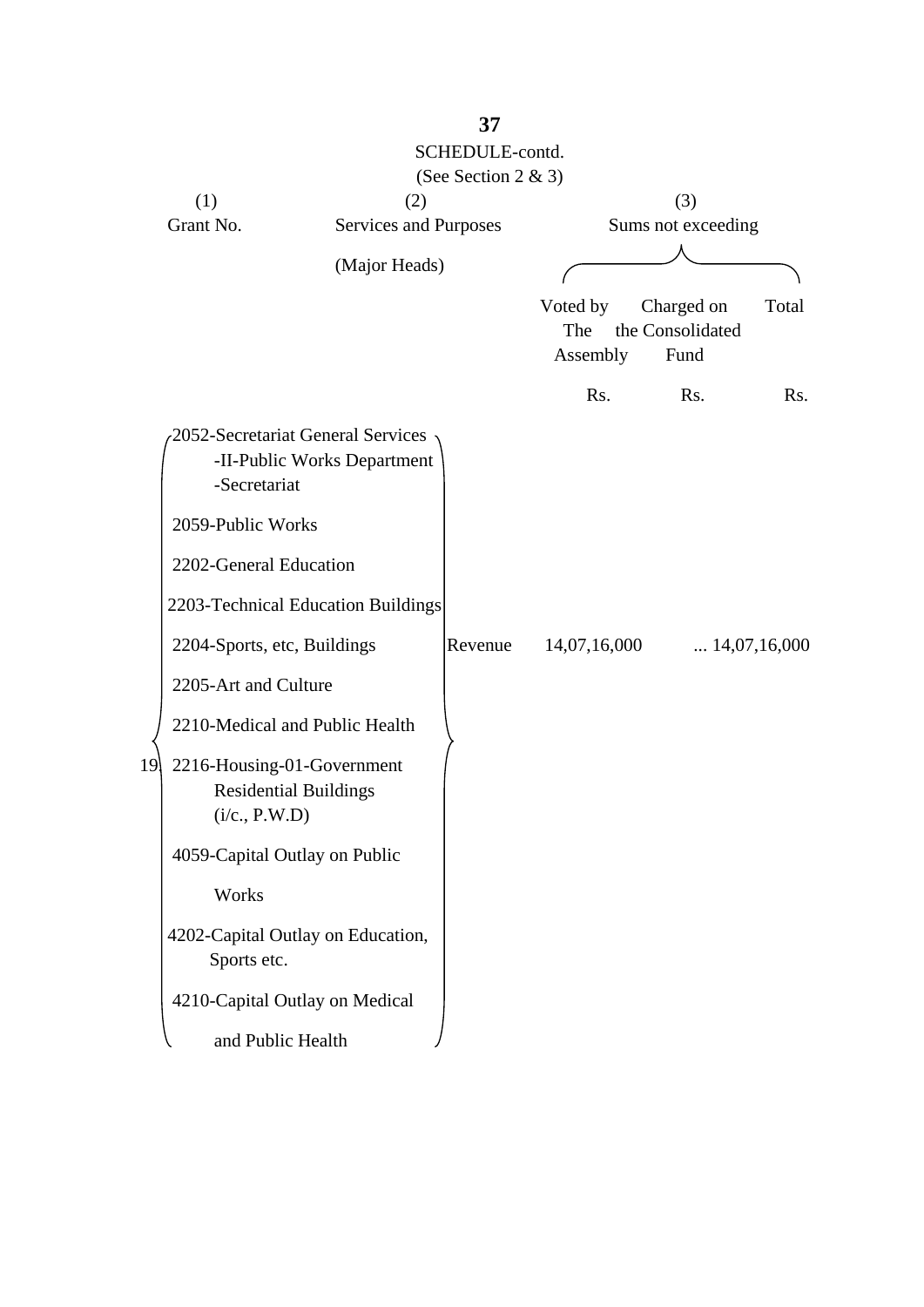|                                               |                          | SCHEDULE-contd.       |                             |                                        |             |
|-----------------------------------------------|--------------------------|-----------------------|-----------------------------|----------------------------------------|-------------|
|                                               |                          | (See Section 2 $& 3)$ |                             |                                        |             |
| (1)                                           | (2)                      |                       |                             | (3)                                    |             |
| Grant No.                                     | Services and Purposes    |                       |                             | Sums not exceeding                     |             |
|                                               | (Major Heads)            |                       |                             |                                        |             |
|                                               |                          |                       | Voted by<br>The<br>Assembly | Charged on<br>the Consolidated<br>Fund | Total       |
|                                               |                          |                       | Rs.                         | Rs.                                    | Rs.         |
| 4216-Capital Outlay on Housing                |                          | Capital               | 7,78,00,000                 |                                        | 7,78,00,000 |
| -01-Government                                |                          |                       |                             |                                        |             |
| <b>Residential Buildings</b><br>(i/c., P.W.D) |                          |                       |                             |                                        |             |
| 4403-Capital Outlay on Animal                 |                          |                       |                             |                                        |             |
| Husbandry                                     |                          |                       |                             |                                        |             |
| 4404-Capital Outlay on Dairy                  |                          |                       |                             |                                        |             |
| Development                                   |                          |                       |                             |                                        |             |
| 2070-Other Administrative                     |                          | Revenue               | 2,92,23,000                 |                                        | 2,92,23,000 |
| 20.<br>Services Civil Defence                 |                          |                       |                             |                                        |             |
| and Home Guards                               |                          |                       |                             |                                        |             |
| 4059-Capital Outlay on Public                 |                          | Capital               |                             |                                        |             |
|                                               | Works (Civil Defence and |                       |                             |                                        |             |
| Home Guards)                                  |                          |                       |                             |                                        |             |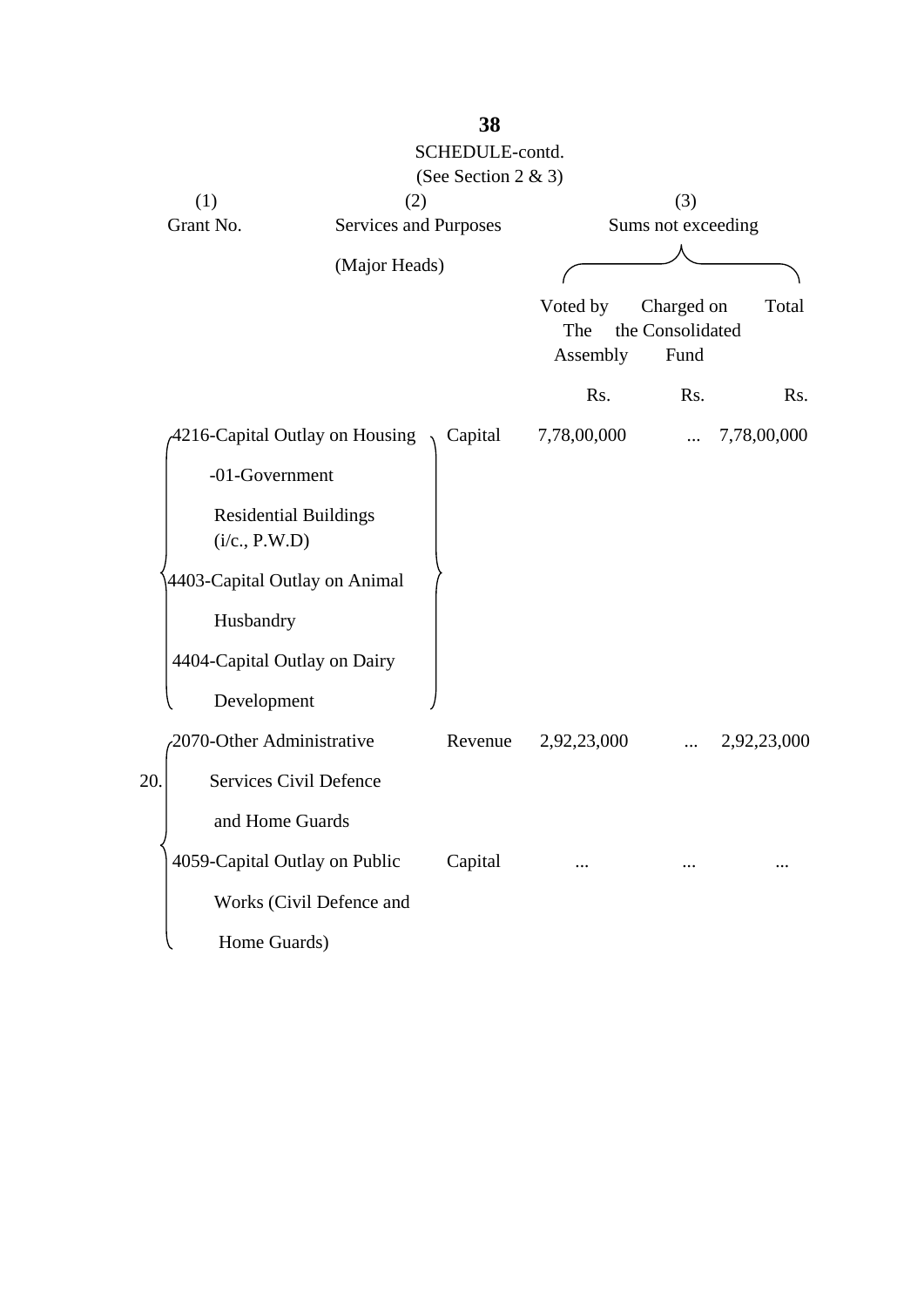|     |                            |                                   | 39                  |                 |                                |                       |
|-----|----------------------------|-----------------------------------|---------------------|-----------------|--------------------------------|-----------------------|
|     |                            |                                   | SCHEDULE-contd.     |                 |                                |                       |
|     |                            |                                   | (See Section 2 & 3) |                 |                                |                       |
|     | (1)                        | (2)                               |                     |                 | (3)                            |                       |
|     | Grant No.                  | Services and Purposes             |                     |                 | Sums not exceeding             |                       |
|     |                            | (Major Heads)                     |                     |                 |                                |                       |
|     |                            |                                   |                     |                 |                                |                       |
|     |                            |                                   |                     | Voted by        | Charged on<br>the Consolidated | Total                 |
|     |                            |                                   |                     | The<br>Assembly | Fund                           |                       |
|     |                            |                                   |                     |                 |                                |                       |
|     |                            |                                   |                     | Rs.             | Rs.                            | Rs.                   |
|     | 2075-Miscellaneous General |                                   |                     |                 |                                |                       |
|     |                            | Services-104-Pensions and         |                     |                 |                                |                       |
|     |                            | Awards in consideration of        |                     |                 |                                |                       |
|     |                            | Distinguished Services            |                     |                 |                                |                       |
|     | 2202-General Education     |                                   |                     |                 |                                |                       |
|     | 2203-Technical Education   |                                   |                     |                 |                                |                       |
| 21/ | 2205-Art and Culture       | 2204-Sports and Youth Services    | Revenue             | 57,36,85,000    |                                | $\ldots 57,36,85,000$ |
|     | 2236-Nutrition             |                                   |                     |                 |                                |                       |
|     |                            | 3425-Other Scientific Research    |                     |                 |                                |                       |
|     |                            | 3454-Census, Survey and Statistic |                     |                 |                                |                       |
|     |                            | 4202-Capital Outlay on Education, |                     |                 |                                |                       |
|     |                            | Sports, Art, and Culture          | Capital             | 2,43,50,000     |                                | 2,43,50,000           |
|     |                            | 6202-Loans for Education, Sports, |                     |                 |                                |                       |
|     | Art and Culture            |                                   |                     |                 |                                |                       |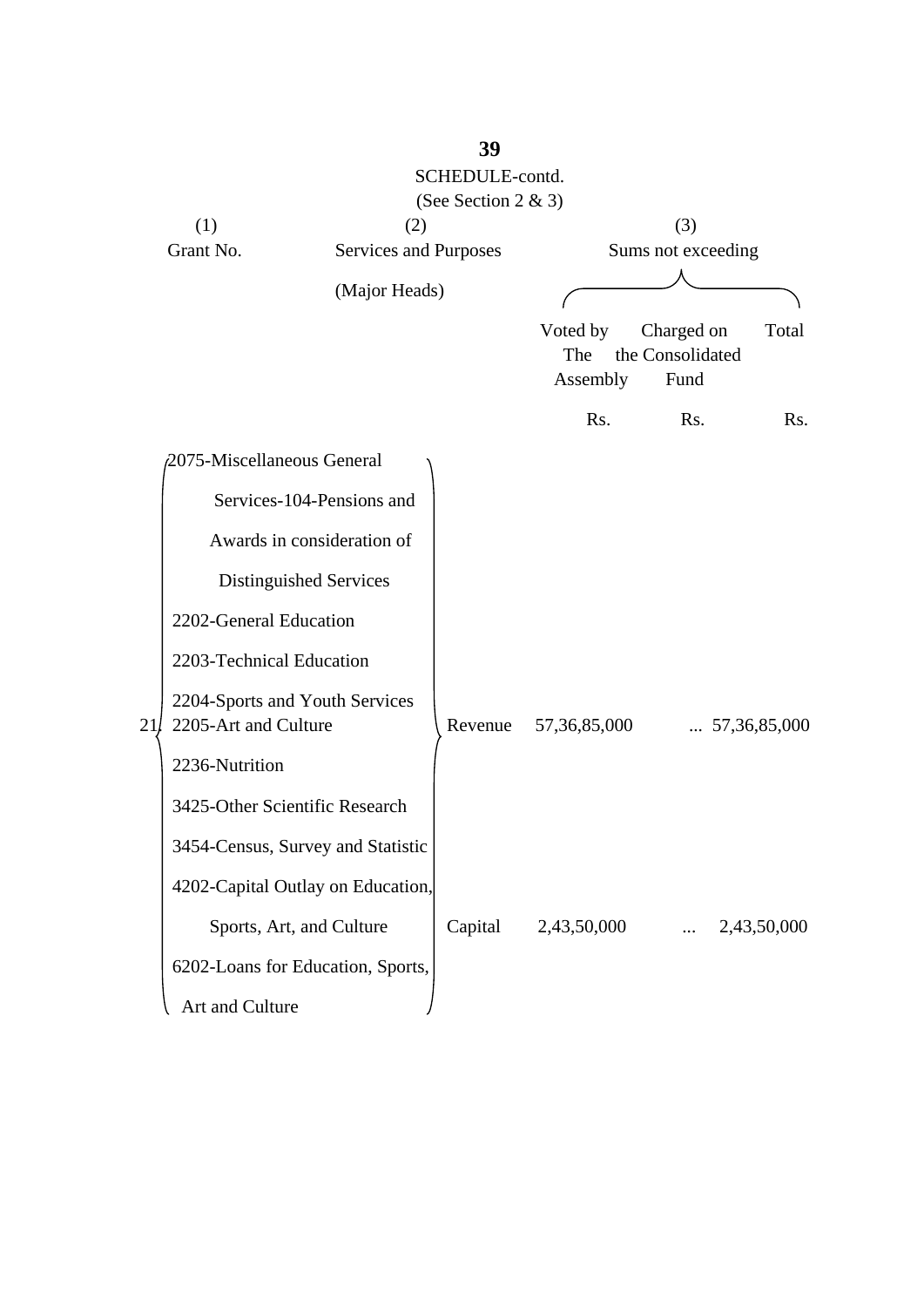|                                                           |                              | SCHEDULE-contd.<br>(See Section 2 & 3) |                             |                                        |             |
|-----------------------------------------------------------|------------------------------|----------------------------------------|-----------------------------|----------------------------------------|-------------|
| (1)                                                       | (2)                          |                                        |                             | (3)                                    |             |
| Grant No.                                                 | Services and Purposes        |                                        |                             | Sums not exceeding                     |             |
|                                                           | (Major Heads)                |                                        |                             |                                        |             |
|                                                           |                              |                                        | Voted by<br>The<br>Assembly | Charged on<br>the Consolidated<br>Fund | Total       |
|                                                           |                              |                                        | Rs.                         | Rs.                                    | Rs.         |
| 2070-Other Administrative                                 |                              | Revenue                                | 1,53,27,000                 |                                        | 1,53,27,000 |
| Services-IV-Guest Houses,                                 |                              |                                        |                             |                                        |             |
|                                                           | Government Hostels, etc      |                                        |                             |                                        |             |
| 2216-Housing-01-Government                                |                              |                                        |                             |                                        |             |
| 22<br><b>Residential Buildings</b>                        |                              |                                        |                             |                                        |             |
| (i/c. G.A.D)                                              |                              |                                        |                             |                                        |             |
| 4059-Capital Outlay on Public                             |                              | Capital                                |                             |                                        |             |
| Works (i/c. G.A.D)                                        |                              |                                        |                             |                                        |             |
| 23. 2070-Other Administrative                             |                              | Revenue                                | 14,25,000                   |                                        | 14,25,000   |
| Services-V-Training-                                      |                              |                                        |                             |                                        |             |
|                                                           | Vigilance, Administration of |                                        |                             |                                        |             |
| Citizenship Act, etc                                      |                              |                                        |                             |                                        |             |
| 24. 2071-Pensions and Other<br><b>Retirement Benefits</b> |                              | Revenue                                | 3,21,10,000                 |                                        | 3,21,10,000 |
| 2070-Other Administrative                                 |                              |                                        |                             |                                        |             |
|                                                           | Services-VI-State Lotteries  |                                        |                             |                                        |             |
| 2075-Miscellaneous General<br>25.                         |                              | Revenue                                | 8,50,000                    |                                        | 8,50,000    |
| Services                                                  |                              |                                        |                             |                                        |             |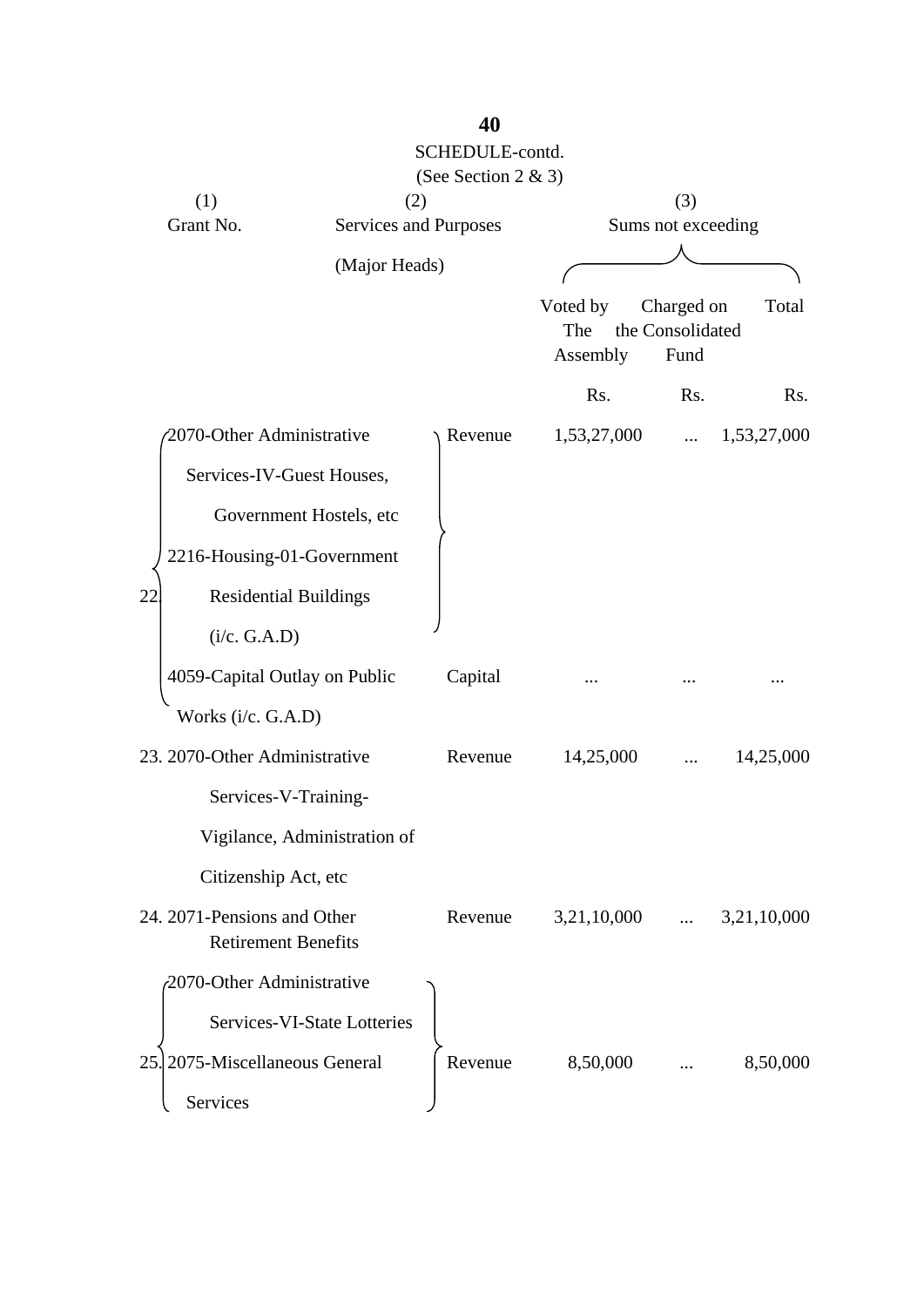|                  |                                  |                              | SCHEDULE-contd.     |              |                           |              |
|------------------|----------------------------------|------------------------------|---------------------|--------------|---------------------------|--------------|
|                  |                                  |                              | (See Section 2 & 3) |              |                           |              |
| (1)<br>Grant No. |                                  | (2)<br>Services and Purposes |                     |              | (3)<br>Sums not exceeding |              |
|                  |                                  |                              |                     |              |                           |              |
|                  |                                  | (Major Heads)                |                     |              |                           |              |
|                  |                                  |                              |                     | Voted by     | Charged on                | Total        |
|                  |                                  |                              |                     | The          | the Consolidated          |              |
|                  |                                  |                              |                     | Assembly     | Fund                      |              |
|                  |                                  |                              |                     | Rs.          | Rs.                       | Rs.          |
|                  | 2210-Medical and Public Health   |                              |                     |              |                           |              |
|                  | 2211-Family Welfare              |                              | Revenue             | 18,66,00,000 |                           | 18,66,00,000 |
|                  | 4210-Capital Outlay on Medical   |                              |                     |              |                           |              |
| 26               | and Public Health                |                              |                     |              |                           |              |
|                  | 4211-Capital Outlay on Family    |                              | Capital             | 1,72,18,000  |                           | 1,72,18,000  |
|                  | Welfare                          |                              |                     |              |                           |              |
|                  | 2215-Water Supply and Sanitation |                              |                     |              |                           |              |
|                  | 2216-Housing                     |                              | Revenue             | 11,43,36,000 |                           | 11,43,36,000 |
|                  | 4215-Capital Outlay on Water     |                              | Capital             | 18,66,25,000 | $\cdots$                  | 18,66,25,000 |
|                  | Supply and Sanitation            |                              |                     |              |                           |              |
|                  | 4216-Capital Outlay on Housing   |                              | Capital             | 14,39,00,000 |                           | 14,39,00,000 |
| 27               | -01-Government                   |                              |                     |              |                           |              |
|                  | <b>Residential Buildings</b>     |                              |                     |              |                           |              |
|                  | (i/c. G.A.D)                     |                              |                     |              |                           |              |
|                  | 6215-Loans for Sanitation and    |                              |                     |              |                           |              |
|                  | Water Supply                     |                              |                     |              |                           |              |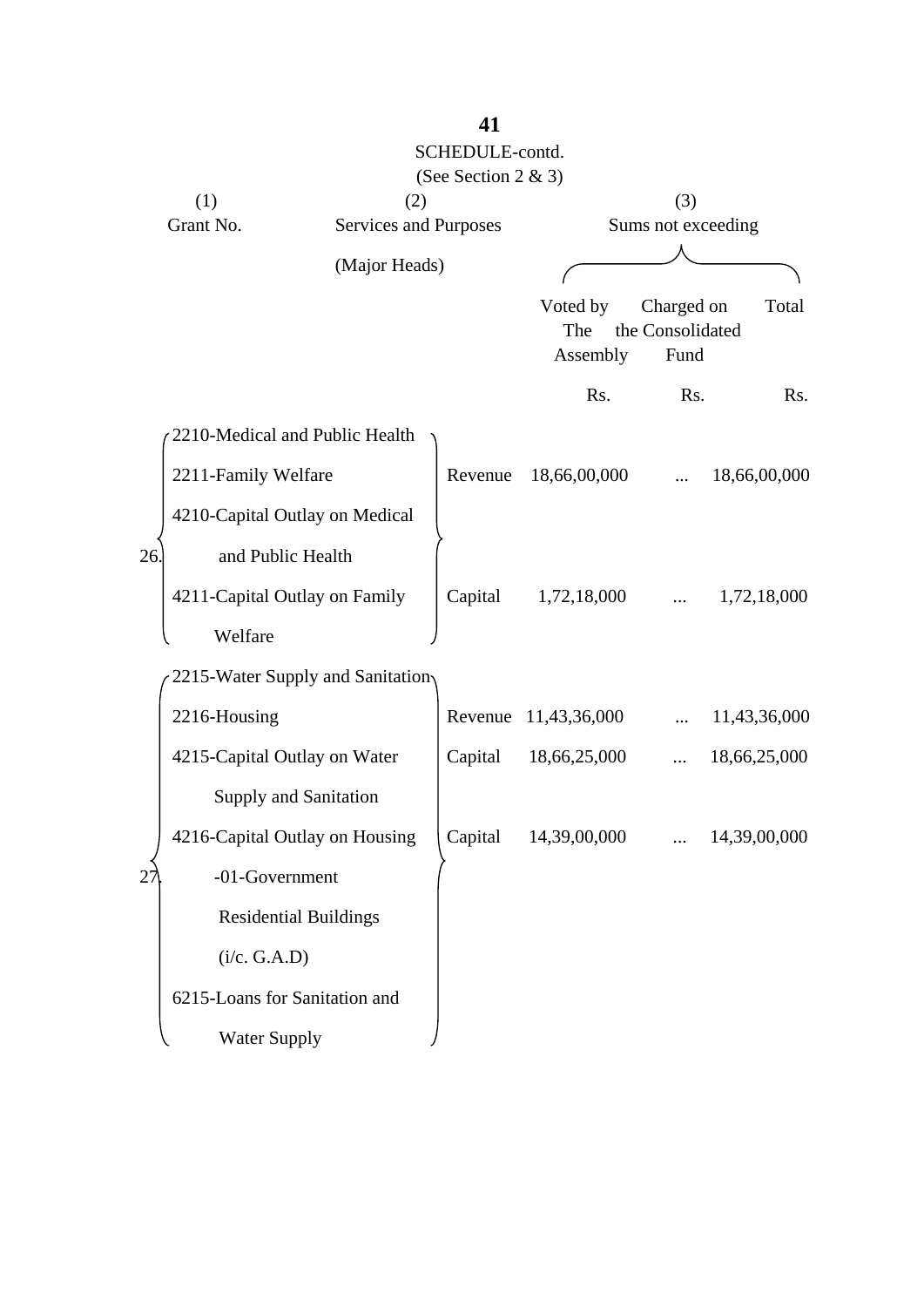|                                                                |                                                                                                      | SCHEDULE-contd.     |                             |                                        |             |
|----------------------------------------------------------------|------------------------------------------------------------------------------------------------------|---------------------|-----------------------------|----------------------------------------|-------------|
|                                                                |                                                                                                      | (See Section 2 & 3) |                             |                                        |             |
| (1)<br>Grant No.                                               | (2)<br>Services and Purposes                                                                         |                     |                             | (3)<br>Sums not exceeding              |             |
|                                                                |                                                                                                      |                     |                             |                                        |             |
|                                                                | (Major Heads)                                                                                        |                     |                             |                                        |             |
|                                                                |                                                                                                      |                     | Voted by<br>The<br>Assembly | Charged on<br>the Consolidated<br>Fund | Total       |
|                                                                |                                                                                                      |                     | Rs.                         | Rs.                                    | Rs.         |
| 2216-Housing                                                   |                                                                                                      | Revenue             | 62,69,000                   |                                        | 62,69,000   |
| 4216-Capital Outlay on Housing                                 |                                                                                                      |                     |                             |                                        |             |
| 28.<br>(General)                                               |                                                                                                      | Capital             | 2,06,00,000                 |                                        | 2,06,00,000 |
| 6215-Loans for Housing                                         |                                                                                                      |                     |                             |                                        |             |
| 2217-Urban Development-                                        |                                                                                                      | Revenue             | 1,17,69,000                 |                                        | 1,17,69,000 |
| 29.5                                                           | Municipal Administration                                                                             |                     |                             |                                        |             |
| 6217-Loans for Urban Development Capital                       |                                                                                                      |                     |                             |                                        |             |
| 2217-Urban Development-                                        |                                                                                                      | Revenue             | 2,41,58,000                 |                                        | 2,41,58,000 |
| 30. 4216-Capital Outlay on Housing                             |                                                                                                      |                     |                             |                                        |             |
| 4217-Capital Outlay on Urban                                   |                                                                                                      | Capital             | 40,00,000                   |                                        | 40,00,000   |
| Development                                                    |                                                                                                      |                     |                             |                                        |             |
| 31. 2220-Information and Publicity                             |                                                                                                      | Revenue             | 85,88,000                   |                                        | 85,88,000   |
| 32. (2230-Labour and Employment-01<br>-Labour                  |                                                                                                      |                     |                             |                                        |             |
| 2230-Labour and Employment-01<br>2230-Labour and Employment-02 | -Labour-(A-Inspectorate of<br>Factories and Steam (Boilers) Revenue<br>- Employment and -03-Training |                     | 1,40,03,000                 |                                        | 1,40,03,000 |
| 3456-Civil Supplies<br>2408-Food Storage and Ware-             |                                                                                                      | Revenue             | 79,72,000                   |                                        | 79,72,000   |
| 33.4<br>housing<br>4408-Capital Outlay on Food                 | Storage and Warehousing                                                                              | Capital             | 83,000                      |                                        | 83,000      |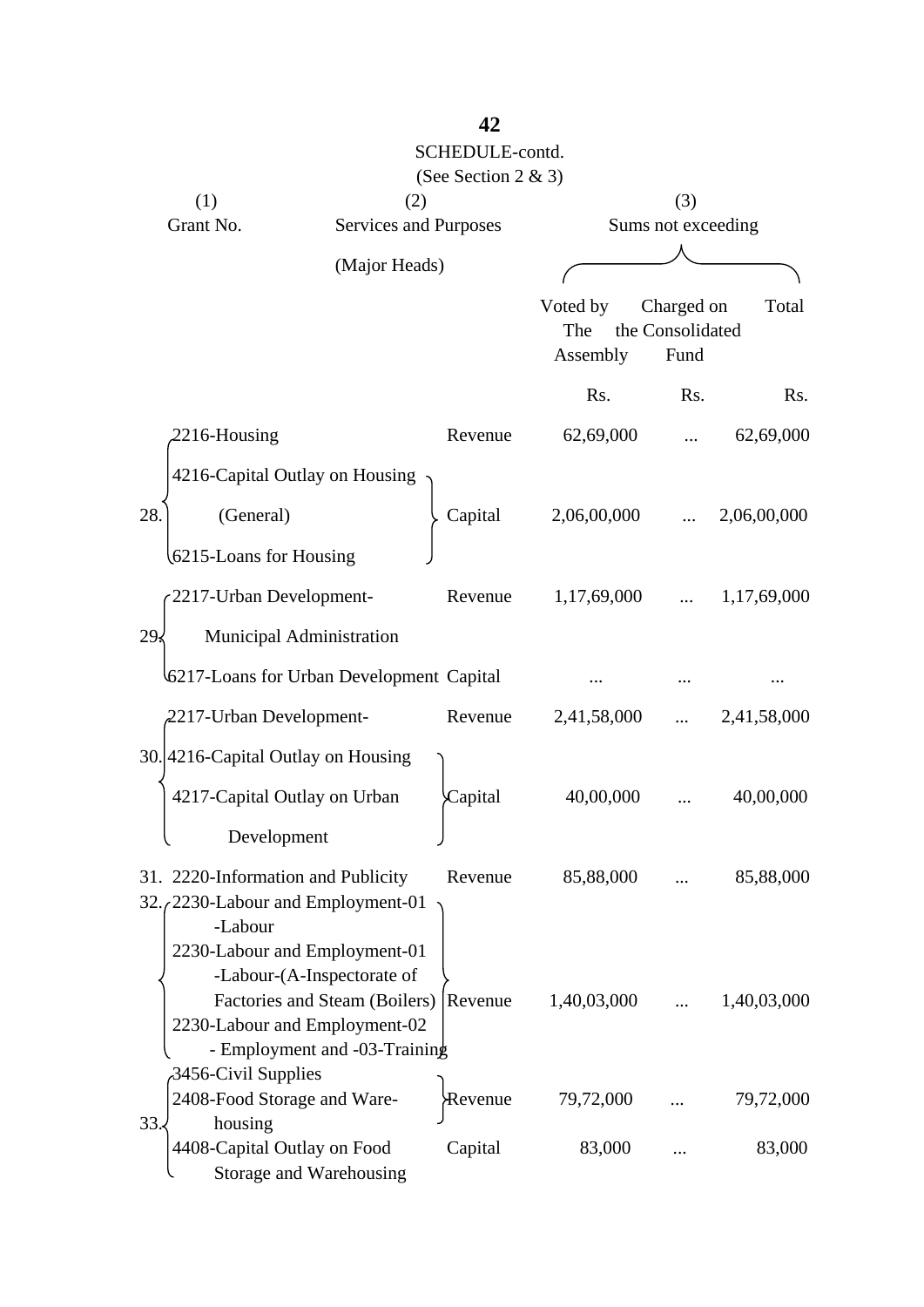|                                     |                                                       | SCHEDULE-contd.     |                             |                                        |             |
|-------------------------------------|-------------------------------------------------------|---------------------|-----------------------------|----------------------------------------|-------------|
|                                     |                                                       | (See Section 2 & 3) |                             |                                        |             |
| (1)                                 | (2)                                                   |                     |                             | (3)                                    |             |
| Grant No.                           | Services and Purposes                                 |                     |                             | Sums not exceeding                     |             |
|                                     | (Major Heads)                                         |                     |                             |                                        |             |
|                                     |                                                       |                     | Voted by<br>The<br>Assembly | Charged on<br>the Consolidated<br>Fund | Total       |
|                                     |                                                       |                     | Rs.                         | R <sub>s</sub> .                       | Rs.         |
|                                     | 2235-Social Security and Welfare                      |                     |                             |                                        |             |
| -01-Rehabitation.                   |                                                       | Revenue             |                             |                                        |             |
| 34. 6235-Loans for Social Security  |                                                       | Capital             |                             |                                        |             |
|                                     | and Welfare-60-Other Social                           |                     |                             |                                        |             |
| Security and Welfare                |                                                       |                     |                             |                                        |             |
| Programmes                          |                                                       |                     |                             |                                        |             |
|                                     | 2225-Welfare of S.CS, S.TS and                        |                     |                             |                                        |             |
| Other B.CS                          |                                                       |                     |                             |                                        |             |
|                                     | 2235-Social Security and Welfare                      | Revenue             | 5,26,24,000                 |                                        | 5,26,24,000 |
| 35. 2236-Nutrition (Social Welfare) |                                                       |                     |                             |                                        |             |
| 4059-Capital Outlay on Public       |                                                       | Capital             | 13,00,000                   |                                        | 13,00,000   |
| <b>Works (Social Welfare)</b>       |                                                       |                     |                             |                                        |             |
|                                     | 2235- Social Security and Welfare $\setminus$ Revenue |                     | 3,46,000                    |                                        | 3,46,000    |
| <b>Welfare Programmes</b>           | -60-Other Social Security and                         |                     |                             |                                        |             |
| 36 6235-Loans for Social Security   |                                                       | Capital             |                             |                                        |             |
|                                     | and Welfare-60-Other Social                           |                     |                             |                                        |             |
| Security and Welfare                |                                                       |                     |                             |                                        |             |
|                                     | Programmes                                            |                     |                             |                                        |             |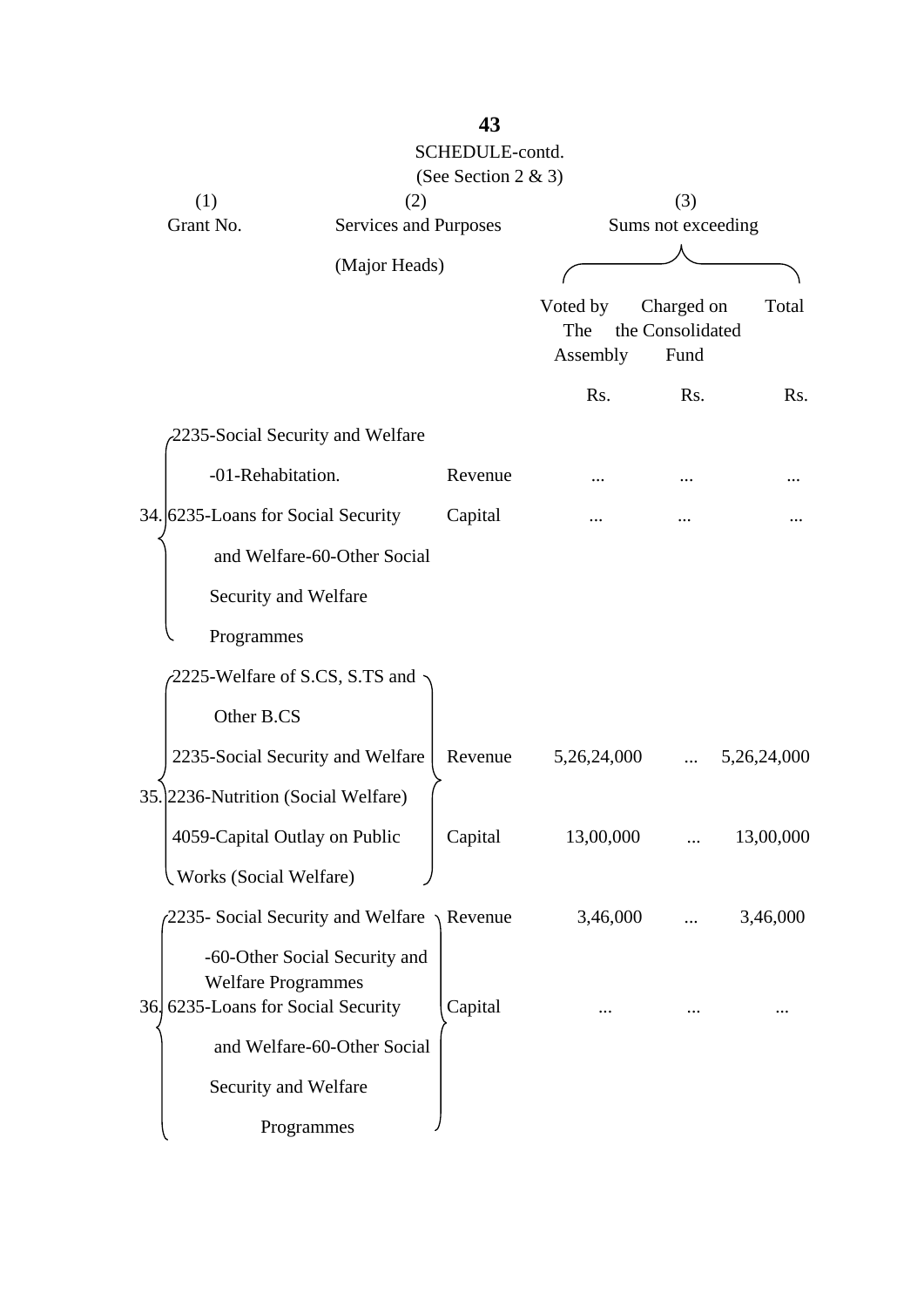|                                    |                            | SCHEDULE-contd.       |             |                    |             |
|------------------------------------|----------------------------|-----------------------|-------------|--------------------|-------------|
|                                    |                            | (See Section 2 & 3)   |             |                    |             |
| (1)                                | (2)                        |                       |             | (3)                |             |
| Grant No.                          |                            | Services and Purposes |             | Sums not exceeding |             |
|                                    |                            |                       |             |                    |             |
|                                    | (Major Heads)              |                       |             |                    |             |
|                                    |                            |                       | Voted by    | Charged on         | Total       |
|                                    |                            |                       | The         | the Consolidated   |             |
|                                    |                            |                       | Assembly    | Fund               |             |
|                                    |                            |                       | Rs.         | Rs.                | Rs.         |
| -2235-Social Security and Welfare  |                            |                       |             |                    |             |
|                                    | E-60-Other Security and    |                       |             |                    |             |
| <b>Welfare Programmes</b>          |                            |                       |             |                    |             |
| 37.2075-Miscellaneous General      |                            | Revenue               | 8,24,000    |                    | 8,24,000    |
| Services-104-Pension &             |                            |                       |             |                    |             |
|                                    | Awards in consideration of |                       |             |                    |             |
| Distinguished Services             |                            |                       |             |                    |             |
| 38. 2252-Other Social Services     |                            | Revenue               | 29,000      |                    | 29,000      |
| 39. 3451-Secretariat Economic      |                            | Revenue               | 1,12,55,000 |                    | 1,12,55,000 |
|                                    | Services-II-Planning Board |                       |             |                    |             |
| and attached Offices               |                            |                       |             |                    |             |
| 2425-Co-operation                  |                            | Revenue               | 2,48,93,000 |                    | 2,48,93,000 |
| 4425-Capital Outlay on             |                            |                       |             |                    |             |
| Co-operation                       |                            |                       |             |                    |             |
| 40.] 4435-Capital Outlay on Other  |                            | Capital               | 1,53,30,000 |                    | 1,53,30,000 |
|                                    | Agriculture programmes     |                       |             |                    |             |
| 6425-Loans for Co-operation        |                            |                       |             |                    |             |
| -2552-North Eastern Areas          |                            | Revenue               | 2,30,66,000 |                    | 2,30,66,000 |
| 41. 4552-Capital Outlay on North   |                            | Capital               | 7,77,84,000 |                    | 7,77,84,000 |
| <b>Eastern Areas</b>               |                            |                       |             |                    |             |
| 6552-Loans for North Eastern Areas |                            |                       |             |                    |             |
| 3454-Census, Surveys and           |                            | Revenue               | 68,72,000   |                    | 68,72,000   |
| 42                                 | Statistics-02-Surveys and  |                       |             |                    |             |
| <b>Statistics</b>                  |                            |                       |             |                    |             |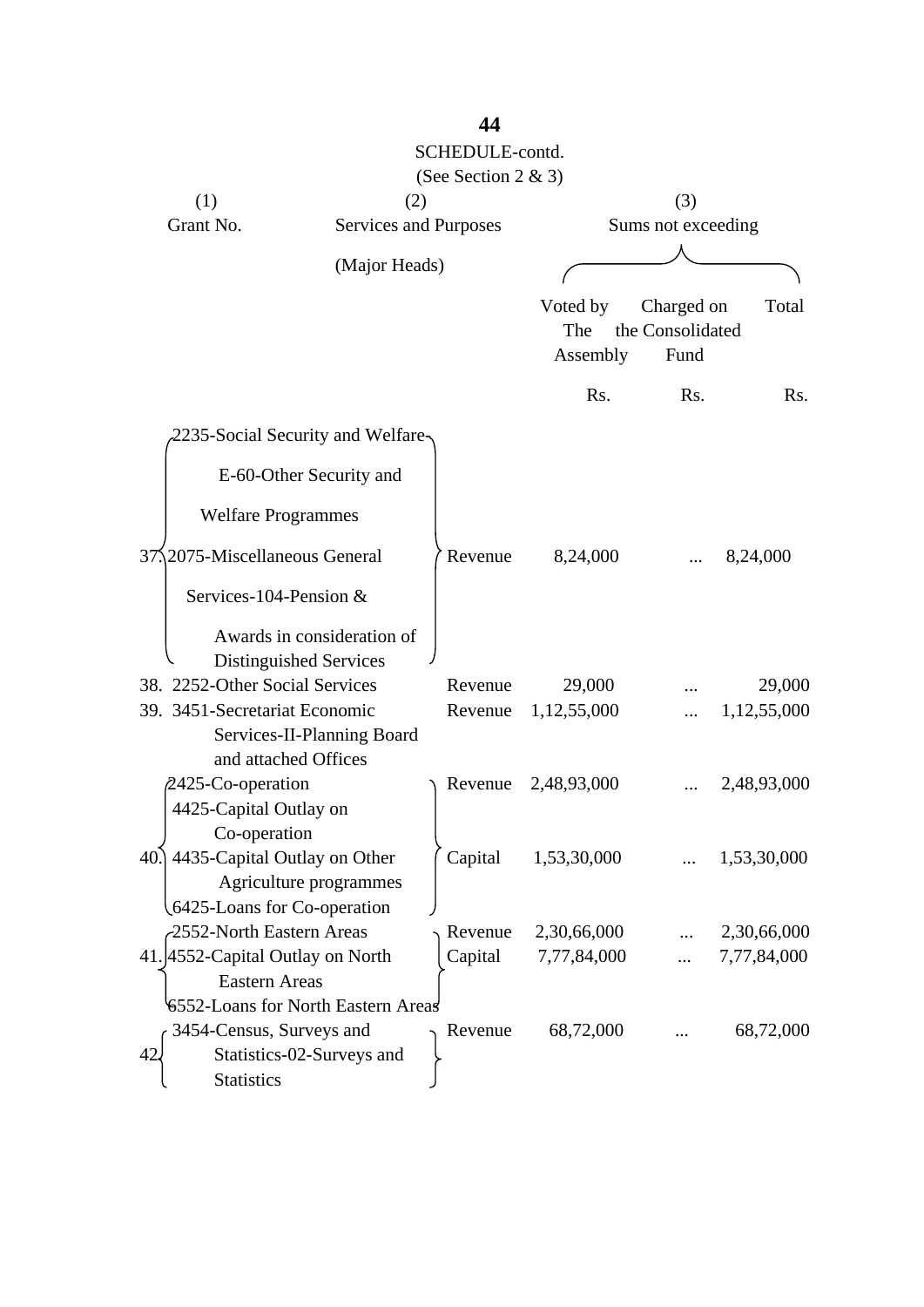|                  |                                                                                   | SCHEDULE-contd.<br>(See Section 2 & 3) |                             |                                        |                  |
|------------------|-----------------------------------------------------------------------------------|----------------------------------------|-----------------------------|----------------------------------------|------------------|
| (1)              |                                                                                   | (2)                                    |                             | (3)                                    |                  |
| Grant No.        |                                                                                   | Services and Purposes                  |                             | Sums not exceeding                     |                  |
|                  | (Major Heads)                                                                     |                                        |                             |                                        |                  |
|                  |                                                                                   |                                        | Voted by<br>The<br>Assembly | Charged on<br>the Consolidated<br>Fund | Total            |
|                  |                                                                                   |                                        | Rs.                         | Rs.                                    | R <sub>s</sub> . |
|                  | 3475-Other General Economic                                                       |                                        |                             |                                        |                  |
|                  | Services-Regulations of<br>Weights and Measures<br>43. 2216-Housing-01-Government | Revenue                                | 28,96,000                   |                                        | 28,96,000        |
|                  | <b>Residential Buildings</b>                                                      |                                        |                             |                                        |                  |
|                  | 2401-Crop Husbandry                                                               |                                        |                             |                                        |                  |
|                  | 2415-Agricultural Research                                                        |                                        |                             |                                        |                  |
|                  | and Education                                                                     |                                        |                             |                                        |                  |
|                  | 2435-Other Agricultural<br>Programmes                                             |                                        | Revenue 12,87,12,000        |                                        | 12,87,12,000     |
|                  | 2702-Minor Irrigation                                                             |                                        |                             |                                        |                  |
|                  | 2252-Other Social Services                                                        |                                        |                             |                                        |                  |
| 44, 2216-Housing |                                                                                   |                                        |                             |                                        |                  |
|                  | 4401-Capital Outlay on Crop                                                       |                                        |                             |                                        |                  |
|                  | Husbandry                                                                         |                                        |                             |                                        |                  |
|                  | 4702-Capital Outlay on Minor                                                      |                                        |                             |                                        |                  |
|                  | Irrigation                                                                        | Capital                                | 3,38,00,000                 |                                        | 3,38,00,000      |
|                  | 4216-Investment in Agricultural                                                   |                                        |                             |                                        |                  |
|                  | <b>Financial Institutions</b>                                                     |                                        |                             |                                        |                  |
|                  | 6401-Loans for Crop Husbandry                                                     |                                        |                             |                                        |                  |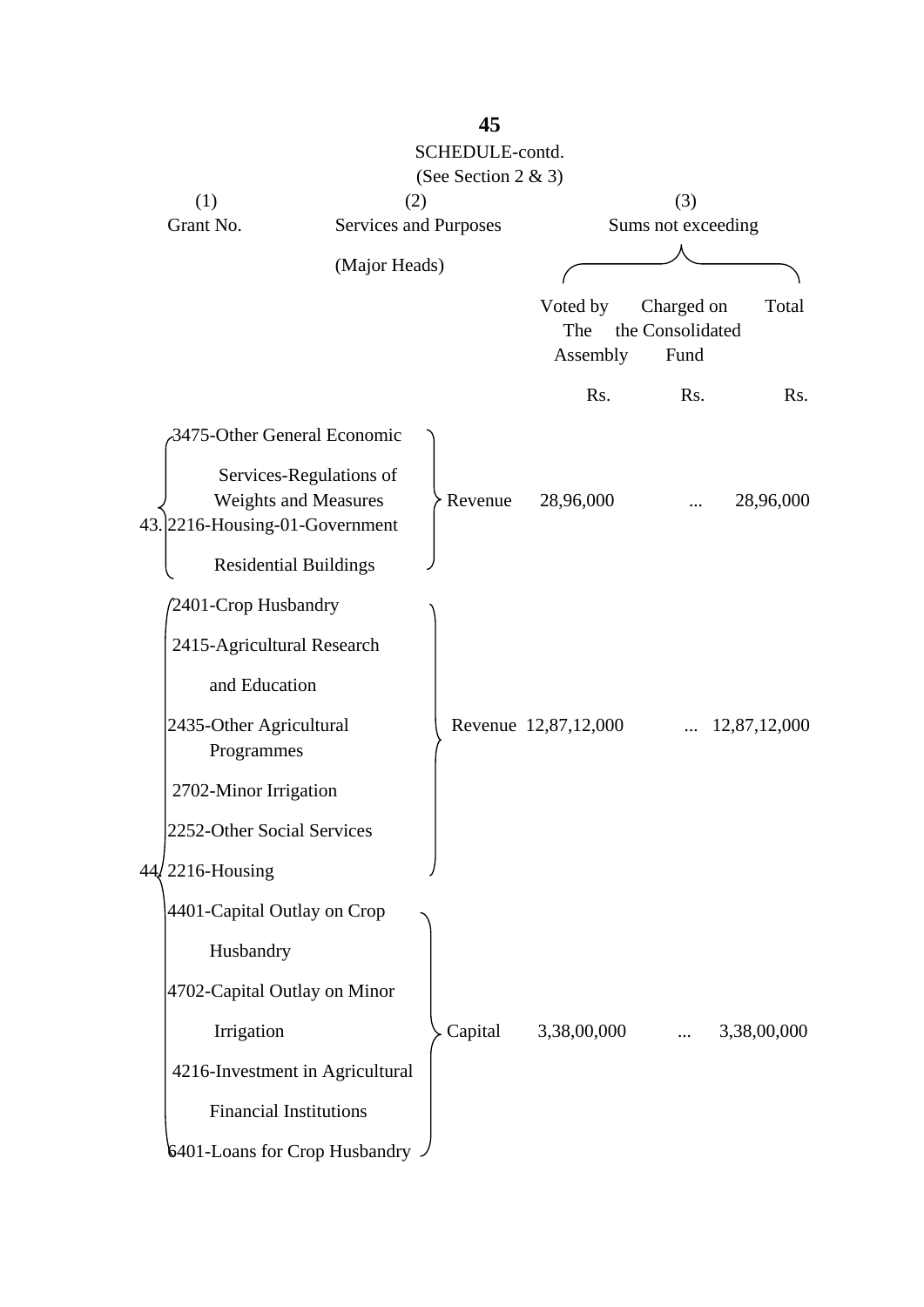|                                                    |                                   | SCHEDULE-contd.<br>(See Section 2 & 3) |                             |                                        |              |
|----------------------------------------------------|-----------------------------------|----------------------------------------|-----------------------------|----------------------------------------|--------------|
| (1)                                                | (2)                               |                                        |                             | (3)                                    |              |
| Grant No.                                          | Services and Purposes             |                                        |                             | Sums not exceeding                     |              |
|                                                    | (Major Heads)                     |                                        |                             |                                        |              |
|                                                    |                                   |                                        |                             |                                        |              |
|                                                    |                                   |                                        | Voted by<br>The<br>Assembly | Charged on<br>the Consolidated<br>Fund | Total        |
|                                                    |                                   |                                        | Rs.                         | Rs.                                    | Rs.          |
|                                                    | 2701-Medium Irrigation-II works - | Revenue                                | 19,60,000                   | .                                      | 19,60,000    |
|                                                    | under E. And D. Wing P.W.D        |                                        |                             |                                        |              |
|                                                    | <b>Medium Irrigation Projects</b> |                                        |                             |                                        |              |
| 2711-Irrigation, Navigation,                       |                                   |                                        |                             |                                        |              |
|                                                    | Drainage and Flood Control        |                                        |                             |                                        |              |
| 45<br>Projects                                     |                                   |                                        |                             |                                        |              |
|                                                    | 4701-Capital Outlay on Medium     |                                        |                             |                                        |              |
| Irrigation                                         |                                   |                                        |                             |                                        |              |
| 4711-Capital Outlay on Flood                       |                                   | Capital                                | 1,05,00,000                 |                                        | 1,05,00,000  |
| <b>Control Projects</b>                            |                                   |                                        |                             |                                        |              |
|                                                    | 2402-Soil and Water Conservation  |                                        |                             |                                        |              |
| 2415-Agricultural Research and<br>Education<br>46, |                                   | Revenue                                | 8,40,,26,000                |                                        | 8,40,,26,000 |
| 2216-Housing-01-Government                         |                                   |                                        |                             |                                        |              |
|                                                    | <b>Residential Buildings</b>      |                                        |                             |                                        |              |
| 47. 2501-Special Programmes for                    |                                   | Revenue                                | 2,25,84,000                 | $\cdots$                               | 2,25,84,000  |
| <b>Rural Development</b>                           |                                   |                                        |                             |                                        |              |
| 6402-Loans for Soil and Water                      |                                   | Capital                                |                             |                                        |              |
| Conservation                                       |                                   |                                        |                             |                                        |              |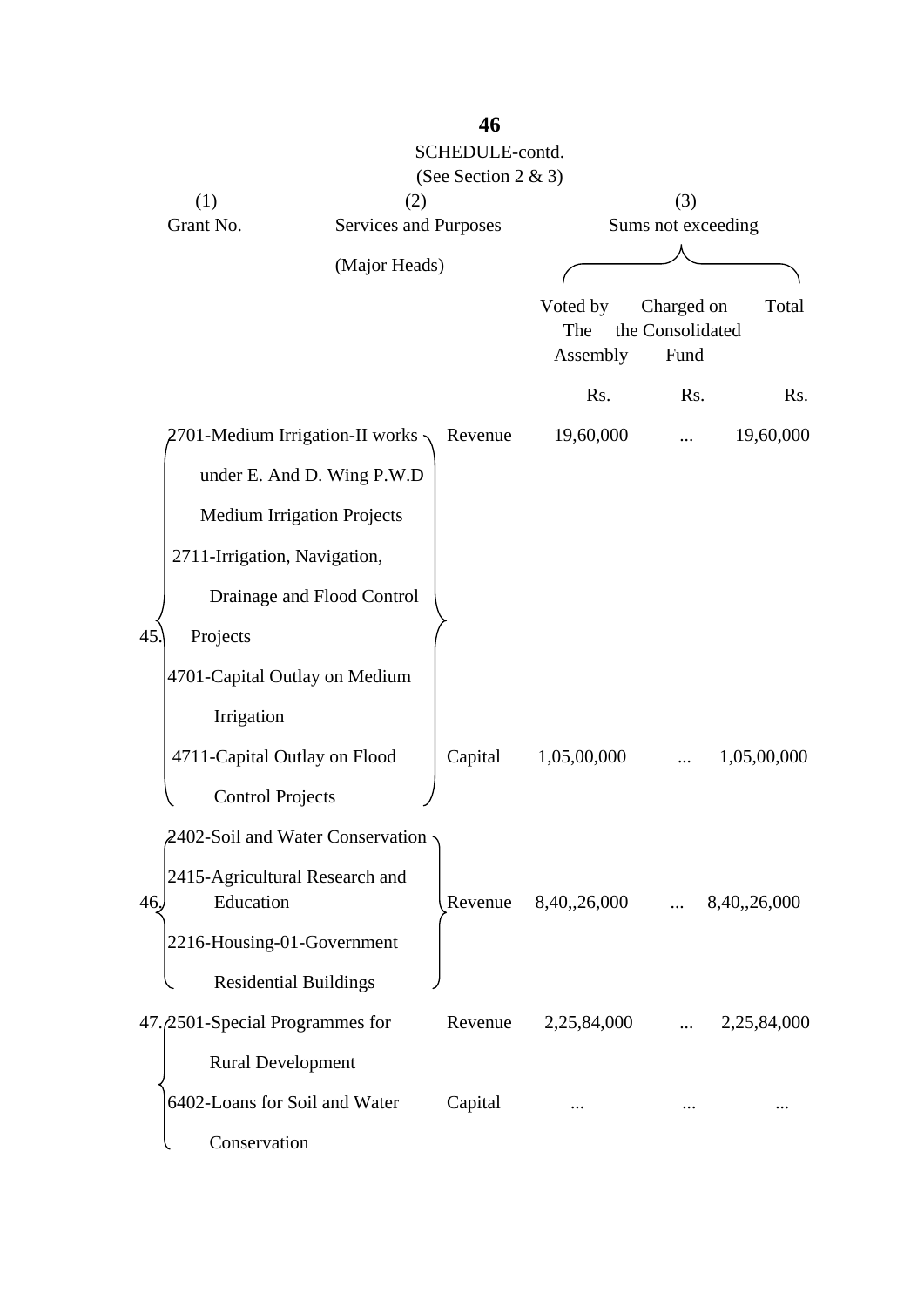|                                                                    |                                     | SCHEDULE-contd.     |                 |                          |             |
|--------------------------------------------------------------------|-------------------------------------|---------------------|-----------------|--------------------------|-------------|
|                                                                    |                                     | (See Section 2 & 3) |                 |                          |             |
| (1)                                                                | (2)                                 |                     |                 | (3)                      |             |
| Grant No.                                                          | Services and Purposes               |                     |                 | Sums not exceeding       |             |
|                                                                    |                                     |                     |                 |                          |             |
|                                                                    | (Major Heads)                       |                     |                 |                          |             |
|                                                                    |                                     |                     | Voted by        | Charged on               | Total       |
|                                                                    |                                     |                     | The<br>Assembly | the Consolidated<br>Fund |             |
|                                                                    |                                     |                     |                 |                          |             |
|                                                                    |                                     |                     | Rs.             | Rs.                      | Rs.         |
| 2403-Animal Husbandry                                              |                                     |                     |                 |                          |             |
| 2415-Agricultural Research and                                     |                                     | Revenue             | 5,35,06,000     |                          | 5,35,06,000 |
|                                                                    | <b>Education (Animal Husbandry)</b> |                     |                 |                          |             |
| 48. 2216-Housing-01-Government                                     |                                     |                     |                 |                          |             |
| <b>Residential Buildings</b>                                       |                                     |                     |                 |                          |             |
| 4059-Capital Outlay on Public                                      |                                     |                     |                 |                          |             |
| Works                                                              |                                     | Capital             | 4,00,000        |                          | 4,00,000    |
| 6403- Loans for Animal Husbandry                                   |                                     |                     |                 |                          |             |
|                                                                    |                                     |                     |                 |                          |             |
| 2404-Dairy Development                                             |                                     |                     |                 |                          |             |
| 2216-Housing-01-Government                                         |                                     |                     |                 |                          |             |
| 49.<br><b>Residential Buildings</b>                                |                                     | Revenue             | 1,10,31,000     |                          | 1,10,31,000 |
| 2415-Agricultural Research and                                     |                                     |                     |                 |                          |             |
| Education                                                          |                                     |                     |                 |                          |             |
| 2405-Fisheries                                                     |                                     |                     |                 |                          |             |
| 2415-Agricultural Research and                                     |                                     | Revenue             | 1,16,71,000     |                          | 1,16,71,000 |
| Education                                                          |                                     |                     |                 |                          |             |
| 50/2216-Housing-01-Government                                      |                                     |                     |                 |                          |             |
| <b>Residential Buildings</b>                                       |                                     |                     |                 |                          |             |
| 4216-Capital Outlay on Housing<br>4405-Capital Outlay on Fisheries |                                     | $\int$ Capital      | 10,00,000       |                          | 10,00,000   |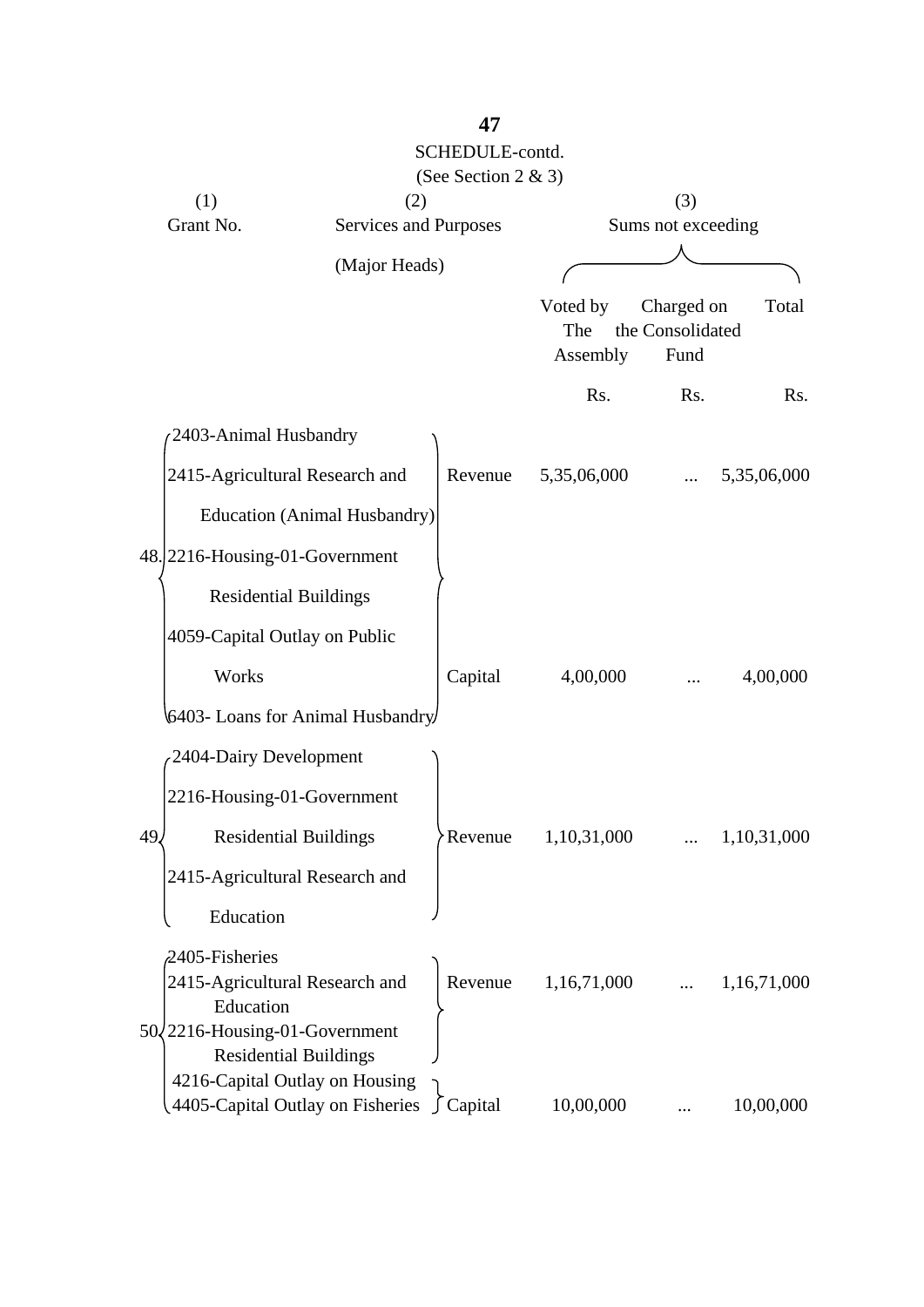|                                                |                                                                 | SCHEDULE-contd.<br>(See Section 2 & 3) |                             |                                        |             |
|------------------------------------------------|-----------------------------------------------------------------|----------------------------------------|-----------------------------|----------------------------------------|-------------|
| (1)                                            | (2)                                                             |                                        |                             | (3)                                    |             |
| Grant No.                                      | Services and Purposes                                           |                                        |                             | Sums not exceeding                     |             |
|                                                | (Major Heads)                                                   |                                        |                             |                                        |             |
|                                                |                                                                 |                                        | Voted by<br>The<br>Assembly | Charged on<br>the Consolidated<br>Fund | Total       |
|                                                |                                                                 |                                        | Rs.                         | Rs.                                    | Rs.         |
| Education<br>51                                | 2406-Forestry and Wild Life<br>2415-Agricultural Research and   | Revenue                                | 17,96,10,000                |                                        | 7,96,10,000 |
|                                                | 4406-Capital Outlay on Forestry                                 | Capital                                | 71,90,000                   |                                        | 71,90,000   |
| Programmes                                     | 2215-Other Rural Development<br>2261-Housing-01-Government      |                                        |                             |                                        |             |
| 52)<br>2236-Nutrition<br>2505-Rural Employment | <b>Residential Buildings</b>                                    | Revenue                                | 8,93,12,000                 |                                        | 8,93,12,000 |
| 6515-Loans for other Rural                     | 4216 Capital Outlay on Housing<br><b>Development Programmes</b> | Capital                                | 37,50,000                   |                                        | 37,50,000   |
| 2852-Industries                                |                                                                 | Revenue                                | 88,95,000                   |                                        | 88,95,000   |
| and Minerals                                   | 4885-Capital Outlay on Industries                               |                                        |                             |                                        |             |
|                                                | 4858-Capital Outlay on Engineering                              | Capital                                | 3,74,00,000                 |                                        | 3,74,00,000 |
| Industries<br>53<br>Industries                 | 4860-Capital Outlay on Consumer                                 |                                        |                             |                                        |             |
|                                                | 6885-Loans for other Industries                                 |                                        |                             |                                        |             |
|                                                | and Minerals                                                    |                                        |                             |                                        |             |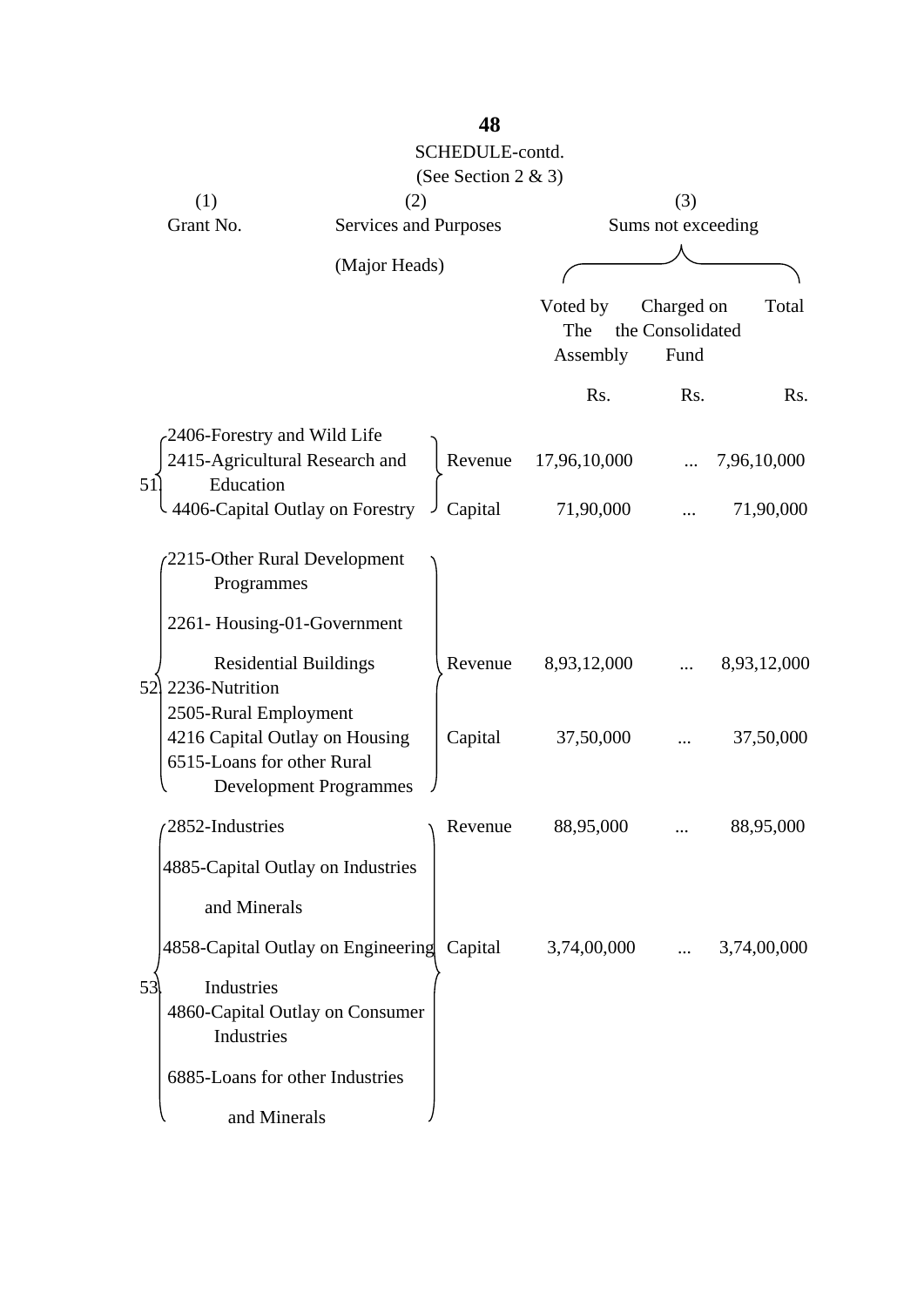|                                     |                                                                | SCHEDULE-contd.     |                  |                    |             |
|-------------------------------------|----------------------------------------------------------------|---------------------|------------------|--------------------|-------------|
|                                     |                                                                | (See Section 2 & 3) |                  |                    |             |
| (1)                                 | (2)                                                            |                     |                  | (3)                |             |
| Grant No.                           | Services and Purposes                                          |                     |                  | Sums not exceeding |             |
|                                     |                                                                |                     |                  |                    |             |
|                                     | (Major Heads)                                                  |                     |                  |                    |             |
|                                     |                                                                |                     | Voted by         | Charged on         | Total       |
|                                     |                                                                |                     | The              | the Consolidated   |             |
|                                     |                                                                |                     | Assembly         | Fund               |             |
|                                     |                                                                |                     | R <sub>s</sub> . | R <sub>s</sub> .   | Rs.         |
|                                     | 2851-Village and Small Industries                              | Revenue             | 2,46,61,000      |                    | 2,46,61,000 |
| 2261-Housing-01-Government          |                                                                |                     |                  |                    |             |
| 54.<br><b>Residential Buildings</b> |                                                                |                     |                  |                    |             |
| 4851-Capital Outlay on Village      |                                                                | Capital             | 1,61,50,000      |                    | 1,61,50,000 |
| Industries                          | and Small Scale Industries<br>6851-Loans for Village and Small |                     |                  |                    |             |
|                                     | 2851-Village and Small Industries                              |                     |                  |                    |             |
| 2261-Housing-01-Government          |                                                                |                     |                  |                    |             |
| 55<br><b>Residential Buildings</b>  |                                                                | Revenue             | 5,08,10,000      |                    | 5,08,10,000 |
| 4216-Capital Outlay on Housing      |                                                                |                     |                  |                    |             |
| 4851-Capital Outlay on Village      |                                                                | Capital             | 1,61,50,000      |                    | 1,61,50,000 |
|                                     | and Small Scale Industries                                     |                     |                  |                    |             |
|                                     | 6851-Loans for Village and Small                               |                     |                  |                    |             |
| Industries                          |                                                                |                     |                  |                    |             |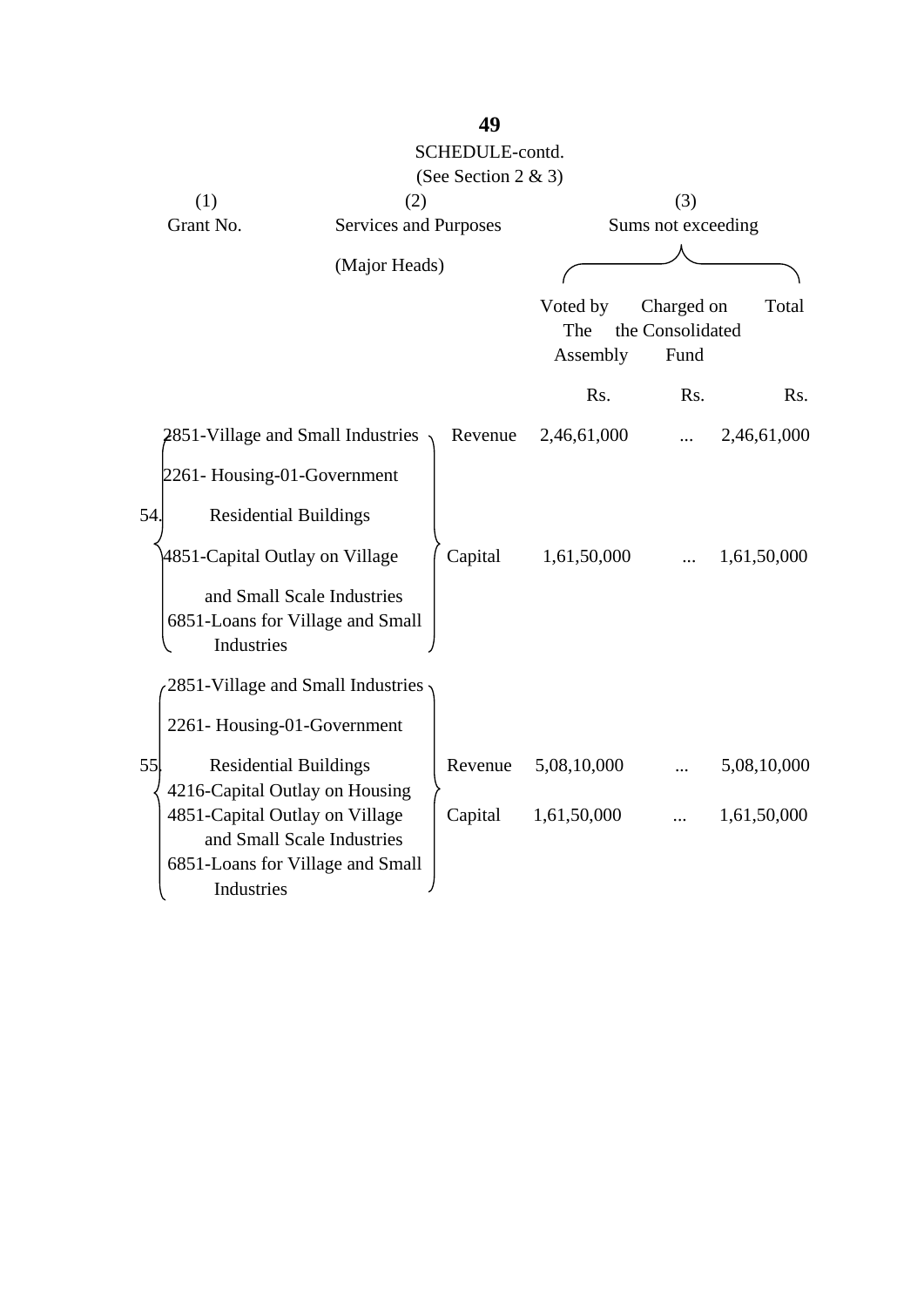|                                      |                                                                  | SCHEDULE-contd.<br>(See Section 2 & 3) |                               |                    |                                 |
|--------------------------------------|------------------------------------------------------------------|----------------------------------------|-------------------------------|--------------------|---------------------------------|
| (1)                                  | (2)                                                              |                                        |                               | (3)                |                                 |
| Grant No.                            | Services and Purposes                                            |                                        |                               | Sums not exceeding |                                 |
|                                      | (Major Heads)                                                    |                                        |                               |                    |                                 |
|                                      |                                                                  |                                        | Voted by                      | Charged on         | Total                           |
|                                      |                                                                  |                                        | The                           | the Consolidated   |                                 |
|                                      |                                                                  |                                        | Assembly                      | Fund               |                                 |
|                                      |                                                                  |                                        | Rs.                           | Rs.                | Rs.                             |
|                                      | 2853-Non-Ferrous Mining and                                      | Revenue                                | 95,96,000                     |                    | 95,96,000                       |
|                                      | Metallurgical Industries-                                        |                                        |                               |                    |                                 |
|                                      | <b>Regulation and Development</b>                                |                                        |                               |                    |                                 |
| of Mines                             |                                                                  |                                        |                               |                    |                                 |
| 56. 4216-Capital Outlay on Housing   |                                                                  |                                        |                               |                    |                                 |
| -01-Government                       |                                                                  |                                        |                               |                    |                                 |
|                                      | <b>Residential Buildings</b>                                     | Capital                                | 10,00,000                     |                    | 10,00,000                       |
|                                      | 4853-Capital Outlay on Non-Ferrous                               |                                        |                               |                    |                                 |
|                                      | Metals and Metallurgical                                         |                                        |                               |                    |                                 |
| Industries                           |                                                                  |                                        |                               |                    |                                 |
| 3054-Roads and Bridges               |                                                                  |                                        | $\Gamma$ Revenue 14,51,66,100 |                    | 14,51,66,100                    |
| 57 5054-Capital Outlay on Roads      |                                                                  | Capital                                | 18,17,63,100                  |                    | $\ldots$ 18,17,63,100           |
| and Bridges<br>3452-Tourism          |                                                                  | Revenue                                | 52,81,000                     |                    | 52,81,000                       |
| 4059-Capital Outlay on Public        |                                                                  |                                        |                               |                    |                                 |
| 58 5275-Capital Outlay on other      | Works (Tourism)                                                  | Capital                                | 70,25,000                     |                    | 70,25,000                       |
|                                      | <b>Communication Services</b>                                    |                                        |                               |                    |                                 |
|                                      | 5452-Capital Outlay on Tourism                                   |                                        |                               |                    |                                 |
| .7452-Loans for Tourism              |                                                                  |                                        |                               |                    |                                 |
| 59. 3606-Aid Materials and Equipment |                                                                  | Revenue                                | 27,45,000                     |                    | 27,45,000                       |
| 6003-Internal Debt of the State      | Government (Charged)                                             | Capital                                |                               |                    | 22,66,01,000 22,66,91,000       |
|                                      | 6004-Loans and advances from the<br>Central Government (Charged) | Capital                                | $\dddotsc$                    |                    | 14, 23, 63, 600 14, 23, 63, 000 |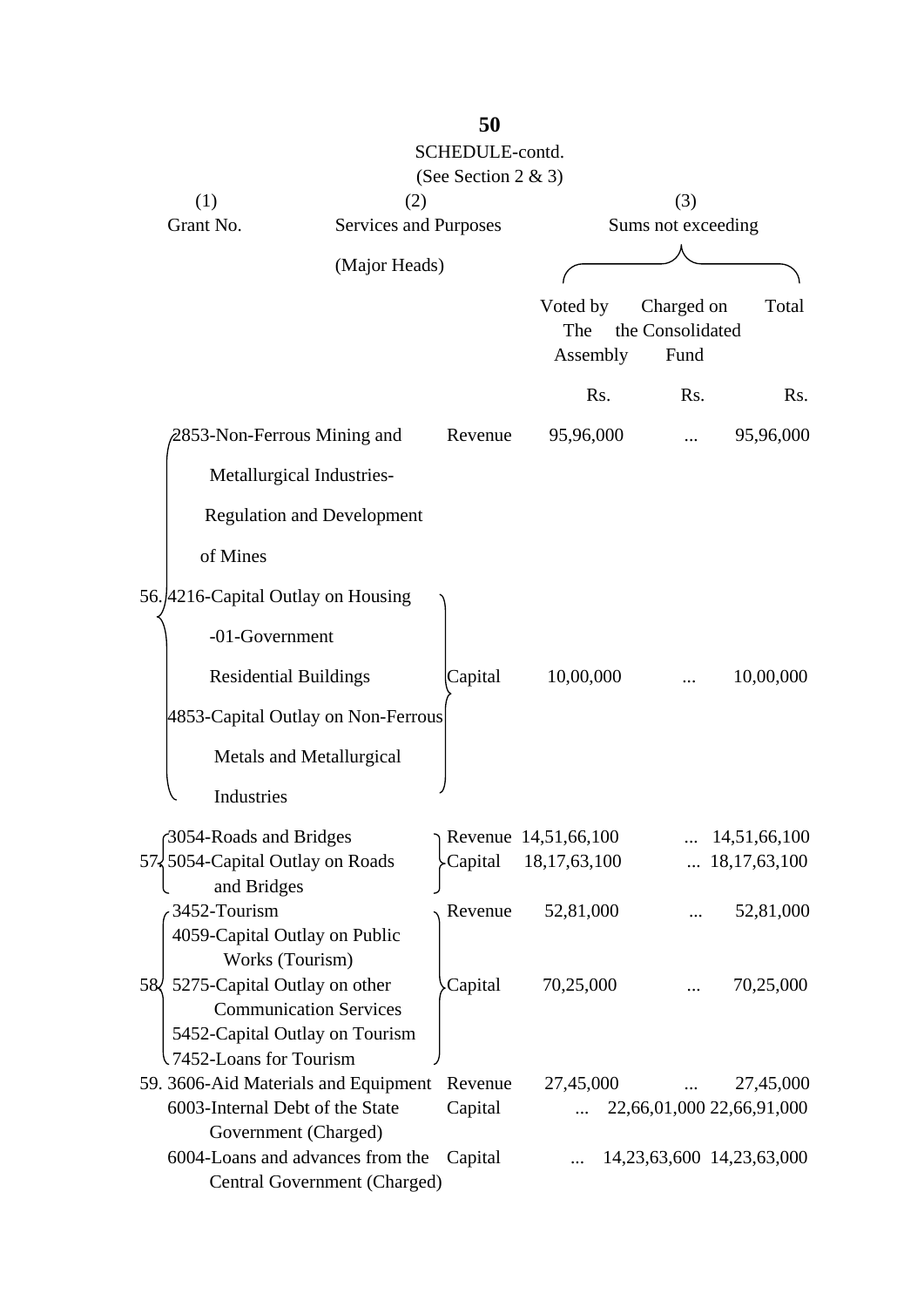|                                                       |                               | SCHEDULE-contd.        |                                            |                                        |                  |
|-------------------------------------------------------|-------------------------------|------------------------|--------------------------------------------|----------------------------------------|------------------|
|                                                       |                               | (See Section 2 $\&$ 3) |                                            |                                        |                  |
| (1)                                                   |                               | (2)                    |                                            | (3)                                    |                  |
| Grant No.                                             |                               | Services and Purposes  |                                            | Sums not exceeding                     |                  |
|                                                       | (Major Heads)                 |                        |                                            |                                        |                  |
|                                                       |                               |                        | Voted by<br>The<br>Assembly                | Charged on<br>the Consolidated<br>Fund | Total            |
|                                                       |                               |                        | R <sub>s</sub> .                           | R <sub>s</sub> .                       | R <sub>s</sub> . |
| 60. 5465-Investment in General<br>Institutions        | <b>Financial and Training</b> | Capital                |                                            |                                        |                  |
| 61.7610-Loans to Government<br>Servants etc           |                               | Capital                | 3,95,70,000                                |                                        | 3,95,70,000      |
| 62. 7615-Miscellaneous Loans                          |                               | Capital                |                                            |                                        |                  |
| 63. 7810-Inter-State Settlement                       |                               | Capital                |                                            |                                        |                  |
| 64. 7999-Appropriation to Contingency Capital<br>Fund |                               |                        |                                            |                                        |                  |
|                                                       | Total                         |                        | 3,53,13,90,200 52,56,97,600 4,05,70,87,800 |                                        |                  |

### E. W. MAIROM

Deputy Secretary to the Govt. Of Meghalaya,

Law (B) Department.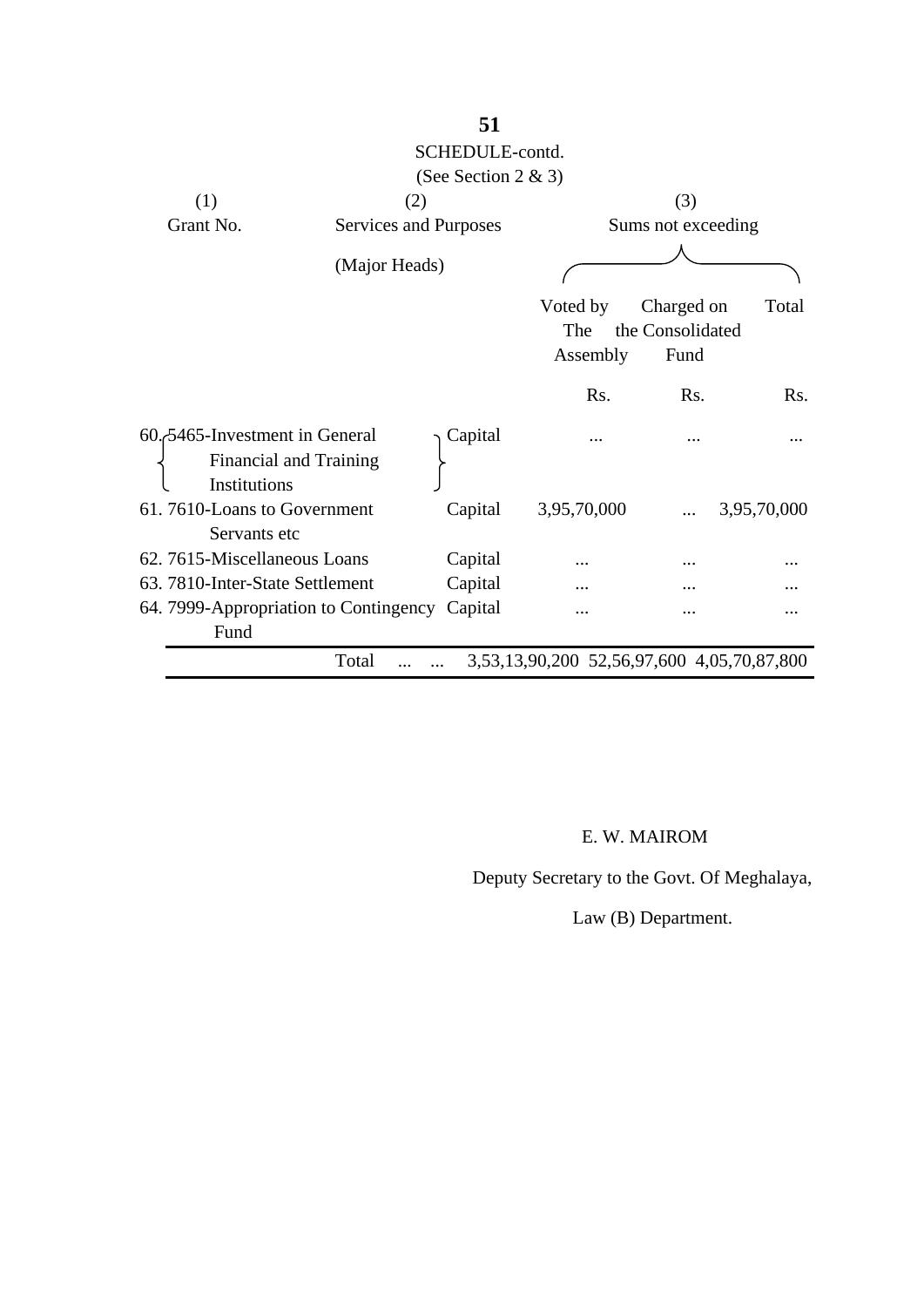# **The 13th September, 1989**

No. LL(B) 27/88/101- The following Act of the Meghalaya Legislative Assembly which received the assent of the Governor/President is hereby published for general information.

#### **MEGHALAYA ACT NO. 5 OF 1989**

#### THE MEGHALAYA MINERALS CESS (AMENDMENT) ACT, 1989

(As passed by the Meghalaya Legislative Assembly on  $1<sup>st</sup>$  September, 1989)

(Received the assent of the Governor on the  $12<sup>th</sup>$  September, 1989

(Published in the Gazette of Meghalaya, Extra-ordinary issue, dated  $13<sup>th</sup>$  September, 1989)

An

#### Act

#### **To amend the Meghalaya Minerals Cess Act, 1988 (Meghalaya Act No. 7 of 1988).**

Be it enacted by the Legislature of Meghalaya in the Fortieth Year of the Republic of India as follows:-

| Short title and<br>commencement               | $\mathbf{1}$ | (1) This Act may be called the Meghalaya Minerals Cess<br>(Amendment) Act, 1989<br>(2) It extends to the whole of the State of Meghalaya.<br>(3) It shall come into force at once.                                                                                                                                                                                                                                                                                                                                                                                         |
|-----------------------------------------------|--------------|----------------------------------------------------------------------------------------------------------------------------------------------------------------------------------------------------------------------------------------------------------------------------------------------------------------------------------------------------------------------------------------------------------------------------------------------------------------------------------------------------------------------------------------------------------------------------|
| Amendment of<br>Section 2 of Act 7<br>of 1988 | 2            | In the Meghalaya Minerals Cess Act, 1988 (Act 7 of 1988)<br>(hereafter referred to as the principal Act), in Section 2-<br>After clause (b), the following shall be inserted as new<br>(i)<br>clause (bb), namely-<br>"(bb) 'dumping ground' means a stack-yard or place where the<br>minerals are stacked after mining and which stack-yard or<br>place is not more than one kilometre from the mine or<br>quarry."-<br>After clause (e), the following shall be inserted as new<br>(ii)<br>clause (cc), namely-<br>"(cc) 'remove' means to transport the minerals from a |
|                                               |              | dumping ground for the purpose of trading."                                                                                                                                                                                                                                                                                                                                                                                                                                                                                                                                |
| Amendment of<br>Section 3 of Act 7            | 3            | In Section 3 of the principal Act-                                                                                                                                                                                                                                                                                                                                                                                                                                                                                                                                         |
| of 1988                                       |              | The words 'extract or' occurring therein shall be<br>(i)<br>deleted; and                                                                                                                                                                                                                                                                                                                                                                                                                                                                                                   |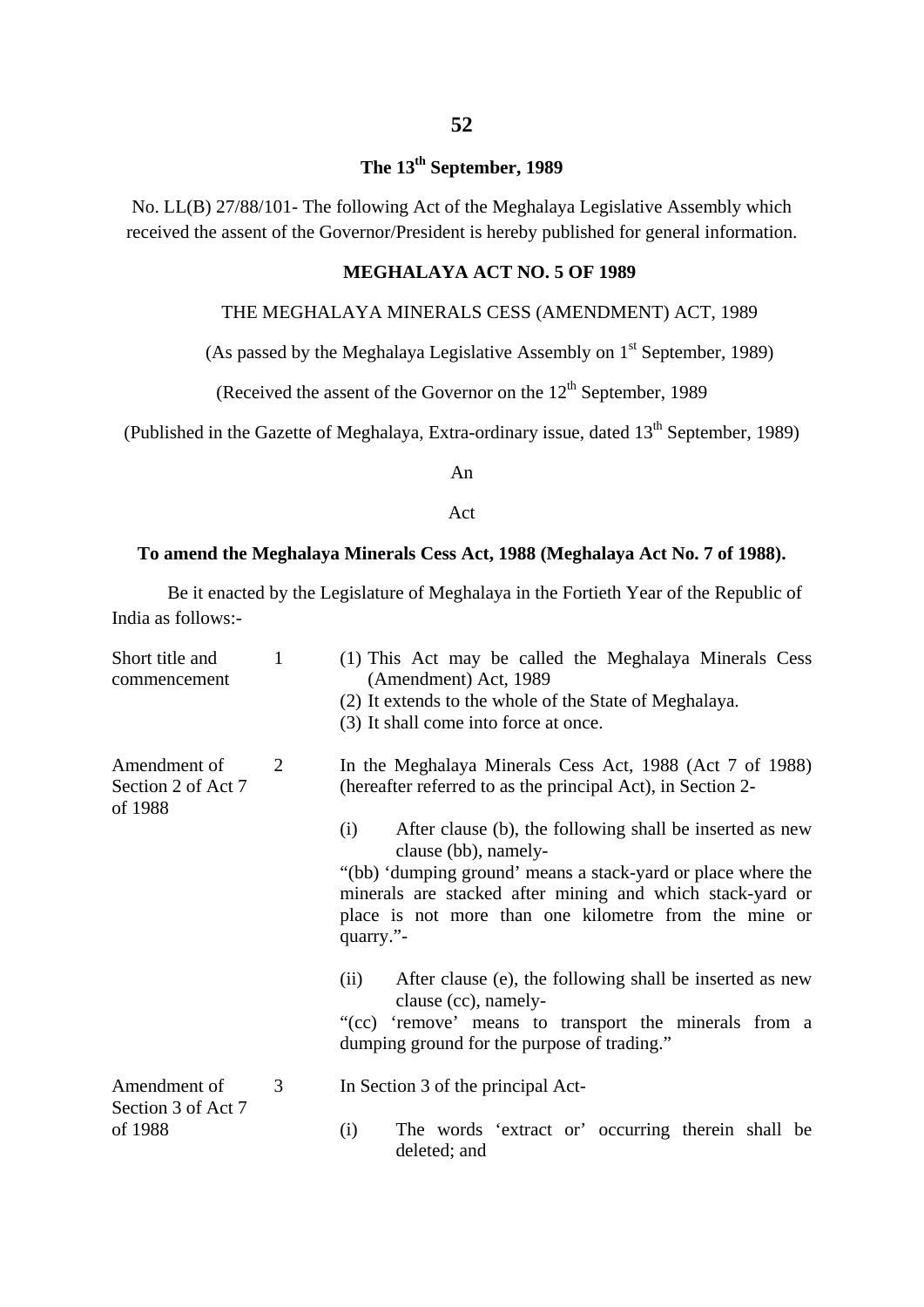- (ii) For the words 'mine or quary' the words 'dumping ground' shall be substituted.
- Amendment of Section 6 of Act 7 of 1988 4 In Section 6 of the principal Act, sub-section (2) shall be deleted and the existing sub-section (1) renumbered as Section 6
- Amendment of Section 7 of Act 7 of 1988 5 In Section 7 of the principal Act, the words "extracting or" occurring therein shall be deleted.

#### E. W. MAIROM

Deputy Secretary to the Govt. Of Meghalaya,

Law (B) Department.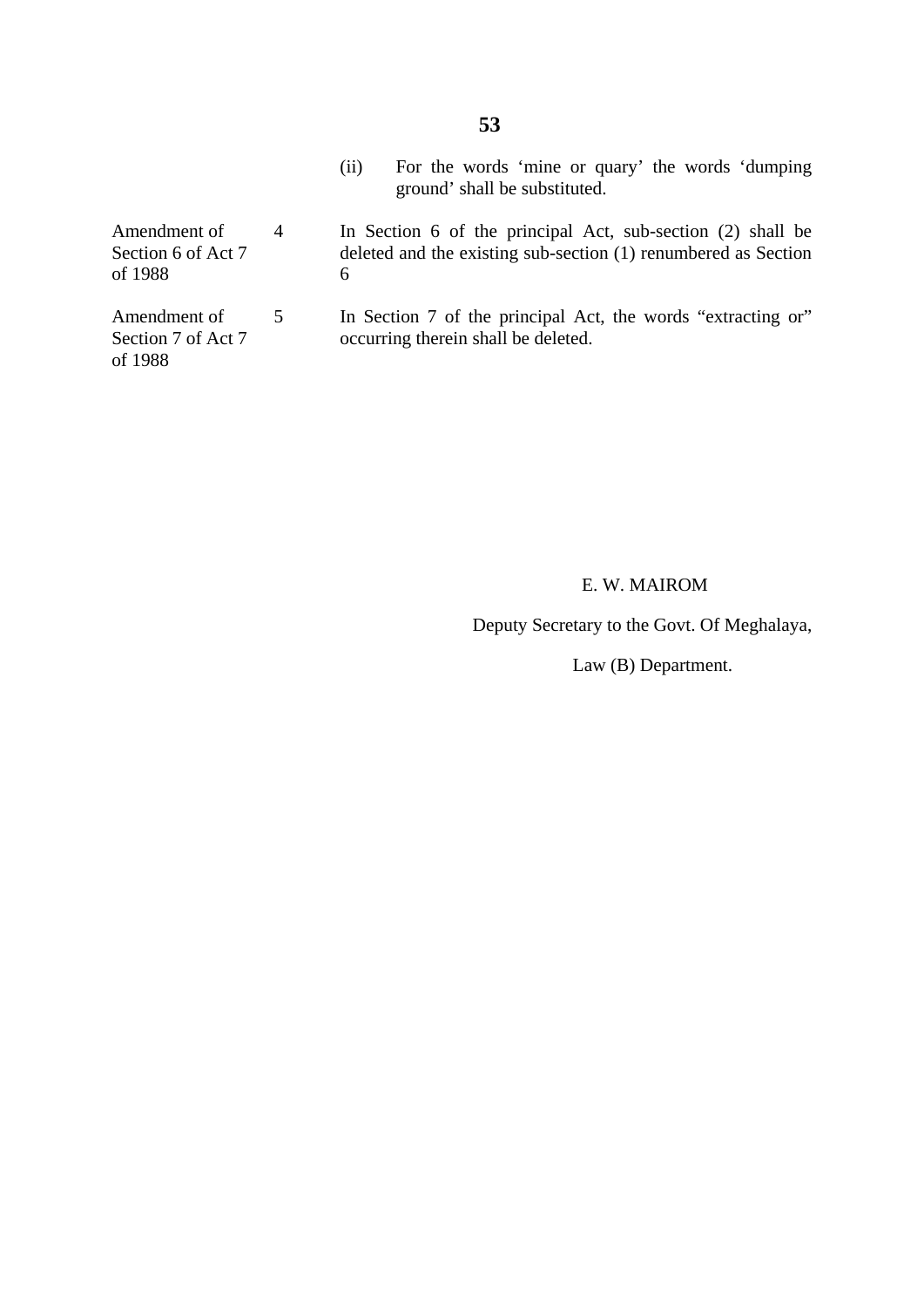# **The 13th September, 1989**

No. LL(B) 112/88/36- The following Act of the Meghalaya Legislative Assembly which received the assent of the Governor/President is hereby published for general information.

#### **MEGHALAYA ACT NO. 6 OF 1989**

#### THE MEGHALAYA APPROPRIATION (No. III) ACT, 1989

(As passed by the Meghalaya Legislative Assembly on  $1<sup>st</sup>$  September, 1989)

(Received the assent of the Governor on the  $12<sup>th</sup>$  September, 1989

(Published in the Gazette of Meghalaya, Extra-ordinary issue, dated  $13<sup>th</sup>$  September, 1989)

An

Act

#### **To authorise payment and appropriation of certain further sums from and out of the Consolidated Fund of Meghalaya for the services of the financial year 1989-90**

Be it enacted by the Legislature of Meghalaya in the Fortieth Year of the Republic of India as follows:-

| Short title and          |   | (1) This Act may be called the Meghalaya Appropriation       |
|--------------------------|---|--------------------------------------------------------------|
| Commencement             |   | (No. III) Act, 1989                                          |
|                          |   | From and out of the Consolidated Fund of Meghalaya there     |
| Withdrawal of Rs.        | 2 | may be paid and applied sums not exceeding those specified   |
| 5,6,10,388 from and      |   | in Column (3) of the Scheduled amounting in the aggregate    |
| out of the               |   | to the sums of Rupees five crores, sixty one lakhs, ten      |
| <b>Consolidated Fund</b> |   | thousand, three hundred eighty eight towards defraying the   |
| of Meghalaya for         |   | several charges which will come in the course of payment     |
| the financial year       |   | during the financial year 1989-90 in respect of the services |
| 1989-90                  |   | specified in Column (2) of the Schedule.                     |
| Appropriation            | 3 | The sums authorised to be withdrawn from and out of the      |
|                          |   | Consolidated Fund of Meghalaya by this Act, shall be         |
|                          |   | appropriated for the services and purposes expressed in the  |
|                          |   | Schedule in relation to the said year.                       |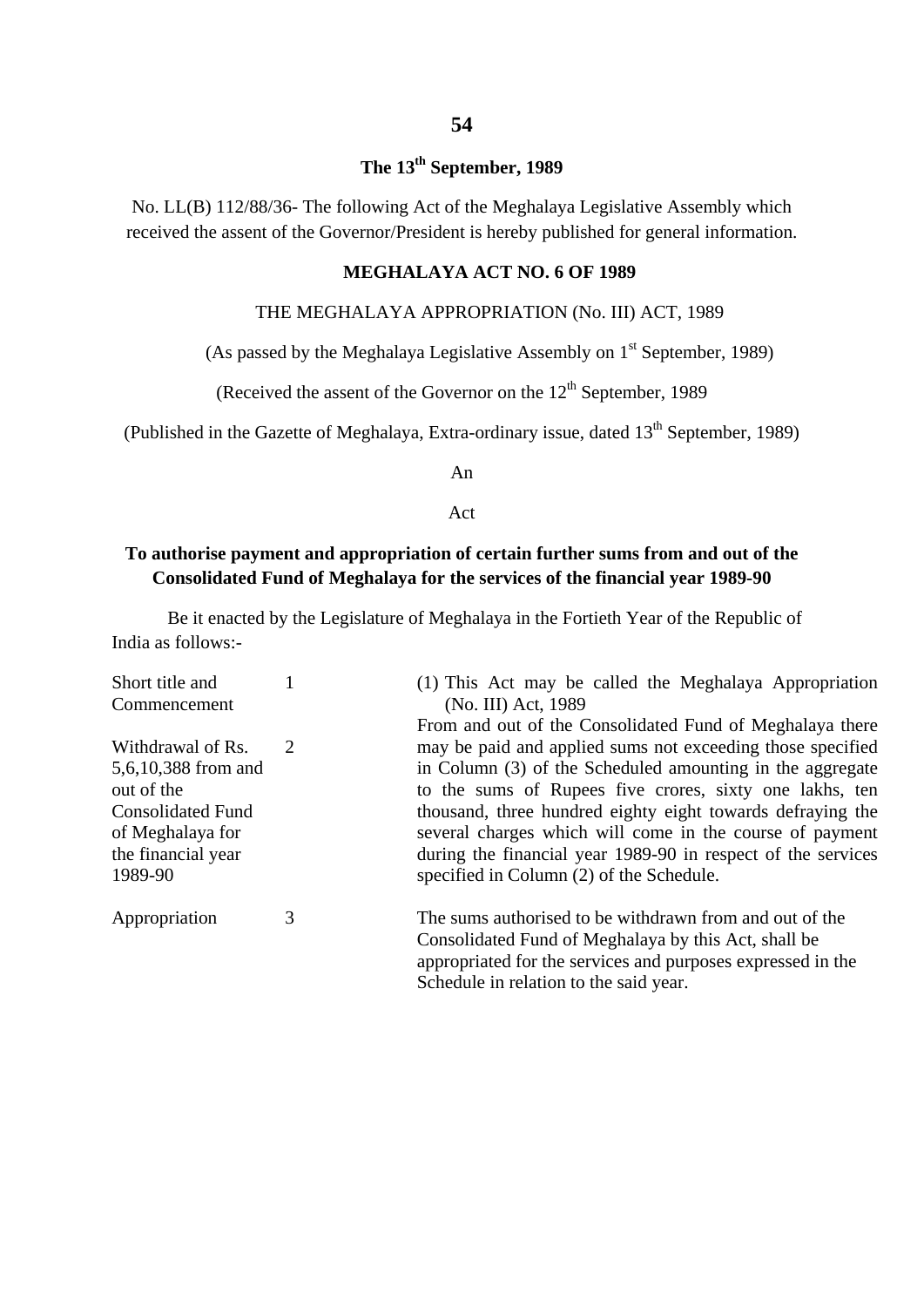| (1)       | (2)                                                                                                                                              |                    |             | (3)                |             |
|-----------|--------------------------------------------------------------------------------------------------------------------------------------------------|--------------------|-------------|--------------------|-------------|
| Grant No. | Services and Purposes                                                                                                                            |                    |             | Sums not exceeding |             |
|           | (Major Heads)                                                                                                                                    |                    |             |                    |             |
|           |                                                                                                                                                  |                    | Voted by    | Charged on         | Total       |
|           |                                                                                                                                                  |                    | The         | the Consolidated   |             |
|           |                                                                                                                                                  |                    | Assembly    | Fund               |             |
|           |                                                                                                                                                  |                    | Rs.         | Rs.                | Rs.         |
| 1.        | 2011-Parliamentary/State/Union                                                                                                                   | Revenue            | 1,20,000    | 80,000             | 2,00,000    |
|           | <b>Territory Legislature</b>                                                                                                                     |                    |             |                    |             |
| 3.        | 2013-Council of Ministers                                                                                                                        | Revenue            | 4,39,600    |                    | 4,39,600    |
| 4.        | 2014-Administration of Justice<br>2049-Capital Outlay on Public<br>Works (in charge Law                                                          | Revenue<br>Capital | 30,406      |                    | 30,406      |
|           | Department)<br>2041-Taxes on vehicles                                                                                                            |                    |             |                    |             |
|           | 2070-Other Administrative                                                                                                                        | Revenue            | 3,94,00,000 |                    | 3,94,00,000 |
|           | Services-Purchase and<br>Maintenance of Transport<br>10.3055-Road Transport<br>5053-Capital Outlay on Civil<br>Aviation                          |                    |             |                    |             |
|           | 5055-Capital Outlay on Road                                                                                                                      | Capital            | 31,23,329   |                    | 31,23,329   |
|           | Transport<br>2052-Secretariat-General Services<br><b>I-Civil Departments</b><br>2251-Secretariat-Social and<br><b>Community Services-I-Civil</b> | Revenue            | 5,06,000    |                    | 5,06,000    |
| 13.       | Departments<br>3451-Secretariat Economic<br>Services-I-Civil Departments<br>14. 2053-District Administration                                     | Revenue            | 3,16,360    | $\cdots$           | 3,16,360    |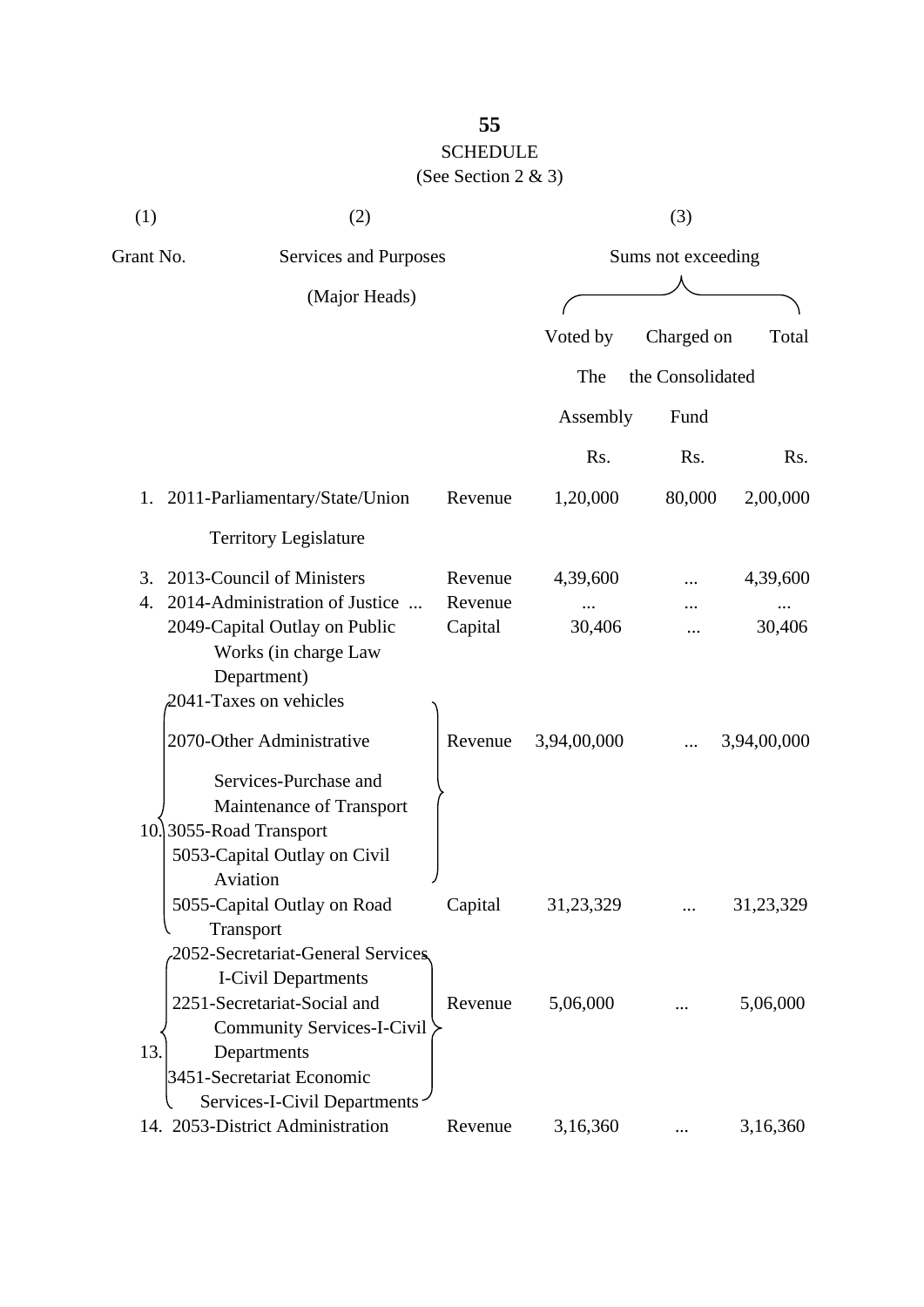# (See Section 2 & 3)

| (1)                                | (2)                               |         |                    | (3)              |           |
|------------------------------------|-----------------------------------|---------|--------------------|------------------|-----------|
| Grant No.<br>Services and Purposes |                                   |         | Sums not exceeding |                  |           |
|                                    | (Major Heads)                     |         |                    |                  |           |
|                                    |                                   |         | Voted by           | Charged on       | Total     |
|                                    |                                   |         | The                | the Consolidated |           |
|                                    |                                   |         | Assembly           | Fund             |           |
|                                    |                                   |         | Rs.                | Rs.              | Rs.       |
| 2055-Police                        |                                   |         |                    |                  |           |
|                                    | 2070-Other Administrative         |         |                    |                  |           |
|                                    | <b>Services Fire Protection</b>   |         |                    |                  |           |
|                                    | and Control                       |         |                    |                  |           |
|                                    | 16. 2216-Housing-01-Government    |         |                    |                  |           |
|                                    | <b>Residential Buildings</b>      | Revenue | 17,74,000          |                  | 17,74,000 |
|                                    | 4059-Capital Outlay on Public     |         |                    |                  |           |
|                                    | Works (Police)                    |         |                    |                  |           |
|                                    | 4216-Capital Outlay on Housing    | Capital |                    |                  |           |
|                                    | (Police)                          |         |                    |                  |           |
|                                    | 2052-Secretariat-General Services |         |                    |                  |           |
|                                    | -II-Public Works                  |         |                    |                  |           |
|                                    | Departments                       |         |                    |                  |           |
|                                    | 2059-Public Works                 |         |                    |                  |           |
|                                    | 2203-Technical Education          |         |                    |                  |           |
|                                    | <b>Buildings</b>                  |         |                    |                  |           |
|                                    | 2204-Sports etc., Building        | Revenue |                    | 55,934           | 55,934    |
|                                    | 2205-Art and Culture              |         |                    |                  |           |
|                                    | 2210-Medical and Public           |         |                    |                  |           |
|                                    | Health                            |         |                    |                  |           |
|                                    | 2216-Housing-01-Government        |         |                    |                  |           |
|                                    | <b>Residential Buildings</b>      |         |                    |                  |           |
|                                    | (i/c., P.W.D)                     |         |                    |                  |           |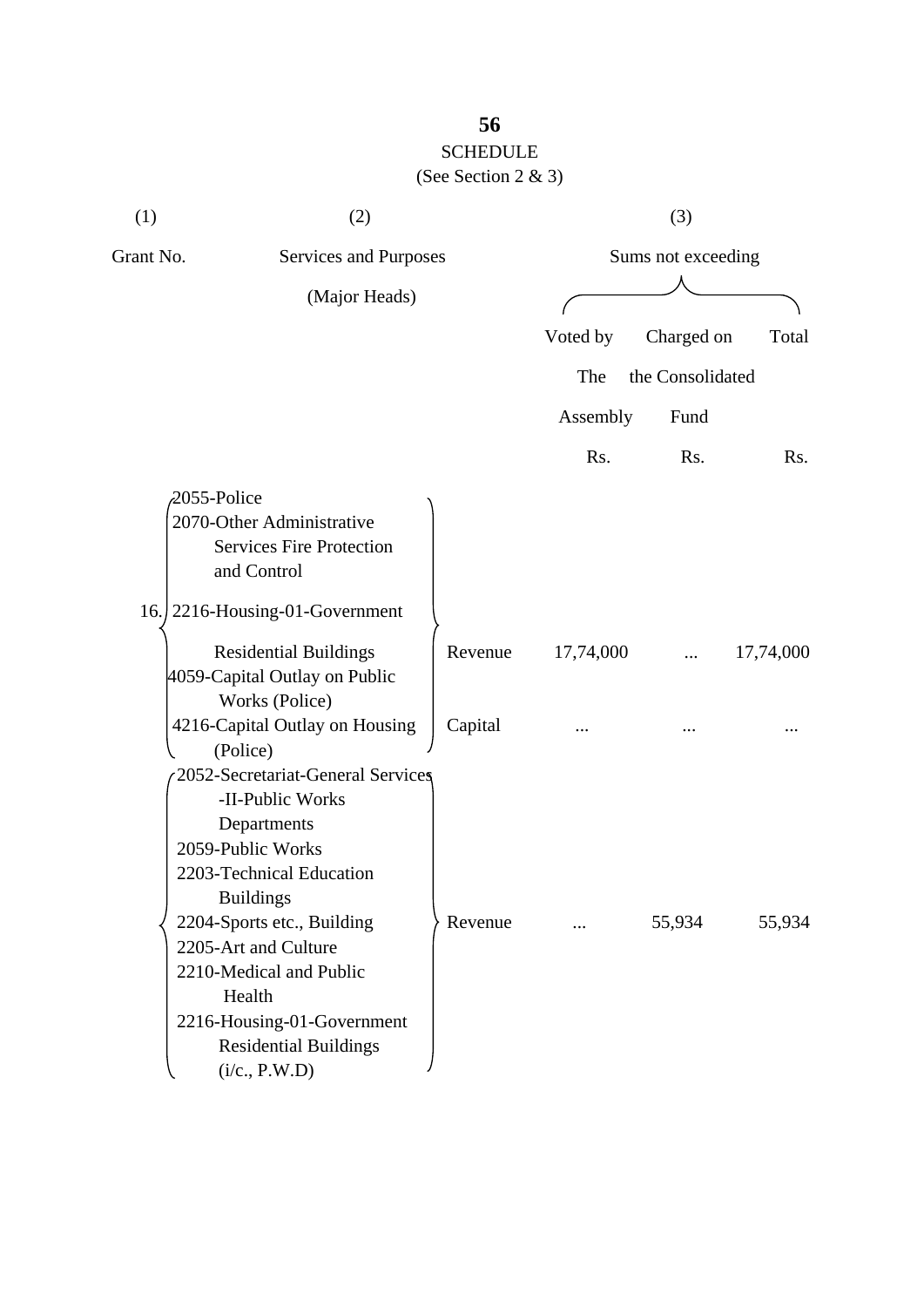| (1)       | (2)                                                                                                                                                                                                                                                                                                                                                                      |                    |           | (3)                |           |
|-----------|--------------------------------------------------------------------------------------------------------------------------------------------------------------------------------------------------------------------------------------------------------------------------------------------------------------------------------------------------------------------------|--------------------|-----------|--------------------|-----------|
| Grant No. | Services and Purposes                                                                                                                                                                                                                                                                                                                                                    |                    |           | Sums not exceeding |           |
|           | (Major Heads)                                                                                                                                                                                                                                                                                                                                                            |                    | Voted by  | Charged on         | Total     |
|           |                                                                                                                                                                                                                                                                                                                                                                          |                    | The       | the Consolidated   |           |
|           |                                                                                                                                                                                                                                                                                                                                                                          |                    | Assembly  | Fund               |           |
|           |                                                                                                                                                                                                                                                                                                                                                                          |                    | Rs.       | Rs.                | Rs.       |
| 19.       | 4059-Capital Outlay on Public<br>Works<br>4202-Capital Outlay on Education<br>Art and Culture<br>4210-Capital Outlay on Medical<br>and Public Health<br>4216-Capital Outlay on Housing<br>-01-Government Residential<br>Buildings (i/c. P.W.D)<br>4403-Capital Outlay on Animal<br>Husbandry<br>4404-Capital Outlay on Dairy<br>Development<br>2070-Other Administrative | Capital            |           |                    |           |
| 22.       | Services-IV-Guest Houses,<br>Government Hostels etc<br>2216-Housing-01-Government<br><b>Residential Buildings</b><br>(i/c., G.A.D)                                                                                                                                                                                                                                       | Revenue            | 15,74,900 |                    | 15,74,900 |
|           | 4059-Capital Outlay on Public                                                                                                                                                                                                                                                                                                                                            | Capital            |           |                    |           |
| 26.       | Works (i/c., G.A.D)<br>2210-Medical and Public Health<br>2211-Family Welfare<br>4210-Capital Outlay on Medical<br>and Public Health<br>4211-Capital Outlay on Family<br>Welfare                                                                                                                                                                                          | Revenue<br>Capital | 2,35,400  |                    | 2,35,400  |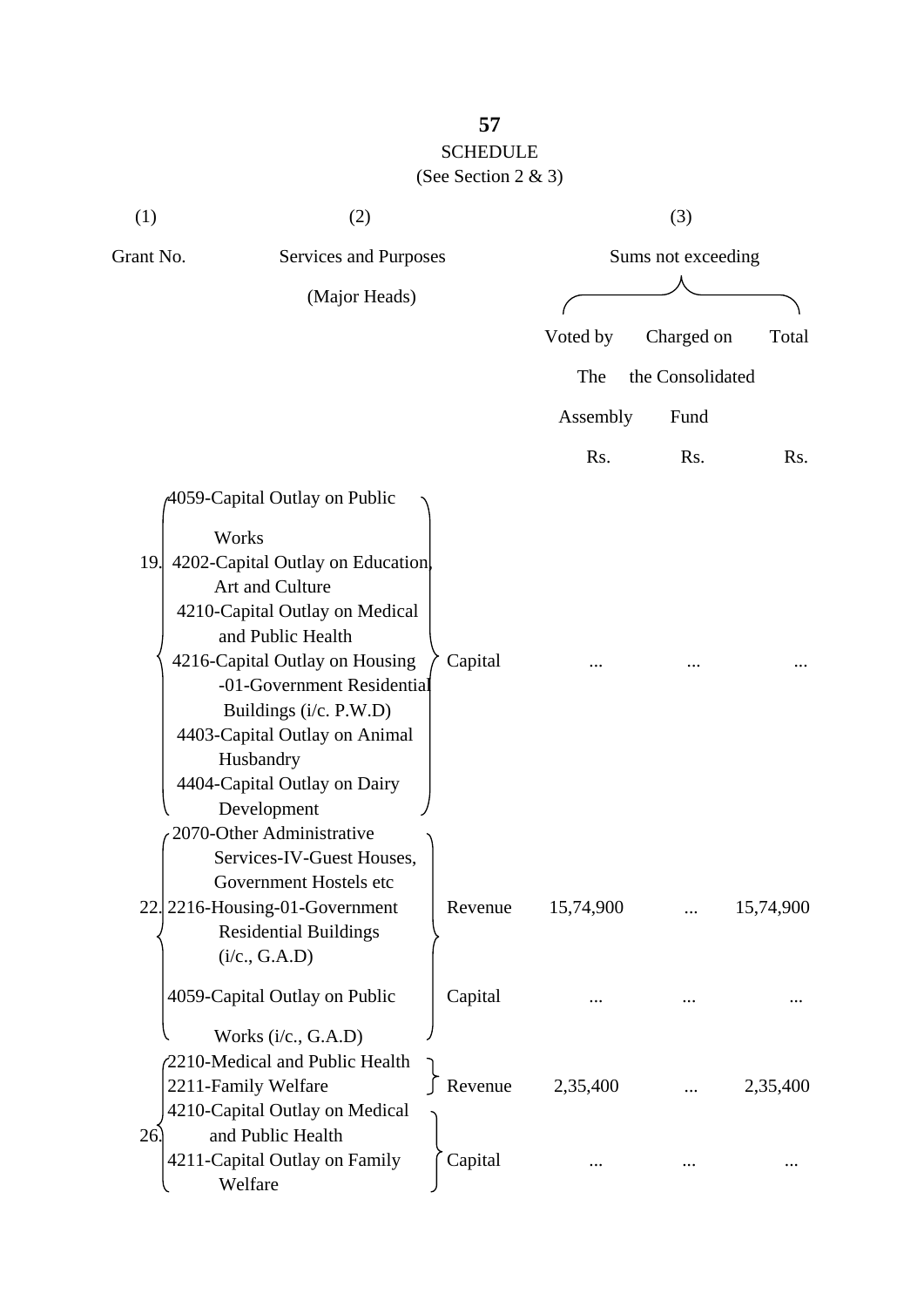### (See Section 2 & 3)

| (1)          | (2)                                                                                                                                                                                               |         |           | (3)                |           |
|--------------|---------------------------------------------------------------------------------------------------------------------------------------------------------------------------------------------------|---------|-----------|--------------------|-----------|
| Grant No.    | Services and Purposes                                                                                                                                                                             |         |           | Sums not exceeding |           |
|              | (Major Heads)                                                                                                                                                                                     |         |           |                    |           |
|              |                                                                                                                                                                                                   |         | Voted by  | Charged on         | Total     |
|              |                                                                                                                                                                                                   |         | The       | the Consolidated   |           |
|              |                                                                                                                                                                                                   |         | Assembly  | Fund               |           |
|              |                                                                                                                                                                                                   |         | Rs.       | Rs.                | Rs.       |
| 2216-Housing | 2215-Water Supply and Sanitation Revenue                                                                                                                                                          |         | 62,00,000 |                    | 62,00,000 |
| 27.          | 4215-Capital Outlay on Water<br>Supply and Sanitation<br>4216-Capital Outlay on Housing<br>-01-Government Residential<br><b>Buildings</b><br>6215-Loans for Sanitation and<br><b>Water Supply</b> | Capital |           |                    |           |
|              | 37. 2235- Social Security and Welfare<br>-E-60-Other Social Security<br>and Welfare Programmes<br>2075-Miscellaneous General                                                                      | Revenue | 5,83,837  |                    | 5,83,837  |
|              | Services-104-Pension &<br>Awards in consideration of<br>distinguished Services                                                                                                                    |         |           |                    |           |
|              | 38. 2252-Other Social Services                                                                                                                                                                    | Revenue | 60,000    |                    | 60,000    |
|              | 2406-Forestry and Wild Life<br>51. 2415-Agricultural Research and<br>Education                                                                                                                    | Revenue |           |                    |           |
|              | 4406-Capital Outlay on Forestry                                                                                                                                                                   | Capital |           | 6,04,622           | 6,04,622  |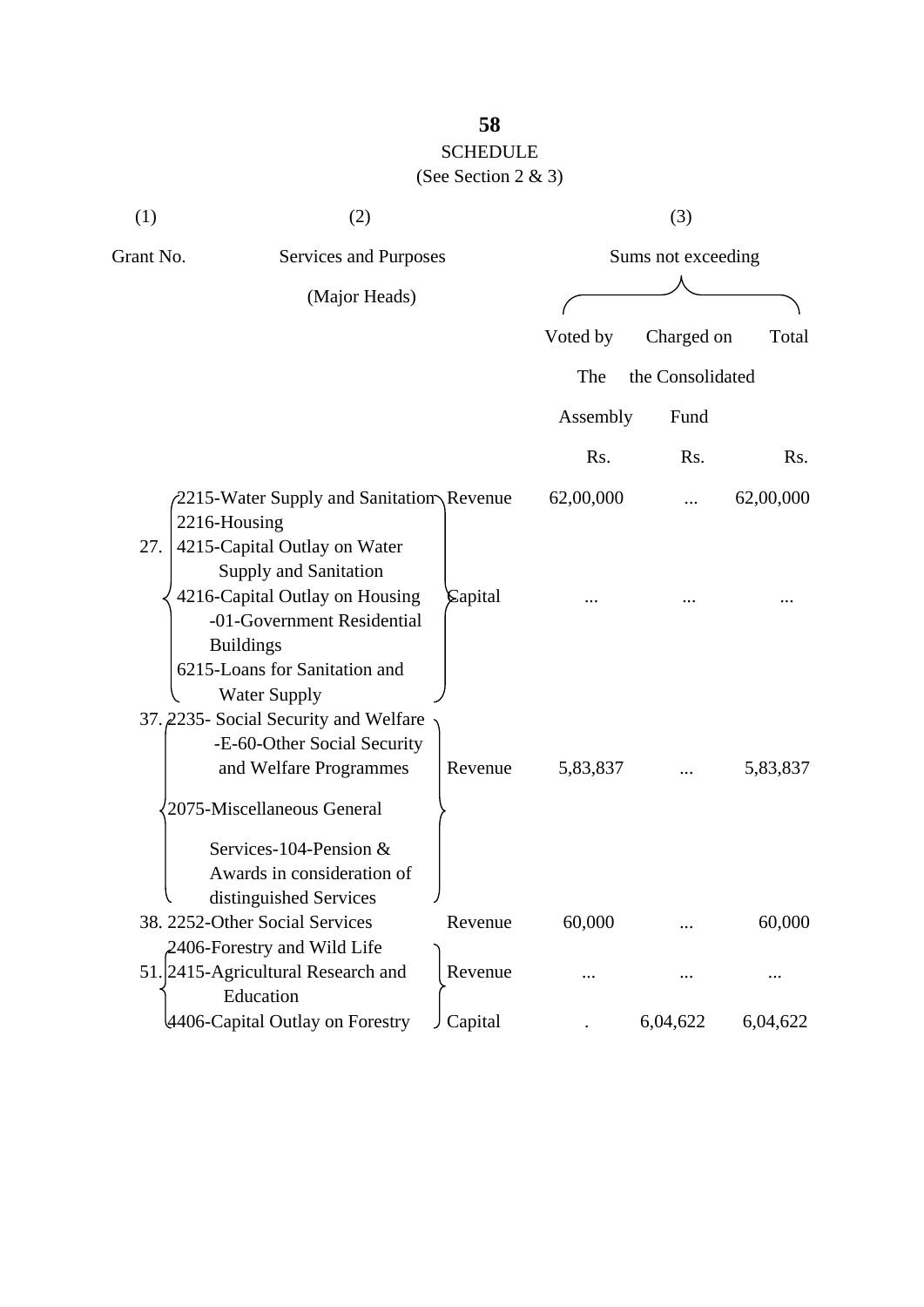# SCHEDULE

(See Section 2 & 3)

| (1)       | (2)                                                                                                                                                           |                    |                            | (3)              |          |
|-----------|---------------------------------------------------------------------------------------------------------------------------------------------------------------|--------------------|----------------------------|------------------|----------|
| Grant No. | Services and Purposes                                                                                                                                         |                    | Sums not exceeding         |                  |          |
|           | (Major Heads)                                                                                                                                                 |                    |                            |                  |          |
|           |                                                                                                                                                               |                    | Voted by                   | Charged on       | Total    |
|           |                                                                                                                                                               |                    | The                        | the Consolidated |          |
|           |                                                                                                                                                               |                    | Assembly                   | Fund             |          |
|           |                                                                                                                                                               |                    | Rs.                        | Rs.              | Rs.      |
| 53.       | 2852-Industries<br>4885-Capital Outlay on Industries<br>and Mineral<br>$4858$ -Capital Outlay on Engineering<br>Industries<br>48 0-Capital Outlay on Consumer | Revenue<br>Capital | 9,00,000                   |                  | 9,00,000 |
|           | Industries<br>6884-Loans for other Industries<br>and Mineral<br>2851-Village and Small Industries                                                             |                    |                            |                  |          |
| 55.       | 2216-Housing-01-Government<br><b>Residential Buildings</b>                                                                                                    | Revenue            | 7,0,000                    |                  | 7,0,000  |
|           | 4216-Capital Outlay on Housing<br>4851-Capital Outlay on Village                                                                                              | Capital            |                            |                  |          |
|           | and Small Industries                                                                                                                                          |                    |                            |                  |          |
|           | Total                                                                                                                                                         |                    | 5, 53, 33, 832<br>7,76,556 | 5,61,10,388      |          |

### E. W. MAIROM

Deputy Secretary to the Govt. Of Meghalaya,

Law (B) Department.